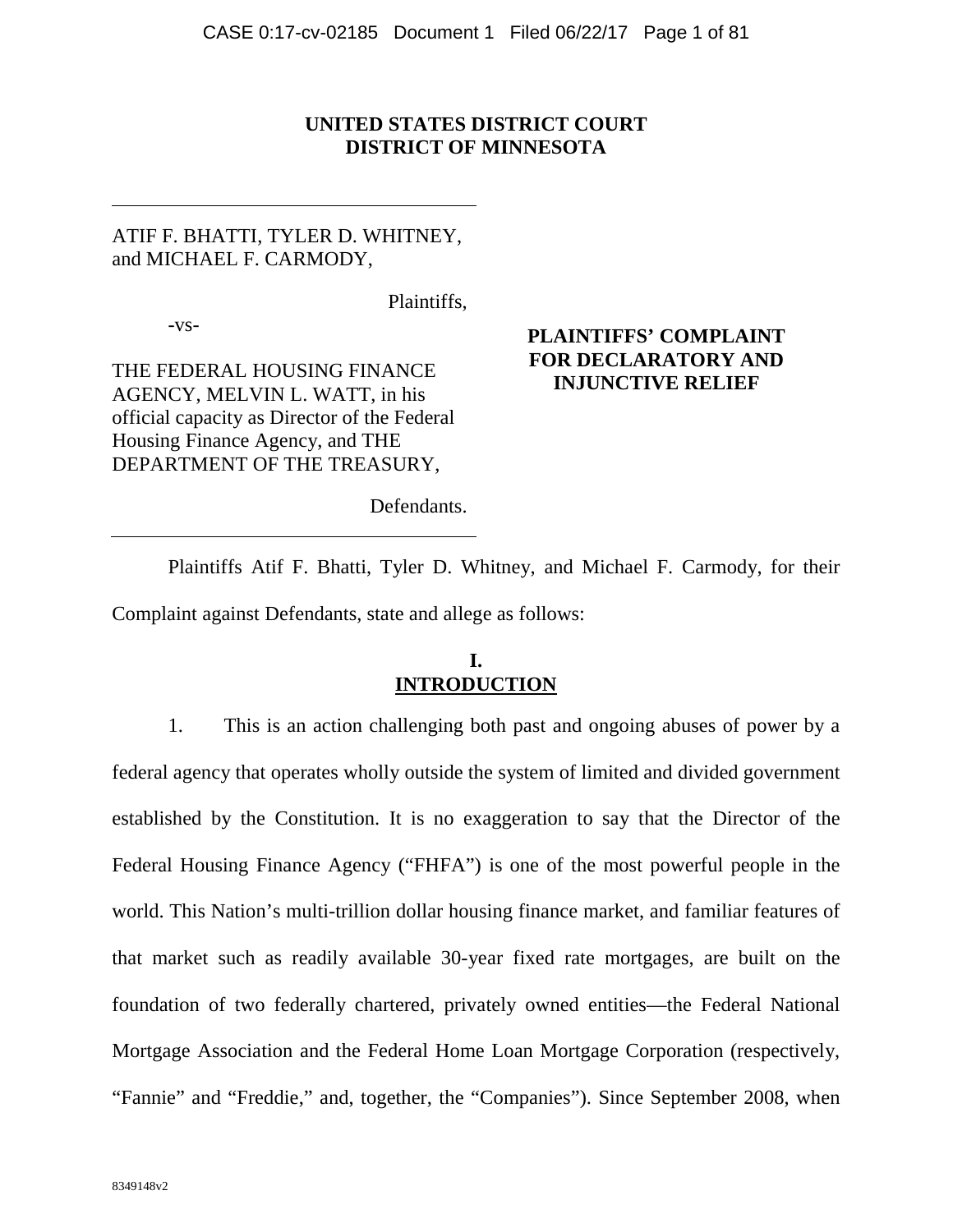## CASE 0:17-cv-02185 Document 1 Filed 06/22/17 Page 2 of 81

FHFA exercised its regulatory authority to force Fannie and Freddie into conservatorship, FHFA has wielded plenary control over the Companies' operations. FHFA's regulation and operation of the Companies is largely unconstrained by *any* of the three branches of the federal government—FHFA does not depend on Congressional appropriations for funding, its Director answers to no one (not even the President), and many of its actions are unreviewable by the courts. FHFA's unbounded authority over Fannie and Freddie and the housing finance market is patently irreconcilable with our constitutional system of limited and divided government authority. FHFA has abused its unchecked authority to expropriate tens of billions of dollars of value from private parties and siphoned it to the federal government. The provisions of law purporting to allow such abuse must be struck down, and the deleterious consequences flowing from those provisions must be undone.

2. FHFA was established in 2008 as an independent agency unlike any other in our Nation's history. While virtually every other federal agency that Congress has insulated from presidential control is headed by an expert multi-member board that must operate through compromise and consensus, FHFA is led by a single Director who claims sweeping, unchecked powers. Other independent federal agencies are subjected to close congressional oversight through the appropriations process, but FHFA is permitted to self-fund by imposing assessments on the entities it regulates with no need to seek further authorization from Congress. And by statute, judicial review is generally unavailable when FHFA makes decisions as the regulator and conservator for Fannie and Freddie. No other federal agency enjoys this combination of near total insulation from oversight by *all*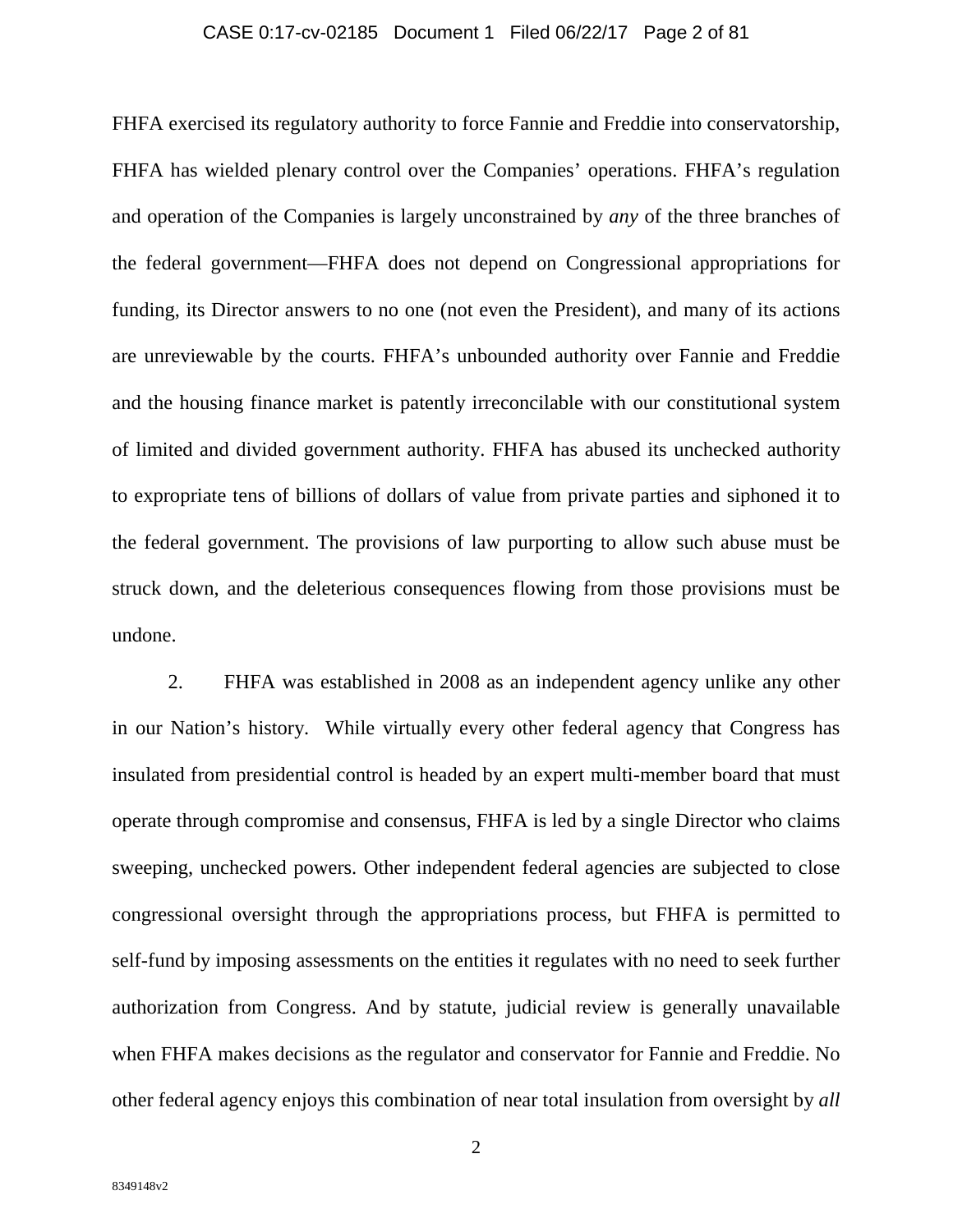#### CASE 0:17-cv-02185 Document 1 Filed 06/22/17 Page 3 of 81

*three* branches of government, and it is difficult to imagine a scheme more at odds with the Founders' vision of a federal government of limited and divided powers accountable to the People through their elected representatives.

3. Further magnifying the potential for abuse that FHFA's structure invites, Congress failed to articulate *any* principle to guide FHFA's exercise of its vast discretion when it acts as the Companies' conservator. Although FHFA is statutorily authorized as conservator to sign contracts in the Companies' names, to transfer or sell their assets, and to exercise most of the rights of their shareholders, FHFA claims that it is not required to act as a fiduciary for the Companies or their shareholders. Indeed, FHFA claims that it is not even required to exercise its conservatorship powers in a manner that furthers the *public* interest but instead is free to do whatever *it determines* is best for *itself*, with no judicial review or oversight from anyone.

4. For more than four years, during much of the time when the housing sector was recovering from the 2008 financial crisis, this agency of vast and unchecked powers was led by an *acting* Director who was neither nominated by the President nor confirmed by the Senate. The Appointments Clause requires Senate confirmation of all principal officers of the United States to ensure that these key officials are ultimately accountable to the People. It is highly unusual for an important federal agency such as FHFA to operate for even one year under the leadership of an acting principal officer, and the lengthy tenure of FHFA's acting Director was clearly unconstitutional.

5. The Framers understood the threat of concentrated and democratically unaccountable governmental power, and their wisdom in establishing a Constitution that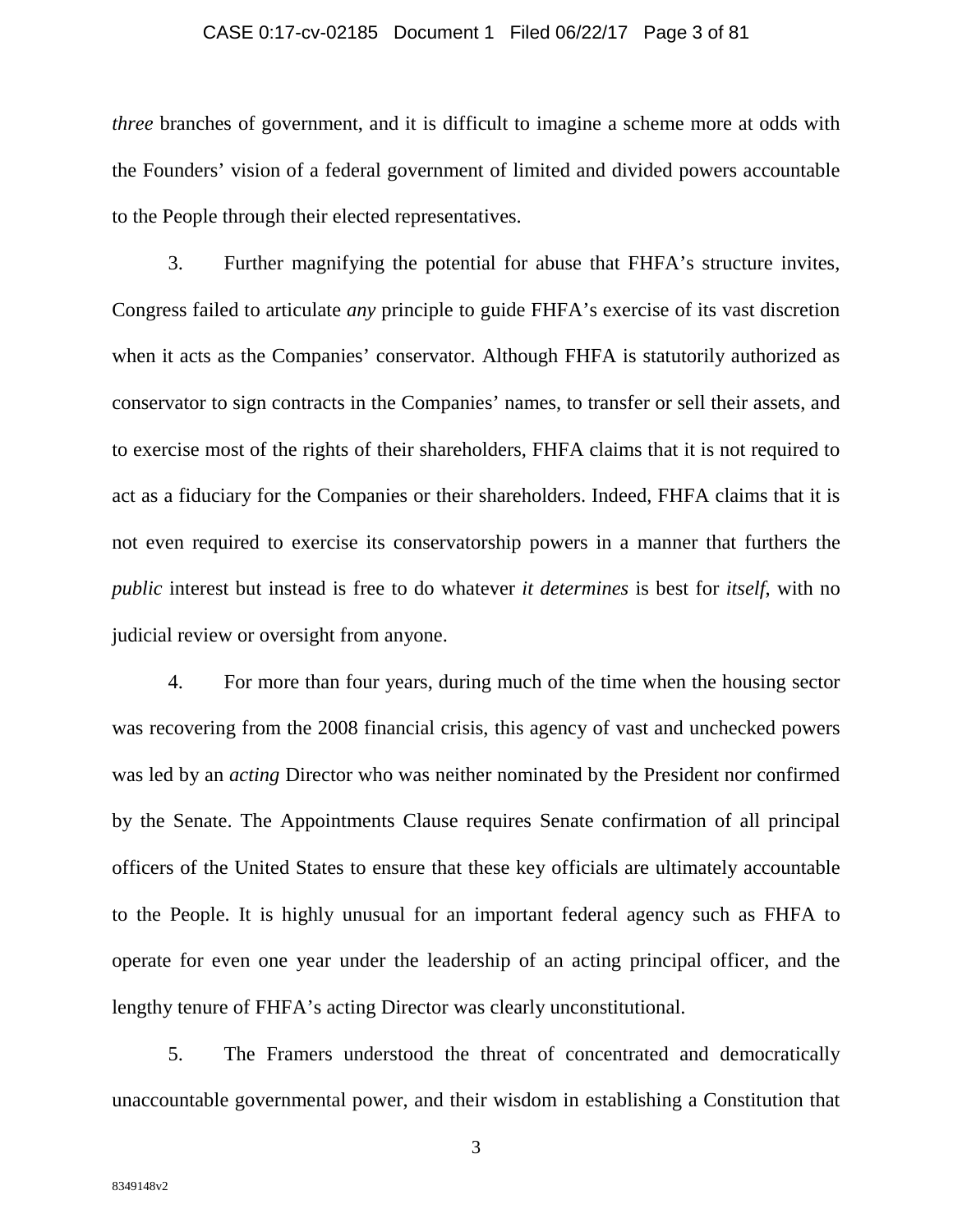## CASE 0:17-cv-02185 Document 1 Filed 06/22/17 Page 4 of 81

does not permit such concentrations of power is well illustrated by FHFA's short history. Months after FHFA was established in the summer of 2008, it forced the Companies into conservatorship and signed a contract on their behalf that awarded the Department of Treasury most—but not all—of the Companies' equity in exchange for a commitment from Treasury to provide capital that the Companies did not need. Under FHFA's management in the years that followed, the Companies made a series of accounting errors that caused them to gratuitously draw on Treasury's funding commitment, thus increasing the size of the Companies' dividend obligations to Treasury at the expense of all other shareholders. And just as it became clear that these accounting errors would need to be reversed and that the Companies could emerge from conservatorship and deliver value to their private shareholders, FHFA agreed to the Net Worth Sweep—an amendment to the terms of Treasury's investment in the Companies that gifts *all* of the Companies' net assets and comprehensive income to Treasury in perpetuity.

6. The Net Worth Sweep is just the clearest manifestation of FHFA's overarching policy to operate the Companies for the exclusive benefit of the federal government, destroy the investments of the Companies' private shareholders, dissipate the Companies' assets, and ultimately eliminate the Companies altogether. This policy has inflicted severe economic harm on Plaintiffs and the Companies' other private shareholders, and it is precisely the type of abuse of power that the separation of powers is designed to prevent.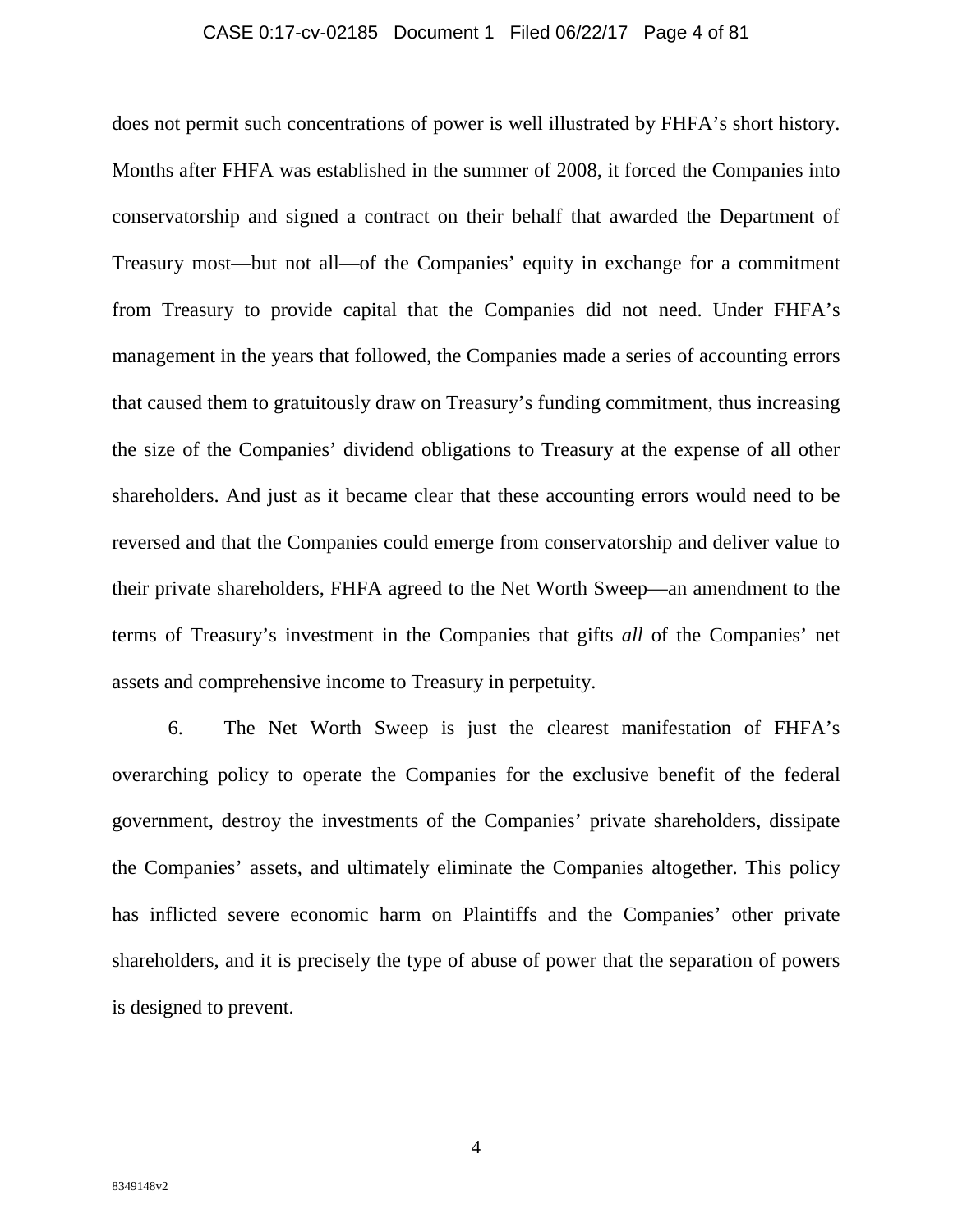## **II. JURISDICTION AND VENUE**

7. This action arises under the U.S. Constitution. The Court has subject-matter jurisdiction under 28 U.S.C. §§ 1331 and 2201.

8. Venue is proper in this Court under 28 U.S.C. § 1391(e)(1)(C) because this is an action against agencies of the United States and an officer of the United States in his official capacity, one of the Plaintiffs resides in this judicial district, and no real property is involved in the action.

# **III. PARTIES**

9. Plaintiff Atif F. Bhatti is a resident of Minnesota. Mr. Bhatti owns shares of Fannie Mae common stock.

10. Plaintiff Tyler D. Whitney is a resident of Minnesota. Mr. Whitney owns shares of Fannie Mae common and preferred stock and shares of Freddie Mac common and preferred stock.

11. Plaintiff Michael F. Carmody is a resident of Missouri. Since September 2008 Mr. Carmody has continuously owned shares of Fannie Mae preferred stock. Mr. Carmody has continuously owned shares of Freddie Mac preferred stock since 2013.

12. Defendant FHFA is, and was at all relevant times, an independent agency of the United States Government headed by a single Director or acting Director. FHFA was created on July 30, 2008, pursuant to the Housing and Economic Recovery Act of 2008 ("HERA"). FHFA is located at Constitution Center, 400 7th Street, S.W., Washington, D.C. 20024.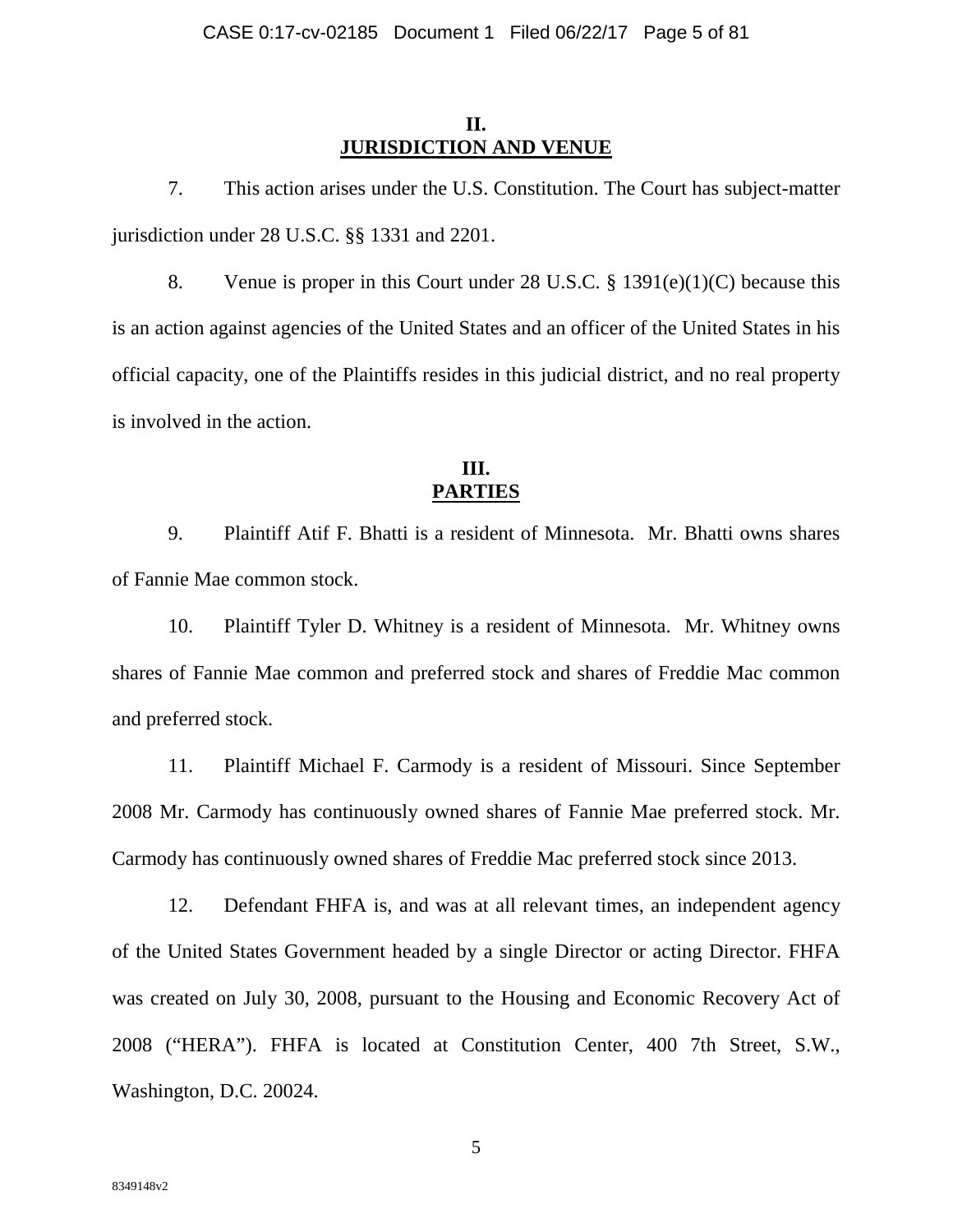#### CASE 0:17-cv-02185 Document 1 Filed 06/22/17 Page 6 of 81

13. Defendant Melvin L. Watt is the Director of FHFA. His official address is Constitution Center, 400 7th Street, S.W., Washington, D.C. 20024. He is being sued in his official capacity.

14. Defendant Department of the Treasury is an executive agency of the United States Government. Treasury is located at 1500 Pennsylvania Avenue, N.W., Washington, D.C. 20220.

# **IV. FACTUAL ALLEGATIONS**

### **Fannie and Freddie**

15. Fannie is a for-profit, stockholder-owned corporation organized and existing under the Federal National Mortgage Act. Freddie is a for-profit, stockholderowned corporation organized and existing under the Federal Home Loan Corporation Act. The Companies' business includes purchasing and guaranteeing mortgages originated by private banks and bundling the mortgages into mortgage-related securities that can be sold to investors.

16. Fannie and Freddie are owned by private shareholders, and their stock is publicly traded. Fannie was chartered by Congress in 1938 and originally operated as an agency of the Federal Government. In 1968, Congress reorganized Fannie into a forprofit corporation owned by private shareholders. Freddie was established by Congress in 1970 as a wholly-owned subsidiary of the Federal Home Loan Bank System. In 1989, Congress reorganized Freddie into a for-profit corporation owned by private shareholders.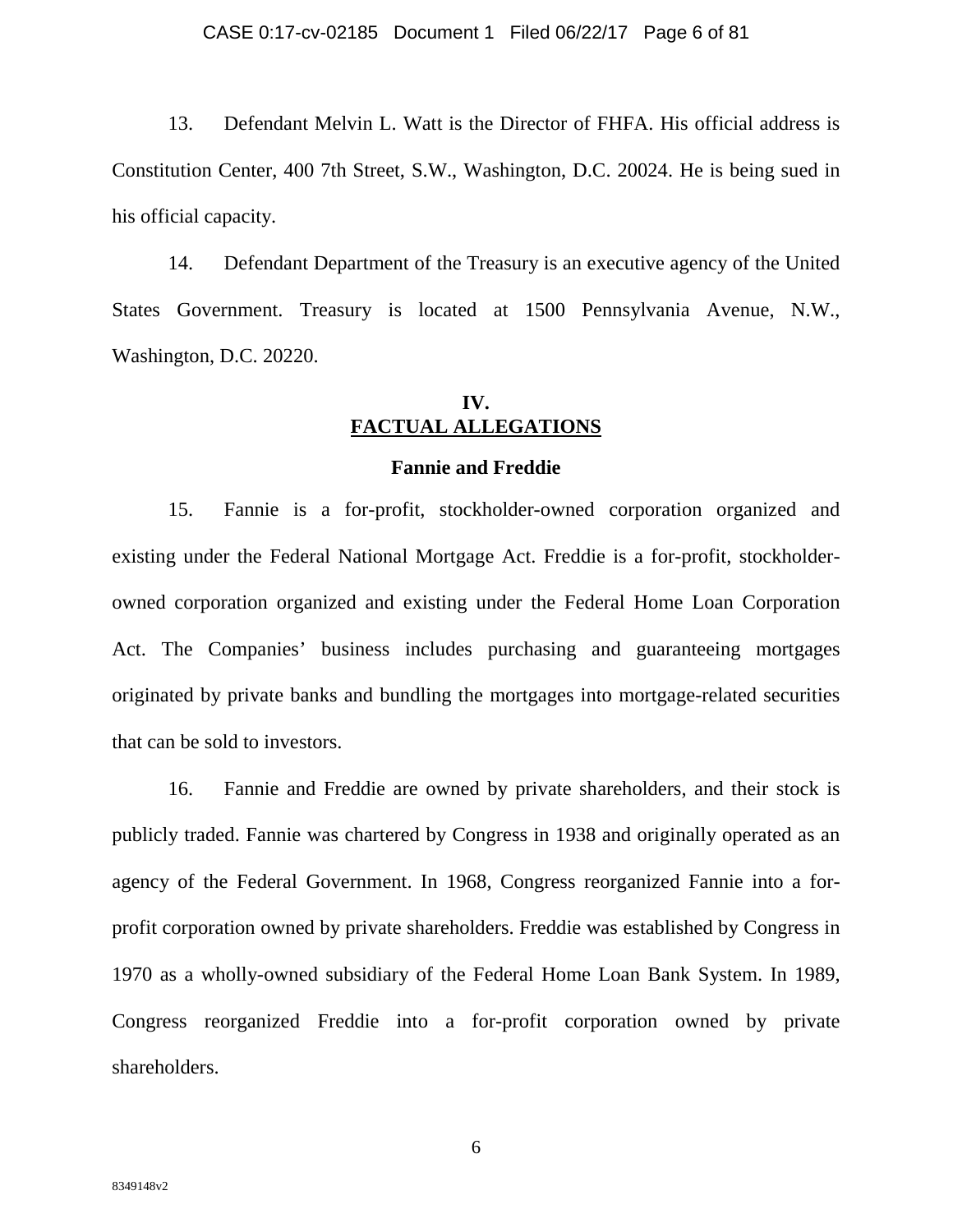#### CASE 0:17-cv-02185 Document 1 Filed 06/22/17 Page 7 of 81

17. Before being forced into conservatorship, both Fannie and Freddie had issued common stock and several series of preferred stock that were marketed and sold to community banks, insurance companies, and countless other institutional and individual investors. The various series of preferred stock of the Companies are in parity with each other with respect to their claims on income (i.e., dividend payments) and claims on assets (i.e., liquidation preference or redemption price), but they have priority over the Companies' common stock for these purposes. The holders of common stock are entitled to the residual economic value of the firms.

18. Before 2007, Fannie and Freddie were consistently profitable. In fact, Fannie had not reported a full-year loss since 1985, and Freddie had never reported a fullyear loss since becoming owned by private shareholders. In addition, both Companies regularly declared and paid dividends on their preferred and common stock.

## **Congress Establishes the Federal Housing Finance Agency as An Independent Agency Headed by a Single Director**

19. From 1992 until 2008, the Companies were regulated by the Office of Federal Housing Enterprise Oversight ("OFHEO")—an office within the Department of Housing and Urban Development. OFHEO was not an independent agency. Its Director was nominated by the President and confirmed by the Senate, and he could be removed from office by the President for any reason. *See* Housing and Community Development Act of 1992 § 1312 (previously codified at 12 U.S.C. § 4512). To fund OFHEO's operations, Congress permitted the office to impose annual assessments on the Companies "to the extent provided in appropriation Acts." Housing and Community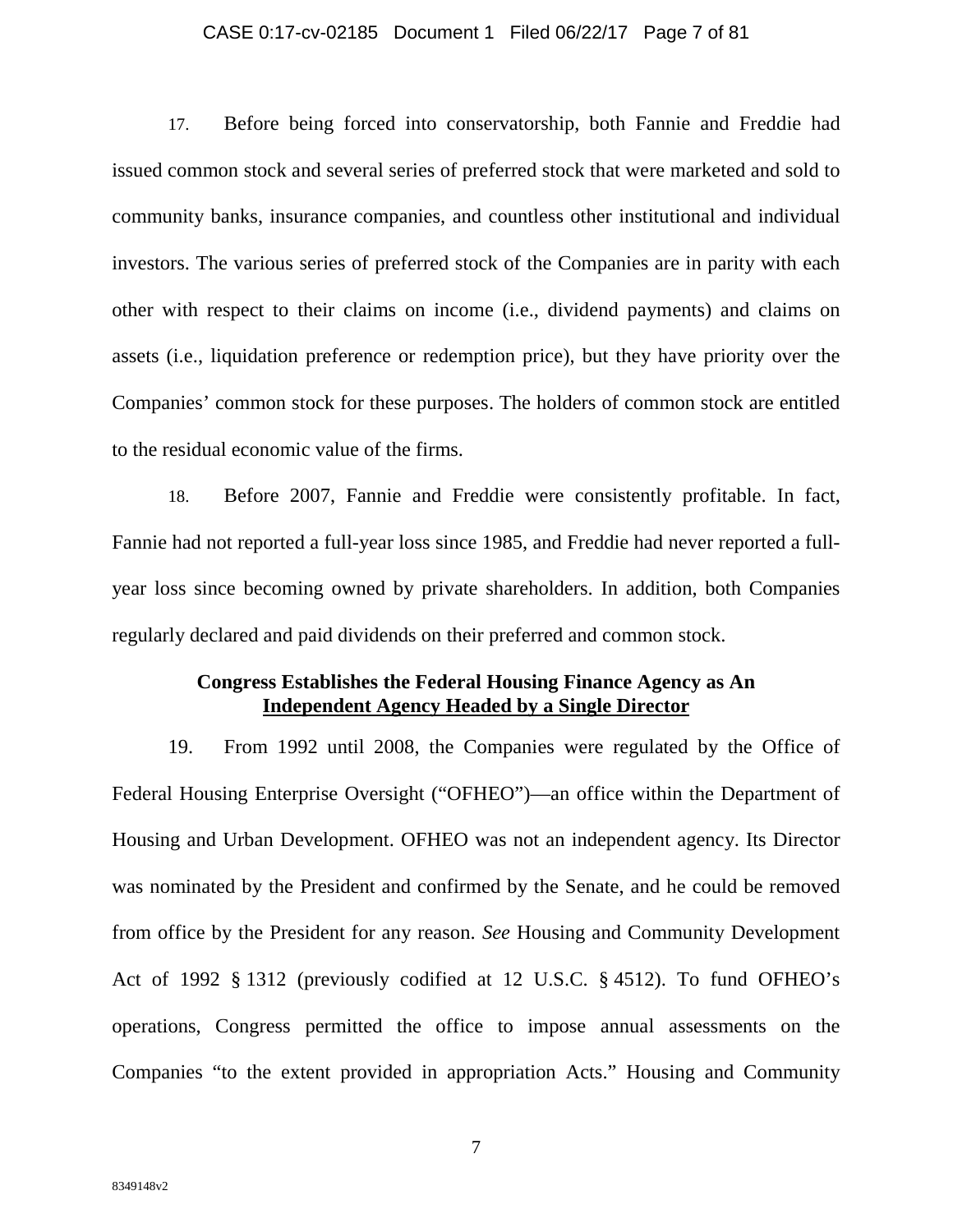## CASE 0:17-cv-02185 Document 1 Filed 06/22/17 Page 8 of 81

Development Act of 1992 § 1316(a) (previously codified at 12 U.S.C. § 4516). Federal statute required that OFHEO's annual spending plans be included in the President's budget. *Id.* § 1316(g)(3). The President's control over OFHEO's Director and the fact that OFHEO was subject to the congressional appropriations process ensured that the office remained accountable to the People through their democratically elected representatives.

20. During the summer of 2008, Congress passed and President Bush signed HERA, which established FHFA as the successor to OFHEO. Unlike its predecessor, FHFA is an "independent" agency, 12 U.S.C. § 4511(a); 44 U.S.C. § 3502(5), and it is headed by a Director who is only removable "for cause by the President," 12 U.S.C. § 4512(b)(2). To further insulate FHFA from presidential influence, HERA also provides that when FHFA acts as conservator it "shall not be subject to the direction or supervision of any other agency of the United States." *Id.* § 4617(a)(7). Also unlike OFHEO, FHFA is funded through assessments that are "not . . . construed to be Government or public funds or appropriated money." *Id.* § 4516(f)(2). As a result, FHFA is neither subject to presidential control nor constrained by the congressional appropriations process.

21. Unlike almost all other independent agencies in our Nation's history, FHFA is headed by a single individual rather than a multi-member board or commission. This highly unusual feature of FHFA's structure poses a serious threat to individual liberty and violates the separation of powers. In the absence of direct control by the democratically elected President, the usual multi-member leadership structure of independent agencies acts as a substitute check on the excesses of any individual leader of an independent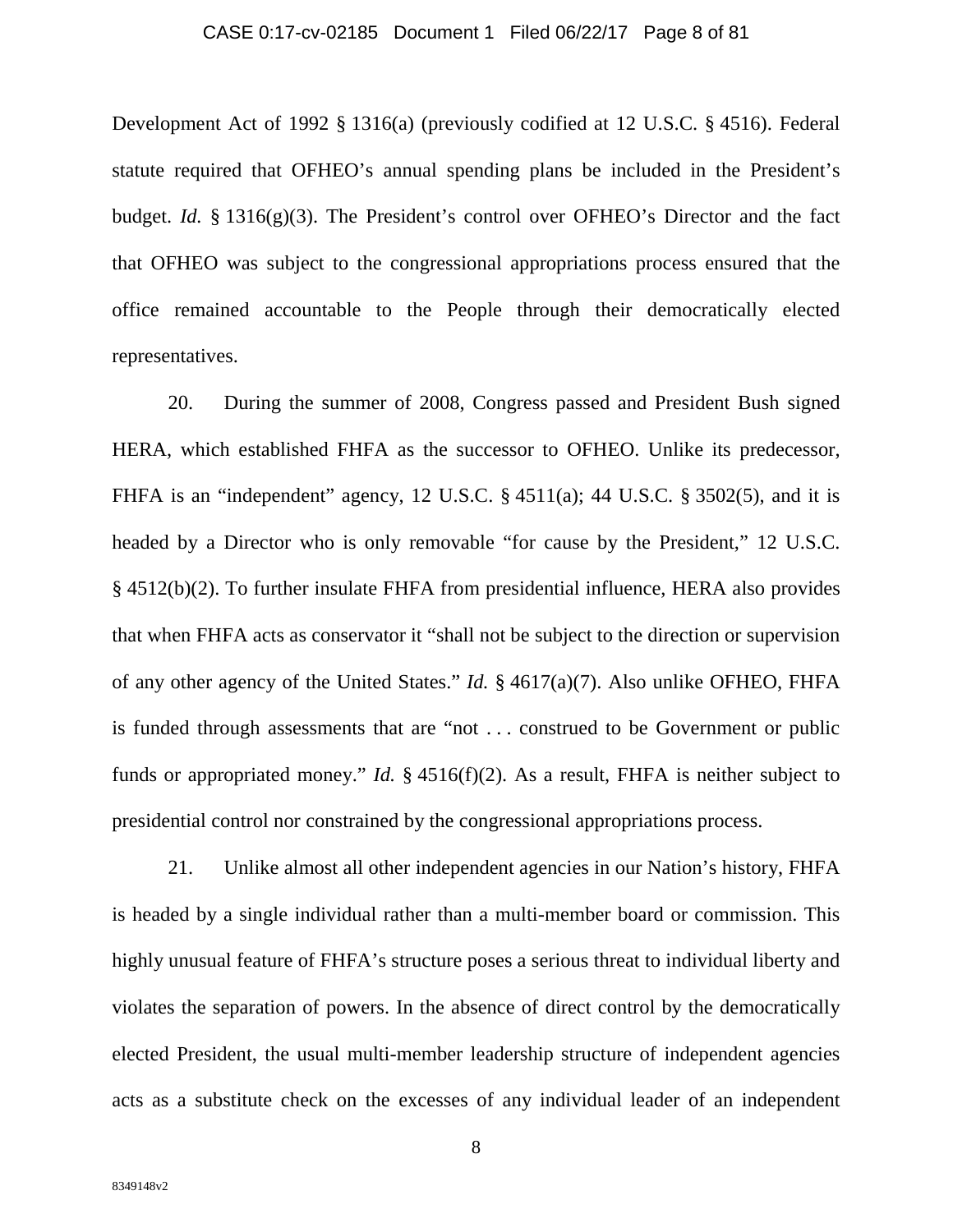## CASE 0:17-cv-02185 Document 1 Filed 06/22/17 Page 9 of 81

agency. The traditional multi-member structure guards against arbitrary decision making and protects individual liberty by preventing the concentration of power in the hands of any one person. Independent agencies headed by multi-member boards are forced to account for multiple viewpoints, adopt compromises that result in less extreme decisions, and better resist capture by interest groups. FHFA's unusual structure prevents those affected by its decisions from enjoying the benefits of multi-member leadership, and as a result FHFA has made a series of arbitrary decisions that have significantly harmed the Companies' private shareholders.

22. The fact that FHFA is headed by a single individual also means that the President has less influence over its decisions than the decisions made by independent agencies headed by multi-member commissions. When an independent agency is run by a commission with multiple members who serve staggered terms and with a chairperson who the President designates, the President inevitably can influence the agency's decisions by appointing one or more commission members and selecting the chairperson. Many statutes that create multi-member commissions also require bipartisan membership, thus guaranteeing that at least some members will belong to the President's political party. FHFA's Director, in contrast, serves a five-year term and may remain in office indefinitely if the Senate refuses to confirm a successor. 12 U.S.C. § 4512(b)(2), (4). As a result, FHFA's Director could remain in office during the entire four-year term of a President from a different political party, all the while pursuing policies directly at odds with those of the incumbent President. Indeed, FHFA's current Director is a former Democratic Congressman, and his five-year term will not expire until January 2019—*two*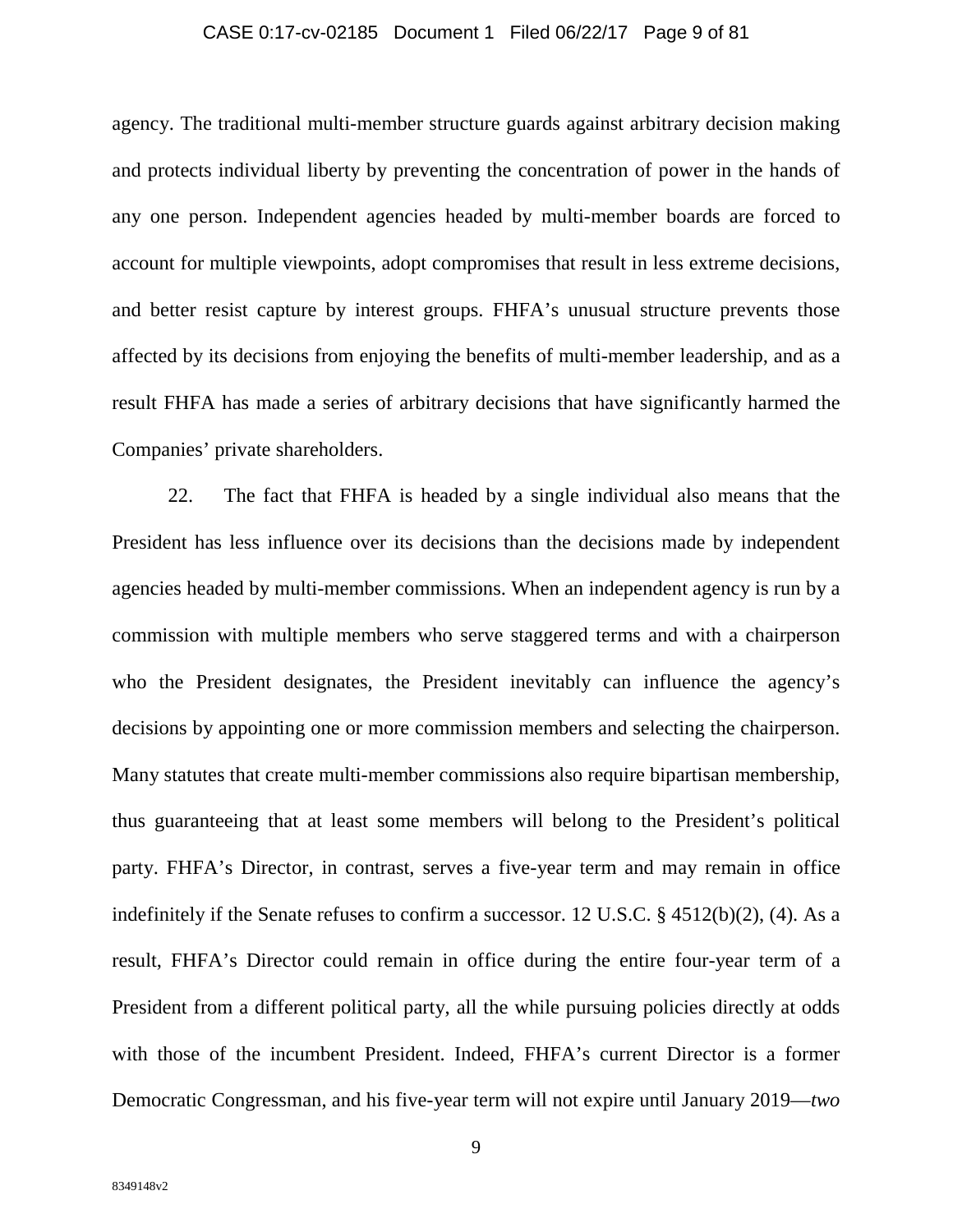## CASE 0:17-cv-02185 Document 1 Filed 06/22/17 Page 10 of 81

*years* after a Republican President was sworn into office. As a result of FHFA's unusual structure, it is more insulated from presidential influence than virtually any other independent federal agency.

23. FHFA's status as an independent agency headed by a single Director makes it different from almost every other independent agency in our Nation's history. Indeed, Plaintiffs are aware of only two agencies that were similarly structured when FHFA was created in 2008: the Office of Special Counsel and the Social Security Administration. The Office of Special Counsel has a narrow jurisdiction that mainly involves government personnel rules, its current structure was established in 1978, and the Reagan and Carter Administrations both argued against this structure on separation of powers grounds. *See*  Removal Power, 2 Op. O.L.C. 120, 120 (1978) (concluding that the Special Counsel "must be removable at will by the President"); President Ronald Reagan, Memorandum of Disapproval on a Bill Concerning Whistleblower Protection (Oct. 26, 1988), *available at* https://goo.gl/NOPy85 (vetoing bill relating to Office of Special Counsel due to "serious constitutional concerns" about the Office's status as an independent agency). The Social Security Administration was headed by a multi-member board until 1994. When it was restructured, President Clinton issued a signing statement arguing that the change was constitutionally problematic. *See* President William J. Clinton, Statement on Signing the Social Security Independence and Program Improvements Act of 1994 (Aug. 15, 1994), *available at* https://goo.gl/odVumQ ("[I]n the opinion of the Department of Justice, the provision that the President can remove the single Commissioner only for neglect of duty or malfeasance in office raises a significant constitutional question.").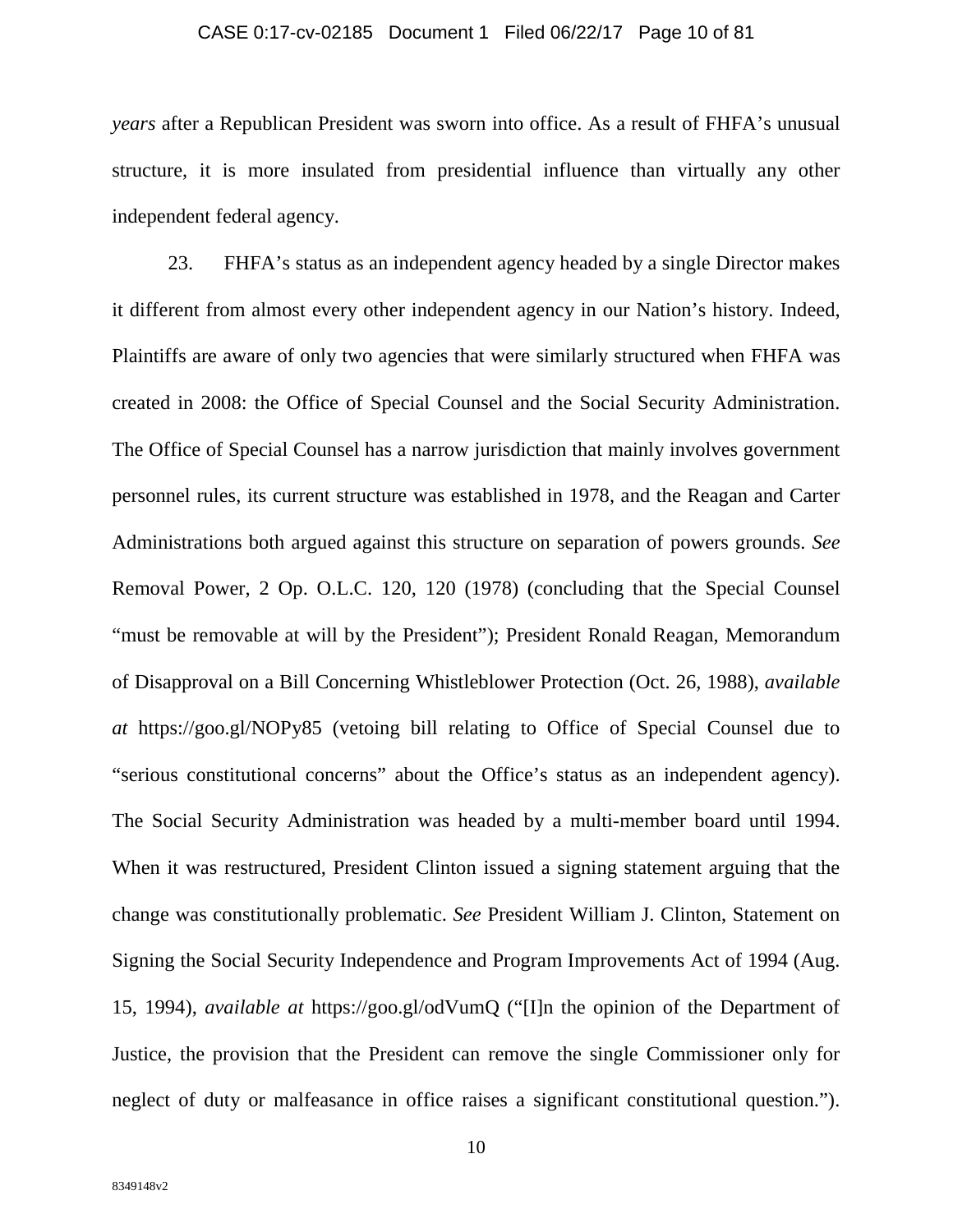## CASE 0:17-cv-02185 Document 1 Filed 06/22/17 Page 11 of 81

Both the Office of Special Counsel and the Social Security Administration are subject to the annual congressional appropriations process, which subjects both agencies to a significant measure of congressional oversight that does not apply to FHFA.

24. Two years after HERA established FHFA, Congress created the Consumer Financial Protection Bureau ("CFPB"), which is also an independent agency headed by a single Director. *See* Dodd-Frank Wall Street Reform and Consumer Protection Act § 1011(b)(1), Pub. L. No. 111-203, 124 Stat. 1376, 1964 (2010). The Executive Branch has taken the position that the CFPB's structure violates the separation of powers, and the Department of Justice recently filed a brief before the en banc D.C. Circuit explaining that "limitations on the President's authority to remove a single agency head are a recent development to which the Executive Branch has consistently objected." Brief for the United States as Amicus Curiae at 3, *PHH Corp. v. CFPB*, No. 15-1177 (D.C. Cir. Mar. 17, 2017).

25. It is not constitutional for any independent federal agency to operate under the direction of a single individual, but this structure is especially problematic in FHFA's case because it has vast authority over a critical sector of the United States economy. FHFA is "responsible for the oversight of vital components of the secondary mortgage markets," regulates entities that "provide more than \$5.8 trillion in funding for the U.S. mortgage markets and financial institutions," and oversees programs that "have helped millions of Americans remain in their homes." FHFA, *About FHFA: Who We Are & What We Do.* FHFA's current Director has said under oath that his agency is "charged" with directing the largest conservatorships in U.S. history in support of the Nation's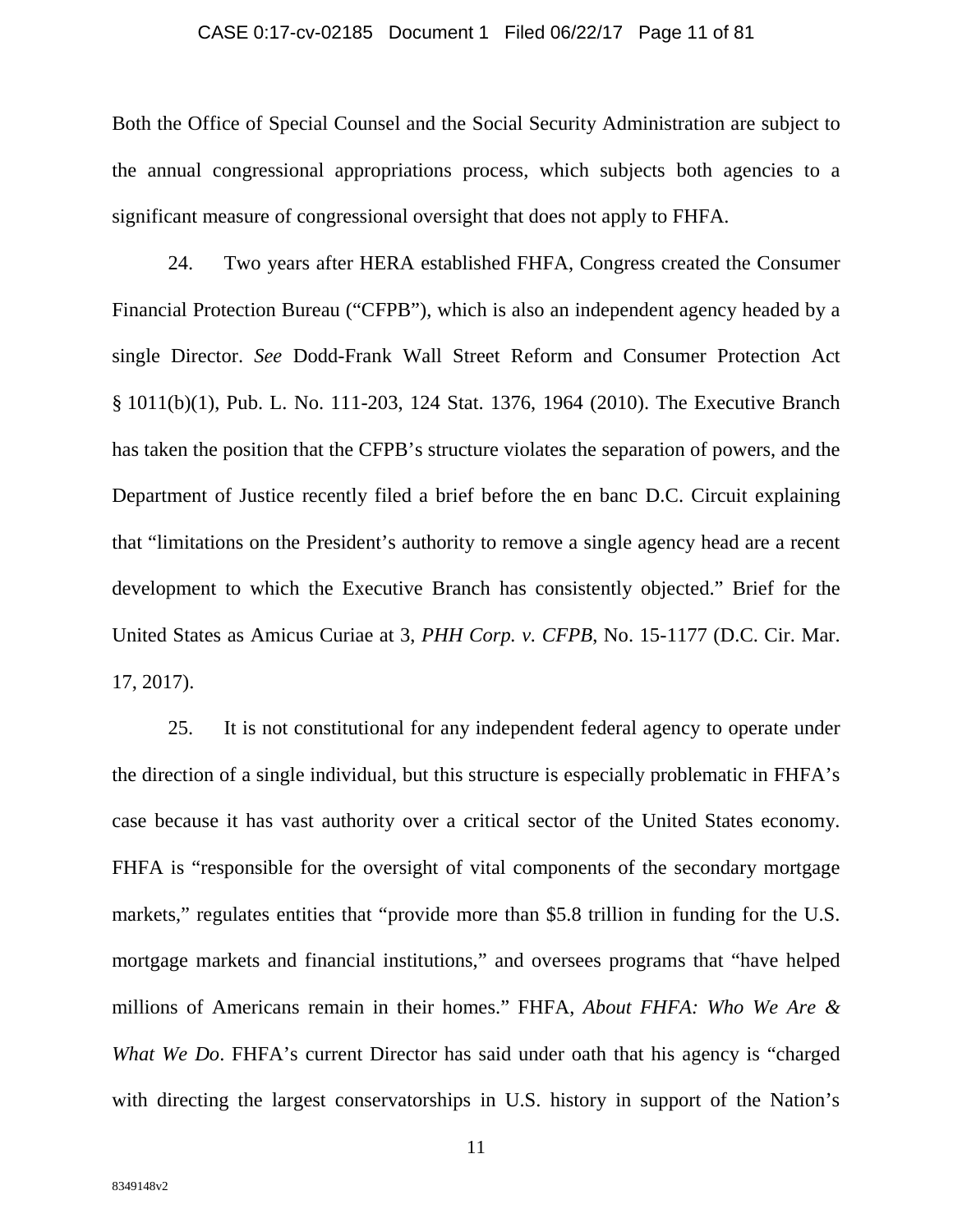#### CASE 0:17-cv-02185 Document 1 Filed 06/22/17 Page 12 of 81

multi-trillion dollar mortgage finance system"—a system that underpins the entire housing sector and thus directly affects every American. The housing sector accounts for over 15% of the Nation's Gross Domestic Product, and as a result FHFA has an almost unrivaled effect on a broad swath of the economy. As FHFA's former longtime acting Director has written, "the entire housing system . . . rellies] almost entirely on [FHFA's] decisions," Michael Bright & Ed DeMarco, Why Housing Reform Still Matters, Milken Institute Center for Financial Markets 3 (June 2016).

## **FHFA Claims Sweeping Conservatorship Powers Over the Companies and Their Shareholders But Refuses to Acknowledge Any Intelligible Statutory Principle To Guide Its Exercise of Discretion**

26. HERA empowers FHFA to exercise "general supervisory and regulatory authority" over the Companies, 12 U.S.C. § 4511(b); 12 U.S.C. 4501 note, and also authorizes FHFA to place the Companies into conservatorship under certain specified conditions, *see* 12 U.S.C. § 4617(a). While the statute includes a lengthy recitation of powers FHFA "may" exercise as conservator, FHFA has claimed that it says nothing about what the conservator *should* do. Under this reading of HERA, Congress has failed to articulate an intelligible principle to guide FHFA in the exercise of its conservatorship powers.

27. When it acts as conservator, FHFA has successfully argued that its powers are "extraordinarily broad." *Perry Capital LLC v. Mnuchin*, 848 F.3d 1072, 1087 (D.C. Cir. 2017). Indeed, FHFA has consistently taken the position that as conservator it has "plenary operational authority," Final Opening Brief of Appellees FHFA, Watt, Fannie, and Freddie at 11, *Perry Capital LLC v. Lew*, No. 14-5243 (D.C. Cir. Mar. 7, 2016), and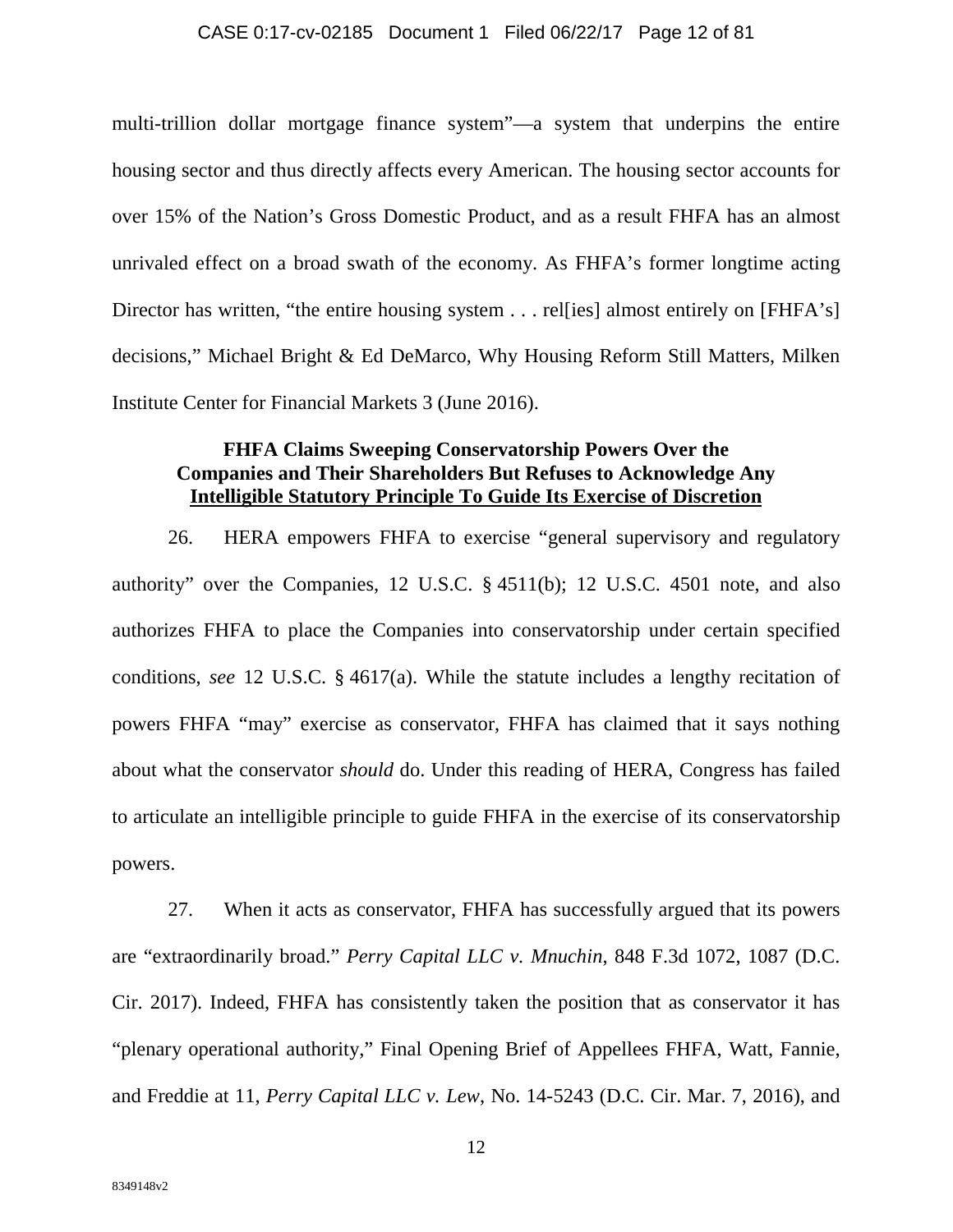#### CASE 0:17-cv-02185 Document 1 Filed 06/22/17 Page 13 of 81

may "operate Fannie and Freddie as it sees fit," FHFA Memorandum in Supp. of Mot. to Dismiss at 15, *Collins v. FHFA*, No. 16-cv-3113 (S.D. Tex. Jan. 9, 2017), ECF No. 24 (quotation marks omitted).

28. HERA says that as conservator FHFA "*may* . . . take over the assets of and operate . . . and conduct all business of the regulated entity; collect all obligations and money due the regulated entity . . . ; perform all functions of the regulated entity . . . ; and provide by contract for assistance in fulfilling any function, activity, action, or duty of the Agency as conservator." 12 U.S.C. § 4617(b)(2)(B) (emphasis added). HERA also provides that FHFA "*may*, as conservator . . . , transfer or sell any asset or liability of the regulated entity in default" without consent, *id.* § 4617(b)(2)(G) (emphasis added), and that it "*may*" exercise the "incidental" power to "take any action authorized by [12 U.S.C. § 4617], which the Agency *determines* is in the best interests of the regulated entity or the Agency." *Id.* § 4617(b)(2)(J) (emphasis added). Taken together, FHFA has successfully argued that these provisions authorize it as conservator to operate the Companies and dispose of their assets in any manner.

29. HERA also says that as conservator, FHFA "*may* . . . take such action as *may* be ... necessary to put the regulated entity in a sound and solvent condition; and ... appropriate to carry on the business of the regulated entity and preserve and conserve the assets and property of the regulated entity." *Id.* § 4617(b)(2)(D) (emphasis added). Although this provision could be read as imposing on FHFA the mandatory obligations of common-law conservators, who have a fiduciary duty to seek to preserve and conserve assets while working to return their wards to soundness and solvency, FHFA has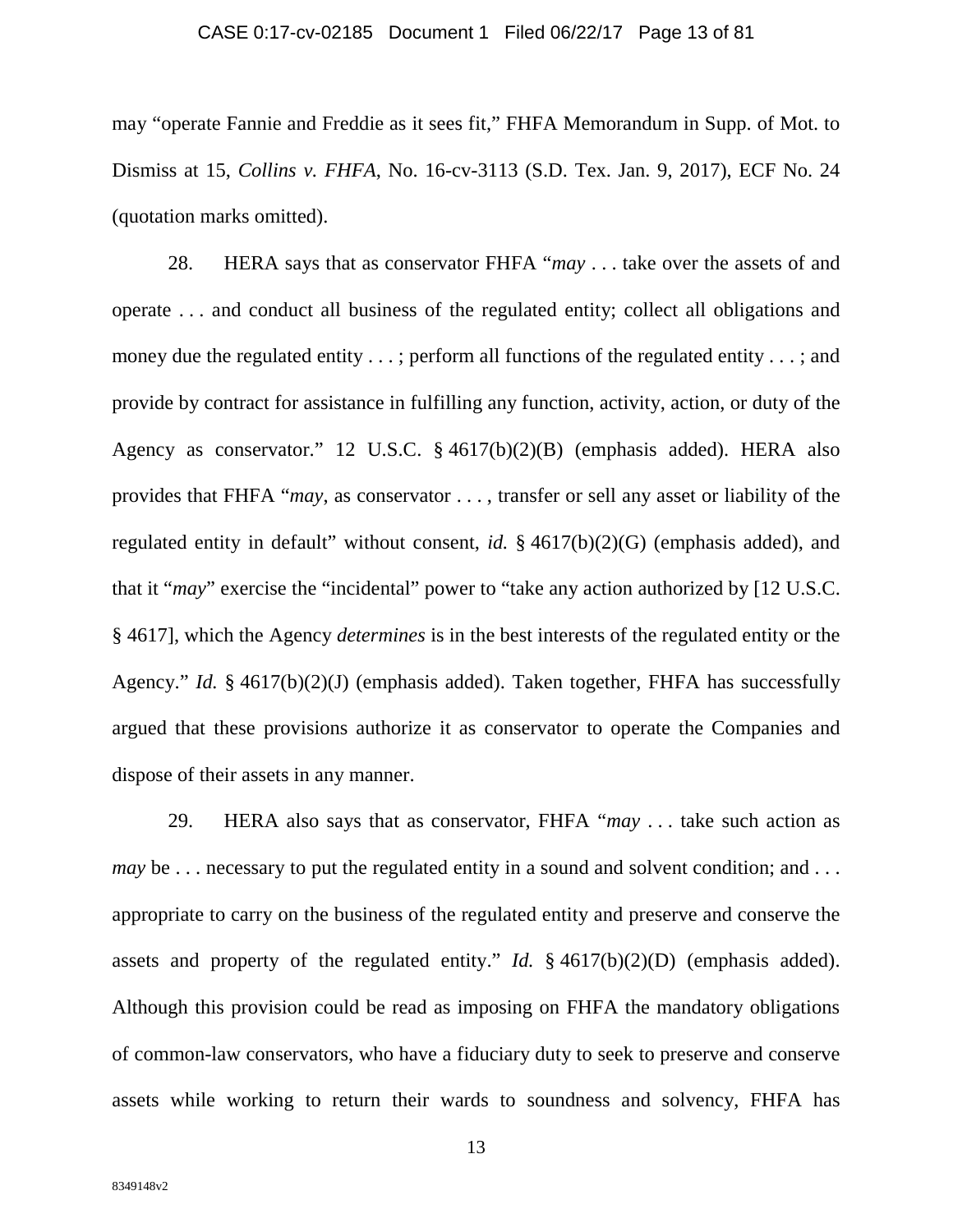## CASE 0:17-cv-02185 Document 1 Filed 06/22/17 Page 14 of 81

successfully argued before other courts that the provision's use of the word "may" makes FHFA's pursuit of a common-law conservator's mission entirely optional. As the D.C. Circuit explained in agreeing with FHFA's interpretation of the statute, FHFA's conservatorship powers are "framed in terms of expansive grants of permissive, discretionary authority," and FHFA's exercise of these powers is "permissive rather than obligatory." *Perry Capital*, 848 F.3d at 1088 (internal quotation omitted). Thus, while HERA says that as conservator FHFA "may" work to preserve and conserve the Companies' assets, under FHFA's interpretation of the statute Congress has not provided any guidance as to how the conservator should go about deciding whether to pursue that mission as opposed to managing the Companies or disposing of their assets to some other end.

30. Under FHFA's interpretation of HERA, the statute not only gives the conservator sweeping operational authority over the Companies and unbounded discretion to do as it pleases with their assets but also provides that as conservator FHFA "immediately succeed[s] to  $\dots$  all rights, titles, powers, and privileges of  $\dots$  any stockholder" in the Companies. 12 U.S.C. § 4617(b)(2)(A). With limited exceptions, courts have interpreted this language as making FHFA the successor to derivative claims that shareholders could otherwise file on the Companies' behalf, *Perry Capital*, 848 F.3d at 1104–05, and this provision also makes FHFA the successor to shareholders' rights to inspect the Companies' books and records, *Pagliara v. Federal Home Loan Mortg. Corp.*, 203 F. Supp. 3d 678, 685 (E.D. Va. 2016). As conservator, FHFA thus controls the Companies themselves *and* many of the rights of their private shareholders. As with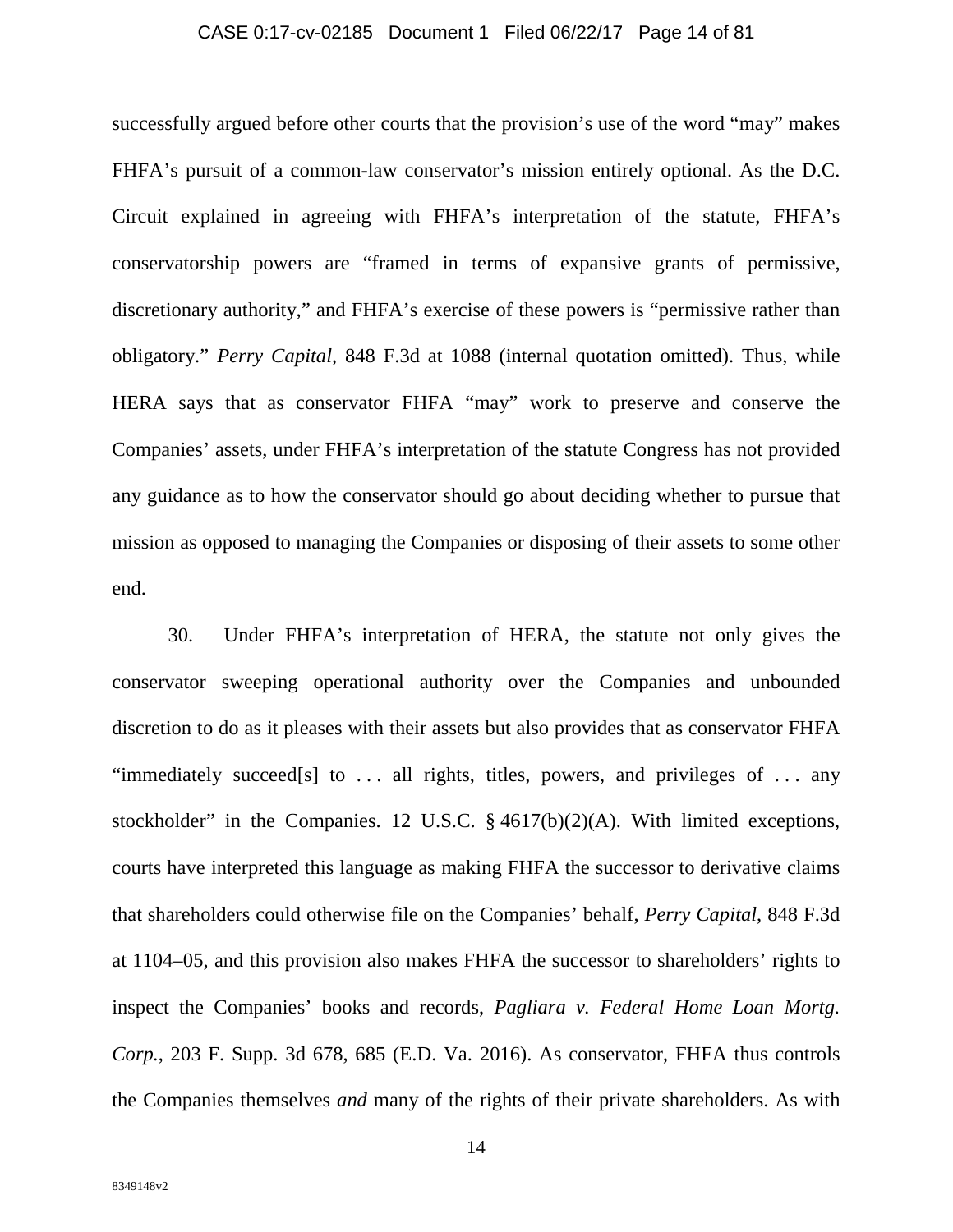#### CASE 0:17-cv-02185 Document 1 Filed 06/22/17 Page 15 of 81

its overall authority to manage the Companies, FHFA's interpretation of its statutory authority over shareholder rights does not include an intelligible principle to guide the conservator in its decisions about how to exercise these rights.

31. HERA also says that FHFA "may" exercise the "incidental power" to "take any action authorized by this section, which the Agency determines is in the best interests of the regulated entity *or the Agency*." 12 U.S.C. 4617(b)(2)(J) (emphasis added). FHFA understands this provision to allow it to use its conservatorship powers to advance *its own*  interests when those interests conflict with the interests of the Companies and their shareholders. And since the statute does not say how FHFA should go about determining what is in its own interests, FHFA's interpretation of this incidental power effectively empowers it to do whatever it wants with the Companies and their assets.

32. Further compounding the lack of an intelligible principle to guide FHFA's exercise of its discretion when it acts as conservator, HERA also severely restricts the availability of judicial review of FHFA's actions as conservator. Most significantly, HERA specifies that "no court may take any action to restrain or affect the exercise of powers or functions of [FHFA] as a conservator." 12 U.S.C. § 4617(f). A number of other provisions of HERA impose additional limitations on judicial review of FHFA's actions as conservator, receiver, or regulator. *See id.* § 4617(b)(2)(A)(i); *id.* § 4617(b)(5)(E); *id.* § 4617(b)(11)(D); *id.* § 4623(d). While none of these provisions bars constitutional claims like those raised in this suit, HERA's restrictions on judicial review further insulate FHFA from the mechanisms the Constitution creates to protect individual rights from arbitrary decisions by the federal government.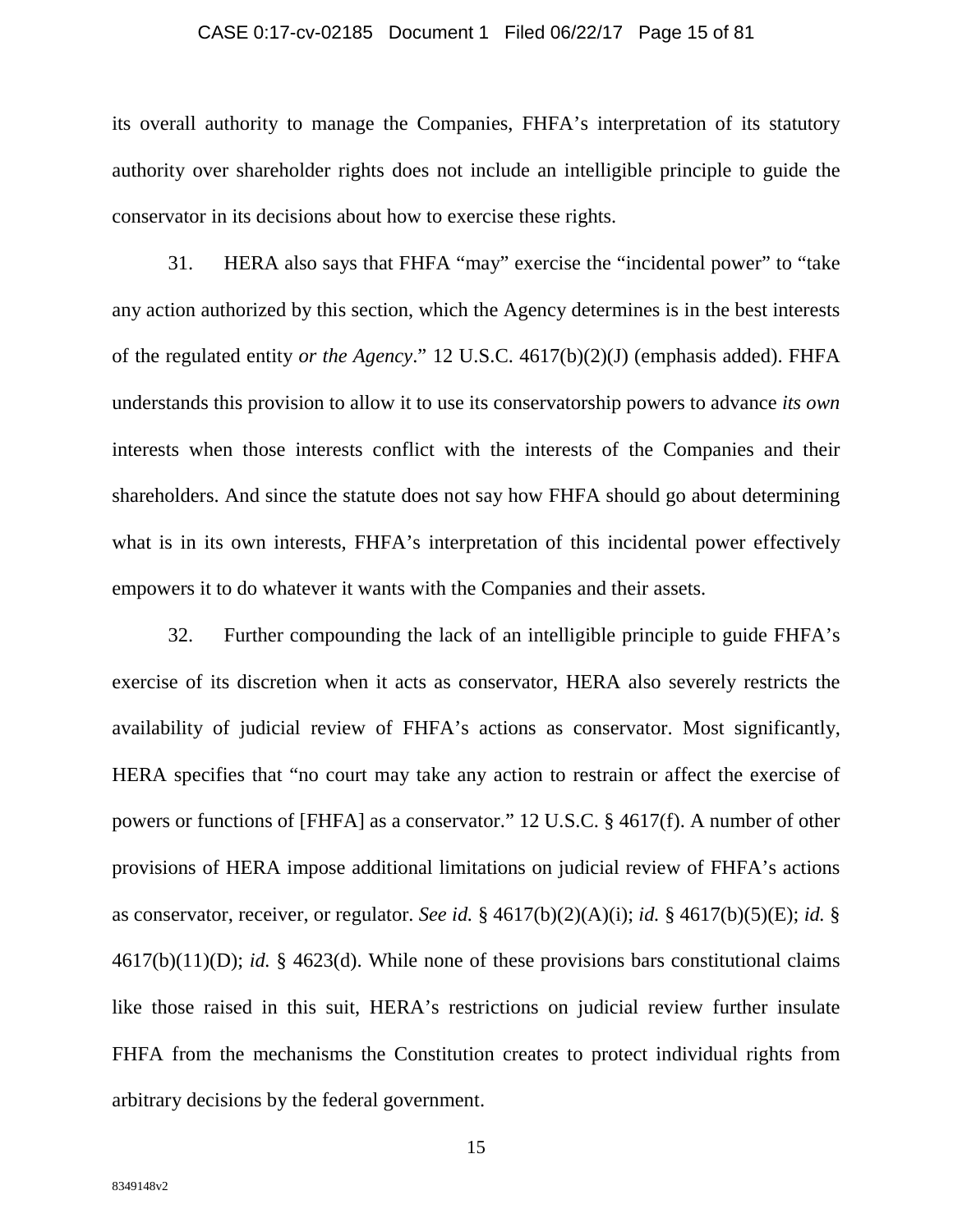## **Fannie and Freddie Are Forced into Conservatorship**

33. Although Congress passed HERA amidst the decline in home prices and financial turmoil of 2008, the Companies were well-positioned to weather those events and were never at any meaningful risk of insolvency. While banks and other financial institutions involved in the mortgage markets had heavily invested in increasingly risky mortgages in the years leading up to the financial crisis, Fannie and Freddie took a more conservative approach, insuring primarily 30-year fixed-rate conforming mortgages that were far safer than those insured by the nation's largest banks. And although both Companies recorded losses in 2007 and the first two quarters of 2008—losses that largely reflected a temporary decline in the market value of their holdings caused by declining home prices—they continued to generate enough cash to easily pay their debts and retained billions of dollars of capital that could be used to cover any future losses.

34. Neither Company was in danger of insolvency in 2008. Indeed, during the summer of 2008, OFHEO Director James Lockhart, who would later become FHFA's first Director, told CNBC that "both of these companies are adequately capitalized, which is our highest criteria." And on July 13, 2008, Director Lockhart issued a statement emphasizing that "the Enterprises' \$95 billion in total capital, their substantial cash and liquidity portfolios, and their experienced management serve as strong supports for the Enterprises' continued operations."

35. Thanks to the Companies' healthy financial condition in mid-2008, they had the capacity to raise additional capital through the financial markets. Indeed, at this time Fannie had roughly \$700 billion in unencumbered liquid assets that were available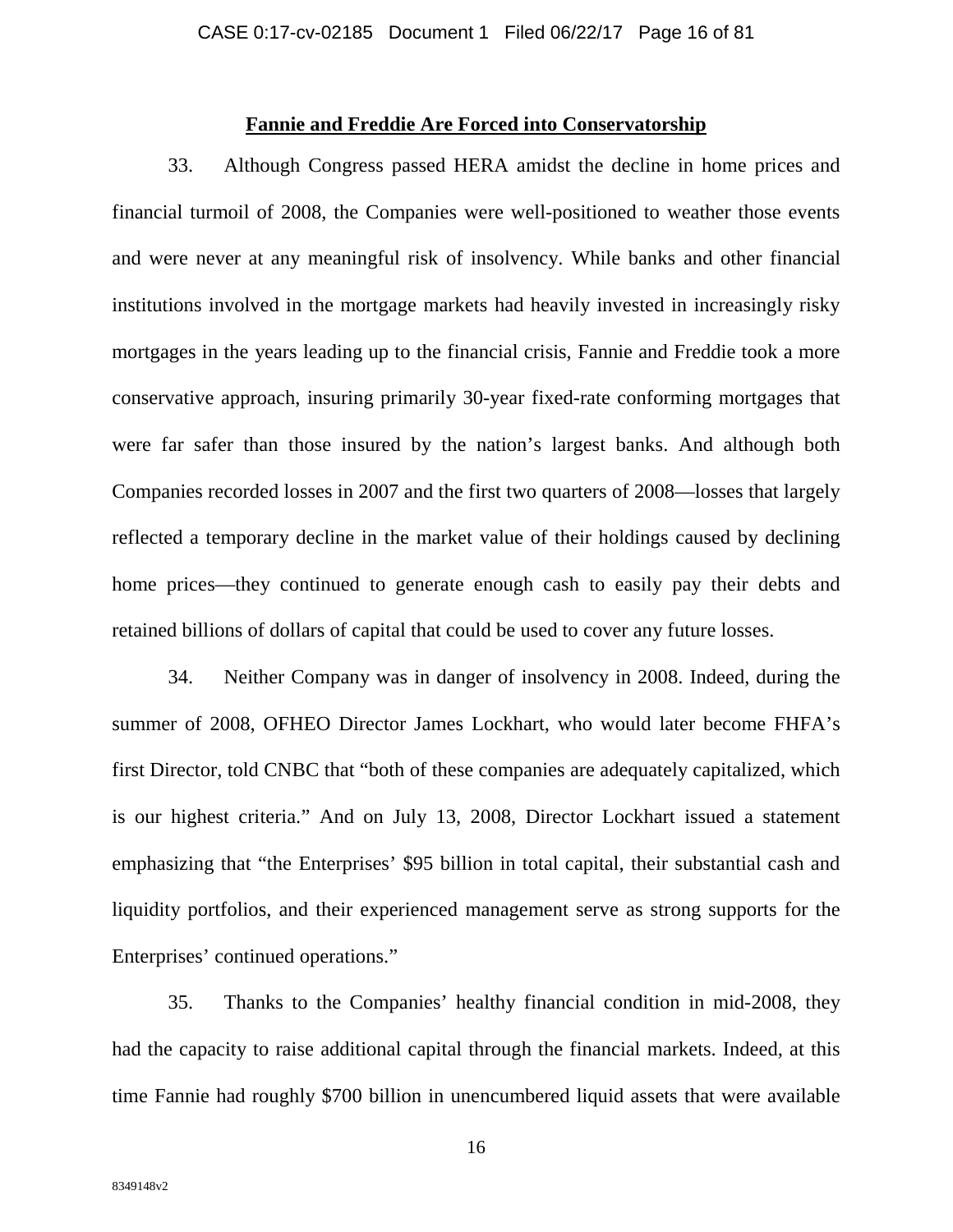#### CASE 0:17-cv-02185 Document 1 Filed 06/22/17 Page 17 of 81

to be pledged as collateral for purposes of raising capital, and it had identified a number of private investors who were prepared to provide additional capital.

36. The Companies' sound financial condition during this period is further illustrated by the decision by Fannie's Board of Directors to declare dividends on both its preferred and common stock in August 2008 and by FHFA's subsequent decision as conservator to direct Fannie to pay those dividends out of cash available for distribution in late September 2008. It is a fundamental principle of corporate law that a company may not declare dividends when it is insolvent, and dividends that a company improperly declares when insolvent may not be lawfully paid. Fannie's Board thus could not have lawfully declared dividends in August 2008 unless the Company was solvent at that time, and the Board's decision to declare those dividends showed its confidence that Fannie was financially healthy. Furthermore, it is evident that FHFA agreed that Fannie was solvent when it declared dividends in August 2008 because, rather than halting or voiding the dividends that the outgoing Fannie Board had declared, FHFA took the position that Fannie was legally obligated to pay them even *after* conservatorship was imposed in early September 2008.

37. Despite the Companies' comparatively strong financial position amidst the crisis, FHFA initiated a long-term policy of seizing control of Fannie and Freddie and operating them for the exclusive benefit of the federal government. On September 6, 2008, FHFA directed the Companies' boards to consent to conservatorship. Given that the Companies were not in financial distress and were in no danger of defaulting on their debts, the Companies' directors were confronted with a Hobson's choice: face intense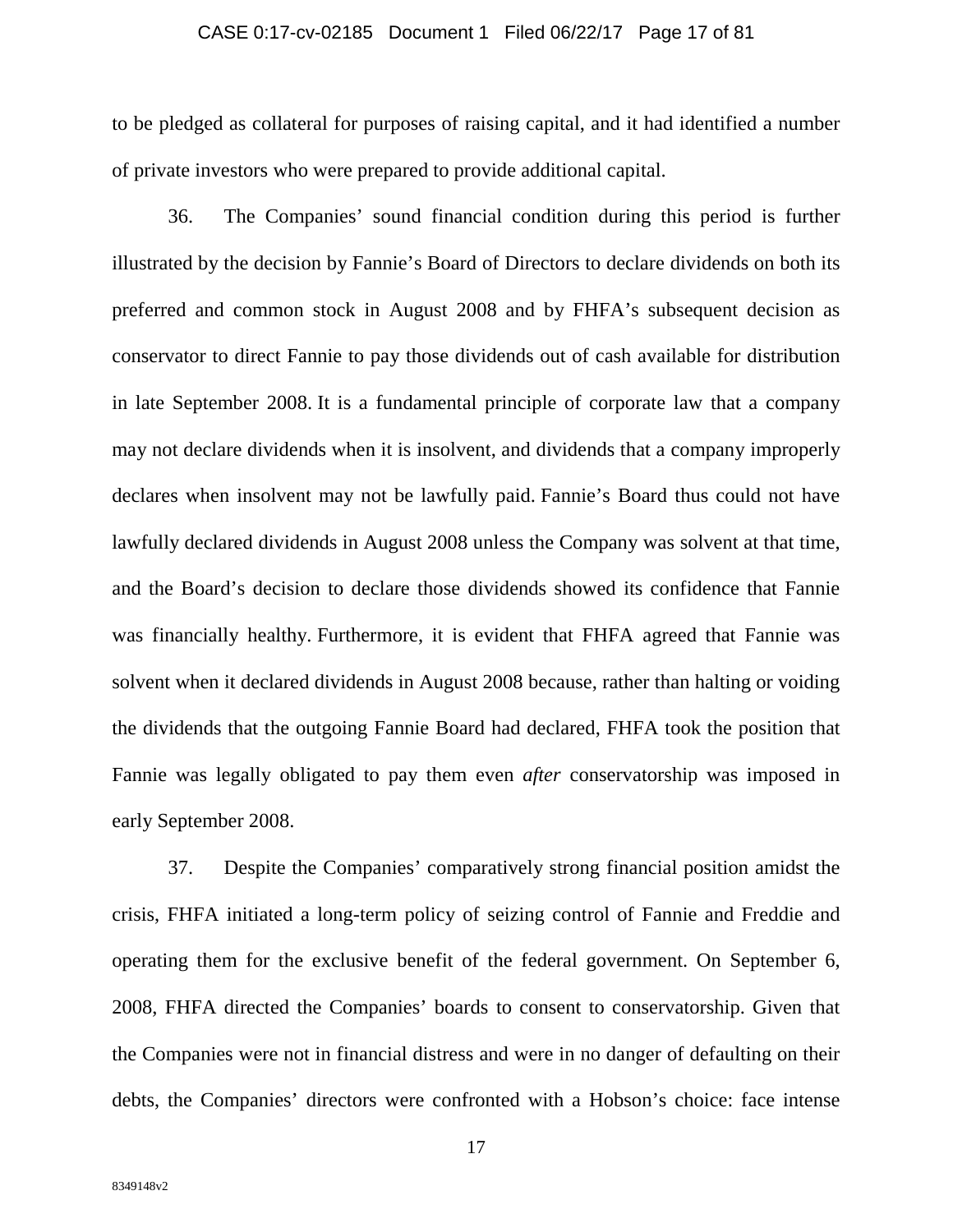## CASE 0:17-cv-02185 Document 1 Filed 06/22/17 Page 18 of 81

regulatory scrutiny from FHFA as retaliation for rejecting conservatorship, or submit to FHFA's demands and receive a grant of immunity for personal liability under 12 U.S.C. § 4617(a)(6). FHFA ultimately obtained the Companies' consent by threatening to seize them if they did not acquiesce.

38. When it publicly announced the conservatorships, FHFA promised that it would operate Fannie and Freddie as a fiduciary until they were stabilized. As FHFA acknowledged, the Companies' stock remains outstanding during conservatorship and "continue[s] to trade," *FHFA Fact Sheet, Questions and Answers on Conservatorship* 3, https://goo.gl/DV4nAt, and Fannie's and Freddie's stockholders "continue to retain all rights in the stock's financial worth," *id.* Director Lockhart testified before Congress that Fannie's and Freddie's "shareholders are still in place; both the preferred and common shareholders have an economic interest in the companies" and that "going forward there may be some value" in that interest. Sept. 25, 2008, Hearing, U.S. House of Representatives, Committee on Financial Services, H.R. Hrg. 110-142 at 29-30, 34.

39. FHFA also said at the time that conservatorship would be temporary: "Upon the Director's determination that the Conservator's plan to restore the [Companies] to a safe and solvent condition has been completed successfully, the Director will issue an order terminating the conservatorship." *FHFA Fact Sheet, Questions and Answers on Conservatorship* 2. Investors were entitled to rely on these official statements of the purposes of conservatorship, and public trading in Fannie's and Freddie's stock was permitted to, and did, continue.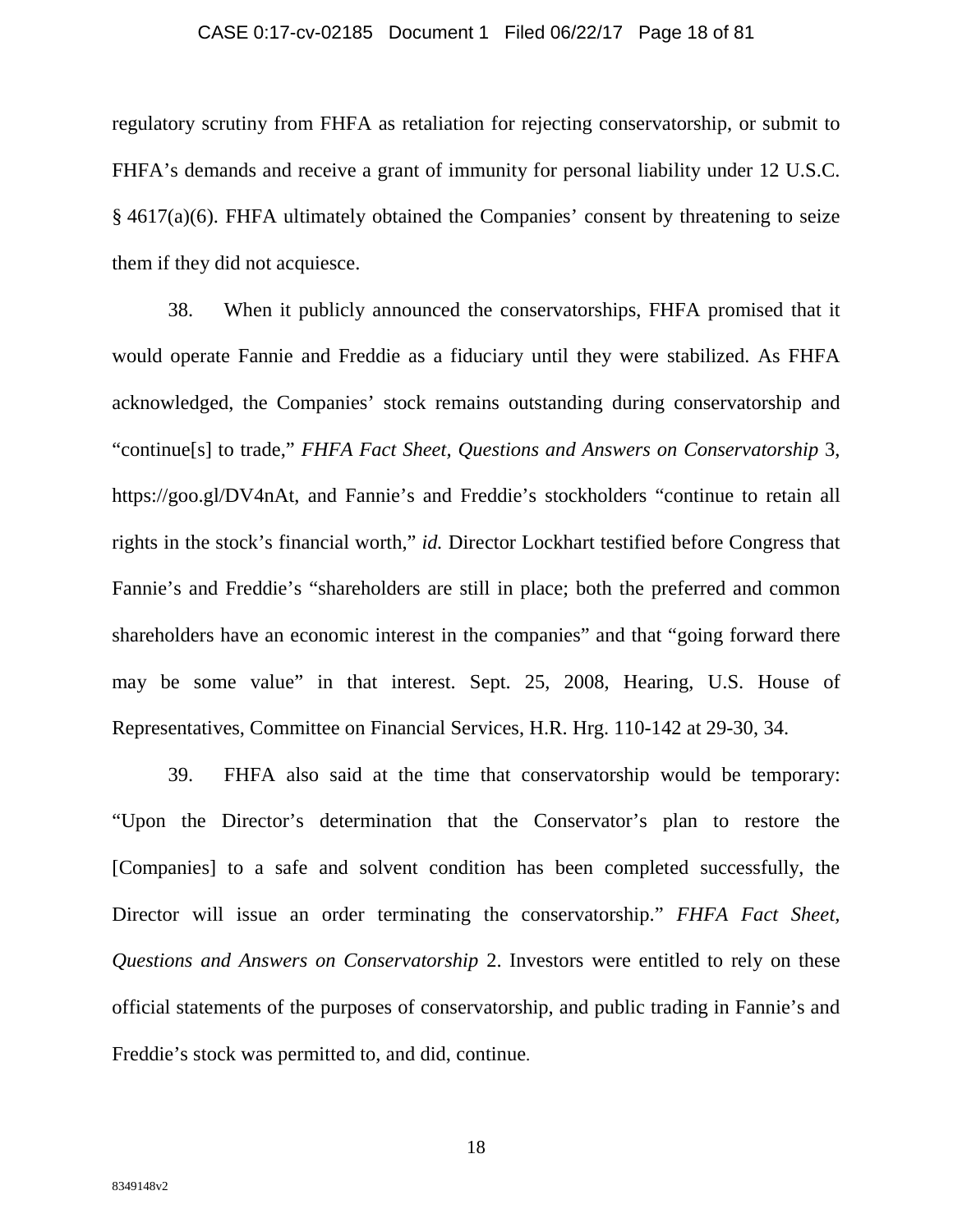## CASE 0:17-cv-02185 Document 1 Filed 06/22/17 Page 19 of 81

40. In short, the Companies were not in financial distress when they were forced into conservatorship. The Companies' boards acquiesced to conservatorship under extreme pressure from FHFA and based on the expectation that FHFA would operate the Companies as a fiduciary with the goal of preserving and conserving their assets and managing them in a safe and solvent manner. And in publicly announcing the conservatorships, FHFA confirmed that the Companies' private shareholders continued to hold an economic interest that would have value, particularly as the Companies generated profits in the future. *See FHFA Fact Sheet, Questions and Answers on Conservatorship* 2.

#### **FHFA and Treasury Enter Into the Preferred Stock Purchase Agreements**

41. In addition to authorizing FHFA to act as the Companies' conservator, HERA also gave the Treasury Department temporary authority to purchase securities from the Companies. *See* 12 U.S.C. §§ 1455(*l*), 1719(g). HERA expressly stated that Treasury could not exercise this authority without the Companies' consent: "Nothing in this subsection requires [Fannie or Freddie] to issue obligations or securities to [Treasury] without mutual agreement between [Treasury] and the [Companies]." 12 U.S.C. §§ 1455(*l*)(1)(A), 1719(g)(1)(A). HERA further provided that Treasury's statutory authority to purchase the Companies' securities would expire at the end of 2009. 12 U.S.C. §§ 1455(*l*)(4), 1719(g)(4).

42. On September 7, 2008, the day after FHFA forced the Companies into conservatorship despite their stable financial condition, Treasury exercised its statutory authority to purchase the Companies' securities. Acting in its capacity as the Companies'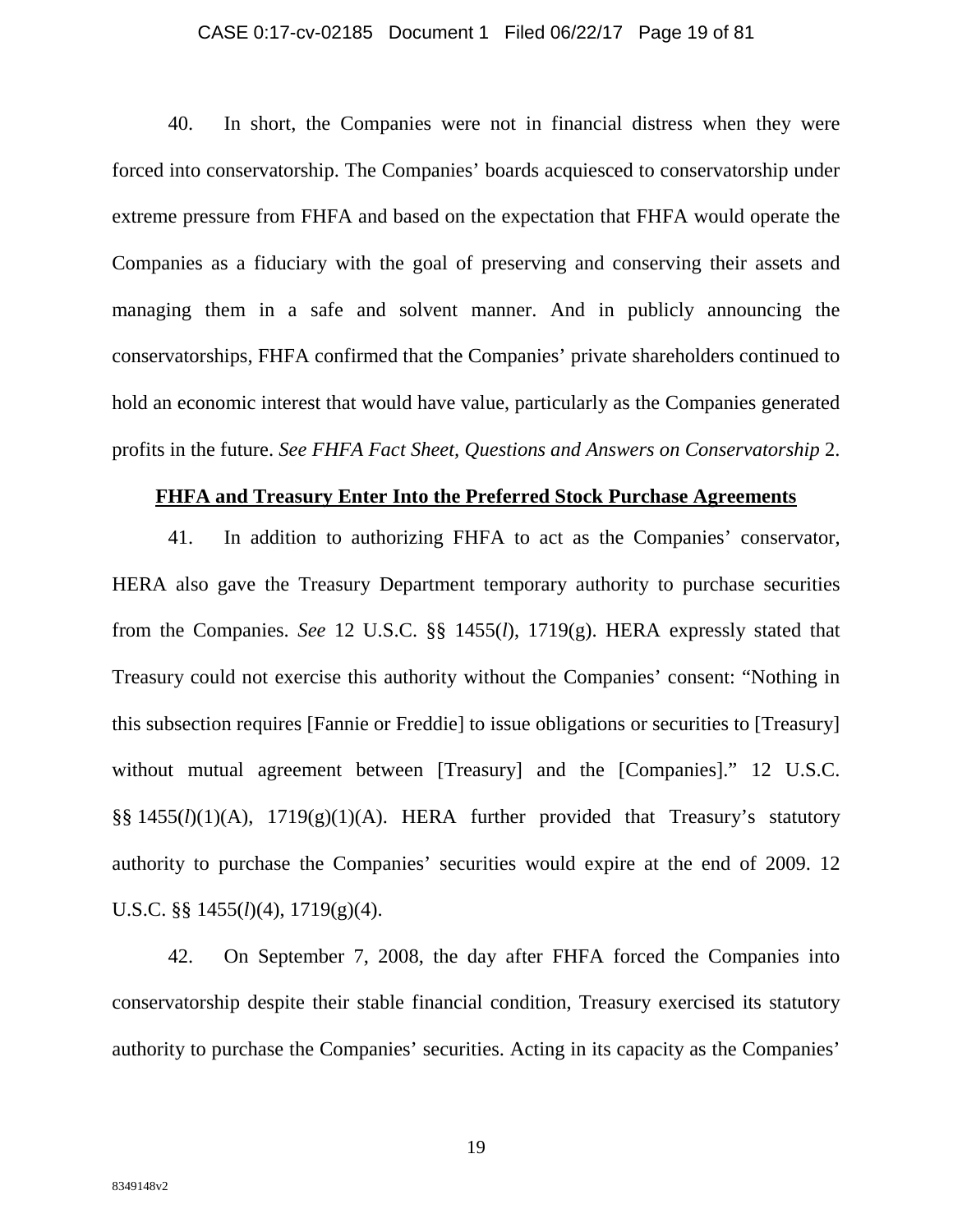#### CASE 0:17-cv-02185 Document 1 Filed 06/22/17 Page 20 of 81

conservator, FHFA agreed to Treasury's purchases on the Companies' behalf, and the two federal agencies entered into the Preferred Stock Purchase Agreements (PSPAs).

43. The PSPAs are materially identical for both Companies. Under the original agreements, Treasury committed to provide up to \$100 billion to each Company to ensure that it maintained a positive net worth. For quarters in which either Company's liabilities exceed its assets under Generally Accepted Accounting Principles, the PSPAs authorize draws upon Treasury's commitment in an amount equal to the difference between liabilities and assets.

44. In return for Treasury's funding commitment, FHFA agreed to provide Treasury with several forms of consideration that together would entitle Treasury to much—but not all—of the Companies' accumulated capital and future profits. With the Companies still able to raise additional funding in the capital markets and at no risk of failing to generate enough cash to cover their expenses, this was an extraordinarily onesided agreement that the Companies would not have agreed to had they still been under private management.

45. Under the PSPAs, Treasury received several forms of consideration in return for its funding commitment. First, FHFA agreed to sell Treasury warrants to purchase 79.9% of the common stock of each Company at a nominal price. Exercising these warrants would entitle Treasury to up to 79.9% of all future profits of the Companies, subject to the Companies' obligation to satisfy their dividend obligations with respect to their preferred stock and to share the remaining 20.1% of those profits with private common shareholders. As Treasury noted at the time, the warrants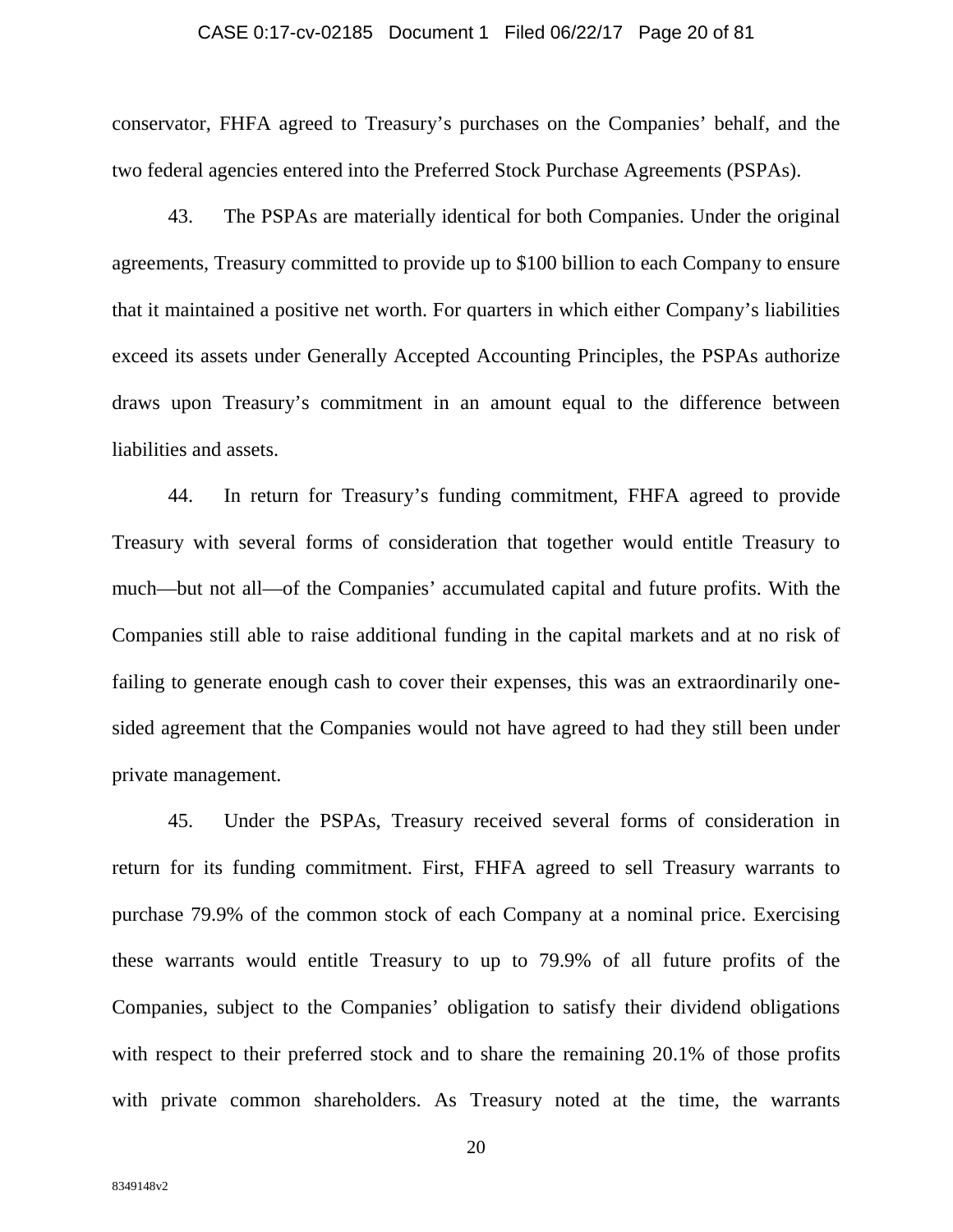#### CASE 0:17-cv-02185 Document 1 Filed 06/22/17 Page 21 of 81

"provide[d] potential future upside to the taxpayers." Action Memorandum for Secretary Paulson (Sept. 7, 2008).

46. As further consideration for Treasury's funding commitment, Treasury also received 1 million shares of senior preferred stock ("Government Stock") in each Company. Treasury's Government Stock in each Company had an initial liquidation preference of \$1 billion. This liquidation preference increases by one dollar for each dollar the Companies draw on Treasury's funding commitment. In the event that the Companies liquidate, Treasury is entitled to recover the full amount of the liquidation preference before any other preferred or common shareholder receives anything.

47. In addition to payments in the event that the Companies are liquidated, the Government Stock also entitled Treasury to receive, at the Companies' election, either: (i) a cumulative cash dividend equal to 10% of the value of Treasury's outstanding liquidation preference; or (ii) a 12% increase in the amount of Treasury's liquidation preference. If the Companies decided not to pay the dividend in cash, the resulting increase in the size of Treasury's liquidation preference would amount to an in-kind dividend payment of additional Government Stock. After any such in-kind dividend payment, the PSPAs provided that the dividend rate would increase to 12% (payable either in cash or in kind, as just described) until such time as full cumulative dividends were paid in cash, at which point the rate would return to 10%. Thus, the Companies never were required to pay a cash dividend to Treasury but rather had the discretion to pay dividends in kind. Moreover, there was never any risk that the Companies would become insolvent due to the payment of cash dividends since it would have been illegal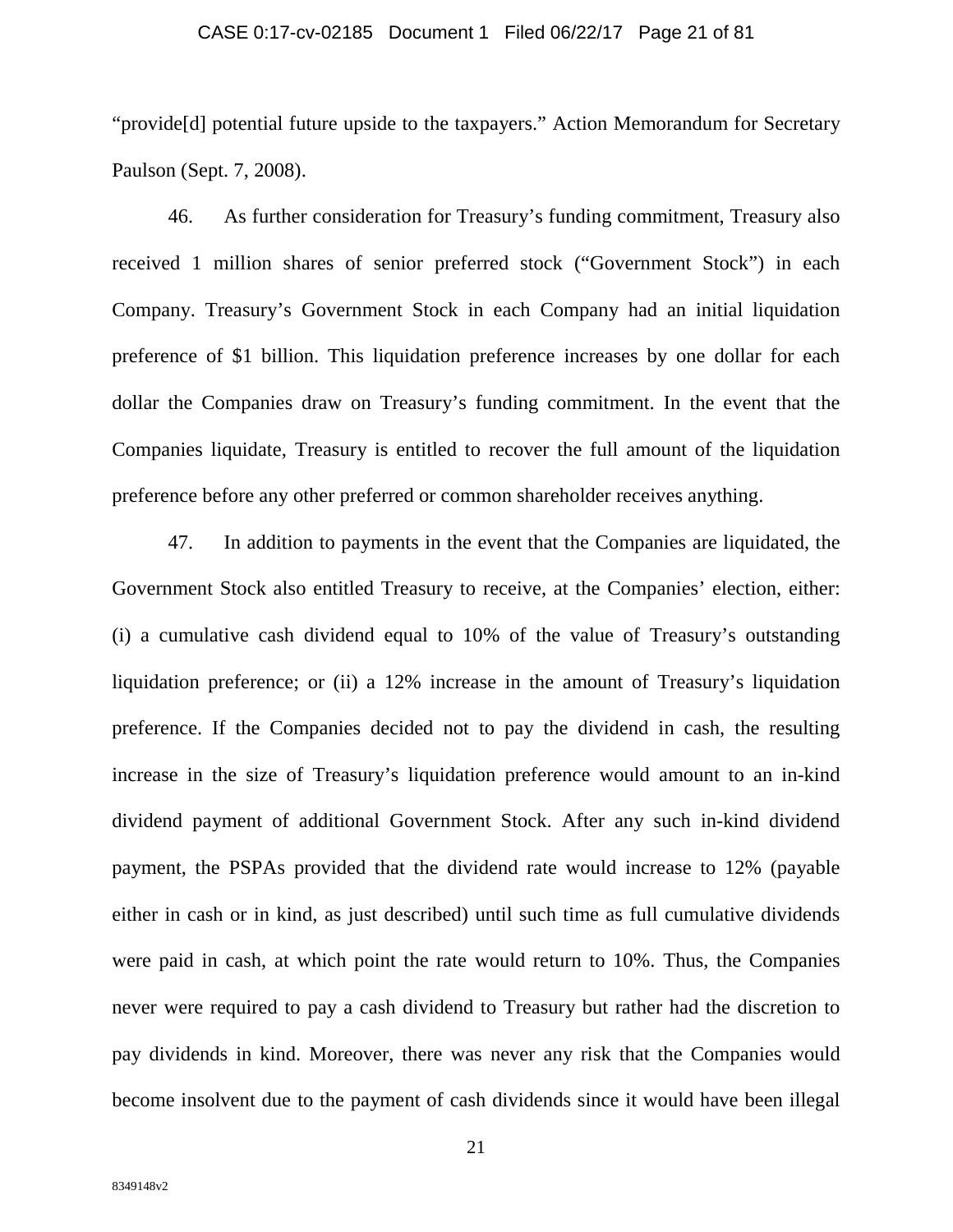## CASE 0:17-cv-02185 Document 1 Filed 06/22/17 Page 22 of 81

under state law for either Company to pay a dividend that would have caused it to become insolvent.

48. FHFA officials repeatedly confirmed their understanding that the PSPAs were designed to allow the Companies to pay the Government Stock dividends in kind with additional Government Stock—rather than in cash. A document attached to a September 16, 2008, email between FHFA officials expressly states that PSPA dividends may be "paid in-kind." Another FHFA document says that Treasury's Government Stock pays "10 percent cash dividend (12 percent payment-in-kind)." In an internal October 2008 email to Mario Ugoletti—who was then a Treasury official, but later moved to FHFA and was a key point of contact with Treasury in the development of the Net Worth Sweep—another Treasury official indicated that Treasury's consultant wanted to know "whether we expect [Fannie and Freddie] to pay the preferred stock dividends in cash or to just accrue the payments." Mr. Ugoletti did not forget about this feature of the PSPAs when he moved to FHFA. Indeed, he acknowledged the option to pay dividends "in kind" in an email that he sent the very day the Net Worth Sweep was announced.

49. Treasury likewise understood the PSPAs to permit in kind dividend payments. Upon entering the PSPAs Treasury released a fact sheet stating that, "[t]he senior preferred stock shall accrue dividends at 10% per year. The rate shall increase to 12% if, in any quarter, the dividends are not paid in cash . . . ." U.S. TREASURY DEP'T OFFICE OF PUB. AFFAIRS, FACT SHEET: TREASURY SENIOR PREFERRED STOCK PURCHASE AGREEMENT (Sept. 7, 2008), https://goo.gl/ynb3TC. In an October 2008 email to Treasury and FHFA officials, a Treasury consultant sought to clarify whether Fannie and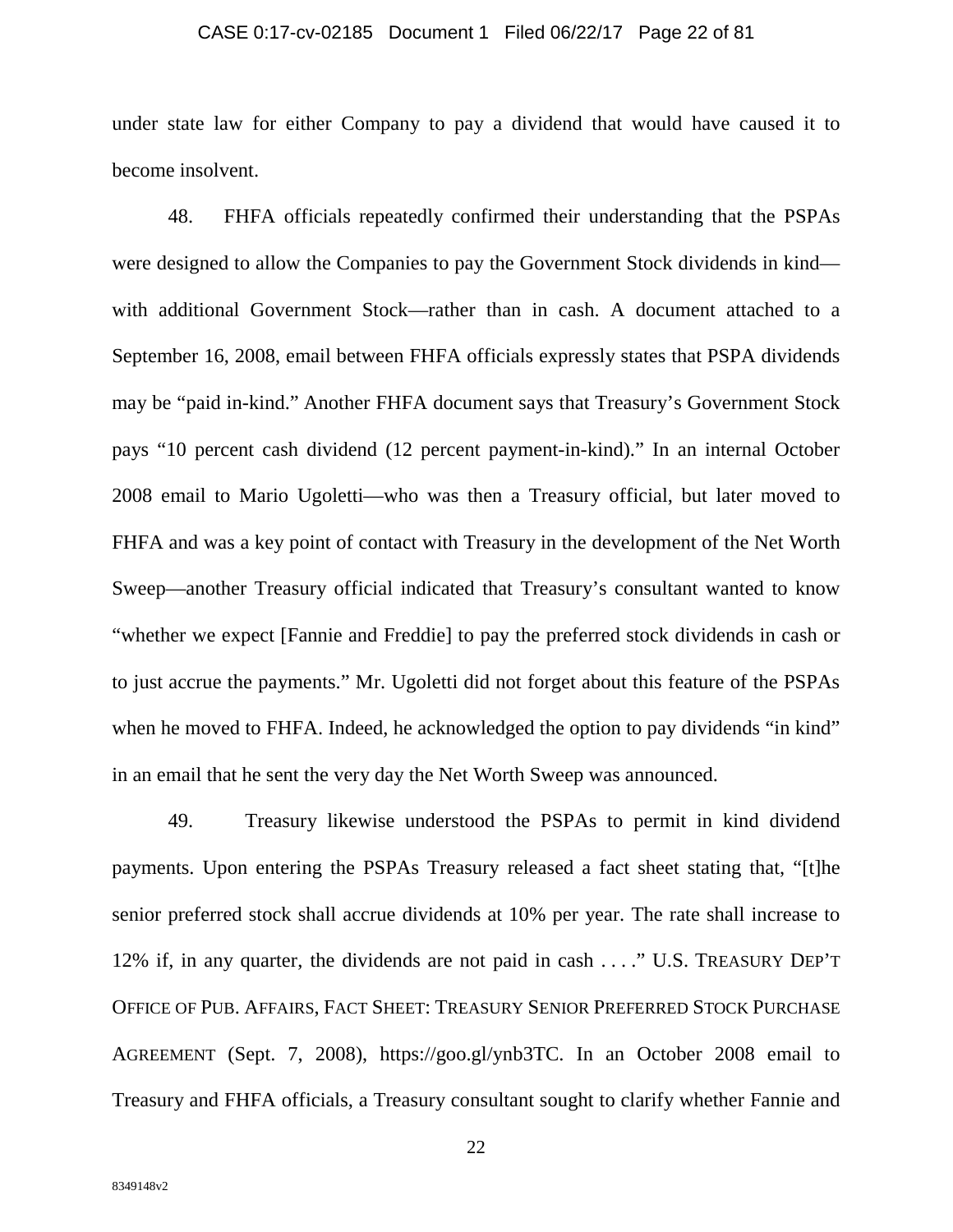## CASE 0:17-cv-02185 Document 1 Filed 06/22/17 Page 23 of 81

Freddie "intend[ed] to pay cash at 10 percent or accrue at 12 percent as a matter of policy." An internal Treasury document says that the dividend rate "may increase to the rate of 12 percent if, in any quarter, the dividends are not paid in cash." And in 2012, as Treasury contemplated replacing the existing dividend structure with the Net Worth Sweep, Treasury told the SEC that the dividend rate on the original PSPAs would be 12% "if elected to be paid in kind." Treasury Presentation to SEC, GSE Preferred Stock Purchase Agreements (PSPA), Overview and Key Considerations at 9, June 13, 2012.

50. The Companies shared this understanding of the terms of their agreements with Treasury. Fannie's and Freddie's CFOs have testified that they were aware of the payment-in-kind option. Various Freddie documents say that "[t]he dividend becomes 12% if Freddie Mac is unable to pay the dividend through organic income," that "[t]he senior preferred stock will pay quarterly cumulative dividends at a rate of 10% per year or 12% in any quarter in which dividends are not paid in cash," and that Treasury's stock "[p]ays quarterly cumulative dividend rate at 10% per year, or 12% in any quarter in which dividends are not paid in cash." Similarly, Fannie documents say that Treasury's senior preferred stock "has an annual dividend rate of 10%, which could increase to 12% if not paid in cash," and that "[i]f at any time . . . the Company does not pay the cash dividends in a timely manner, . . . the annual dividend rate will be 12%."

51. An in-kind dividend payment would not have decreased the amount of Treasury's remaining funding commitment because only when the Companies receive "funding under the Commitment" does the commitment's size decrease. Fannie and Freddie Amended and Restated Senior Preferred Stock Purchase Agreements ("PSPA")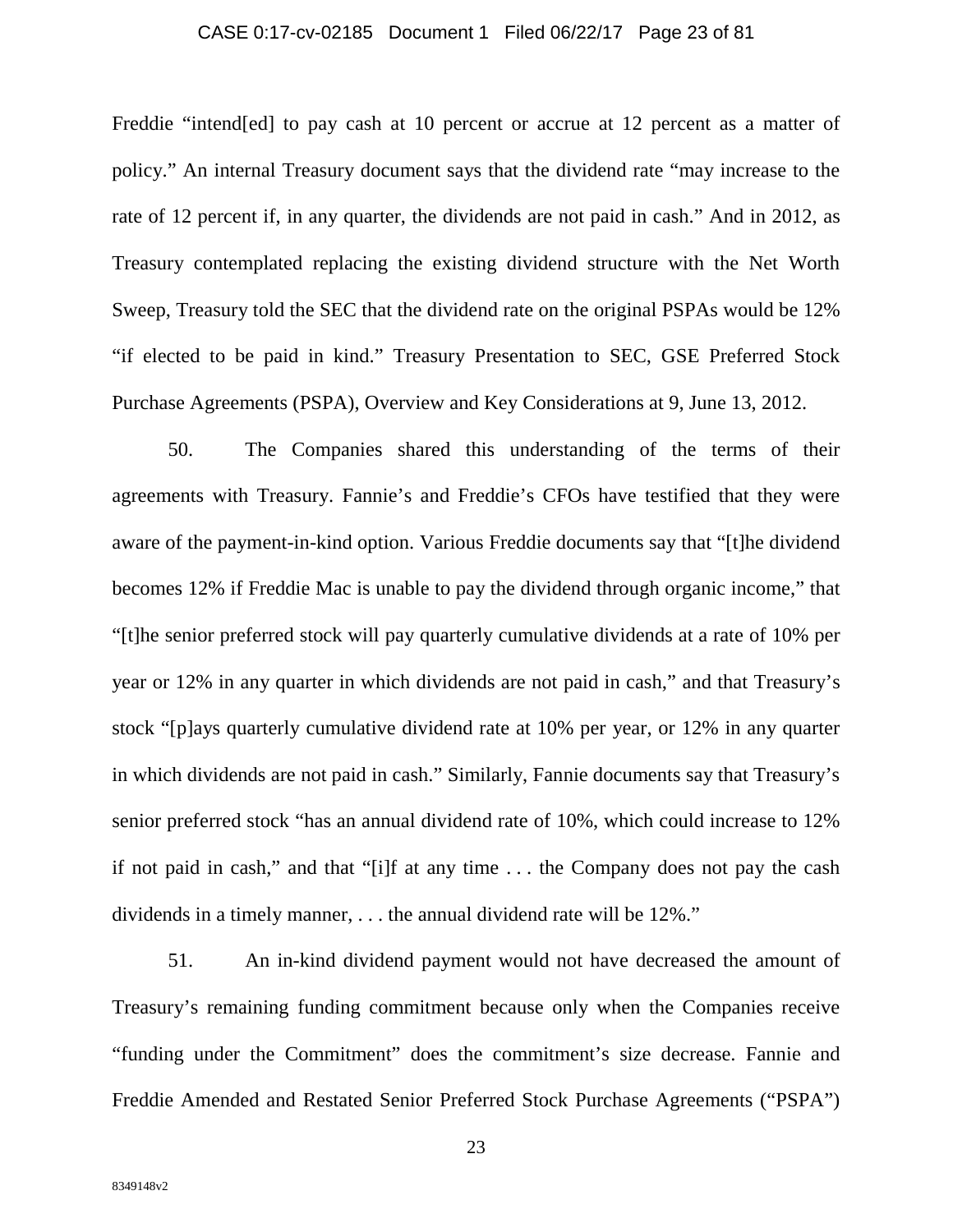## CASE 0:17-cv-02185 Document 1 Filed 06/22/17 Page 24 of 81

§ 1. Thus, as the Congressional Research Service has acknowledged, under the PSPAs' original terms the Companies could "pay a 12% annual senior preferred stock dividend indefinitely." N. ERIC WEISS, CONG. RESEARCH SERV., RL34661, FANNIE MAE'S AND FREDDIE MAC'S FINANCIAL PROBLEMS (Aug. 10, 2012). In other words, because of the payment-in-kind option, there was no risk—none whatsoever—that the PSPAs would force Fannie and Freddie to exhaust Treasury's funding commitment to facilitate the payment of dividends.

52. Finally, the PSPAs provided for the Companies to pay Treasury a quarterly periodic commitment fee "intended to fully compensate [Treasury] for the support provided by the ongoing Commitment." PSPA § 3.2(a). The periodic commitment fee was to be set for five-year periods by agreement of the Companies and Treasury, but Treasury had the option to waive it for up to a year at a time. Treasury repeatedly exercised this option and never deemed it necessary to receive a periodic commitment fee under the PSPAs. Even if the fee had been charged, the Companies were always free under the express terms of the PSPAs to pay the fee in-kind with additional senior preferred stock rather than in cash, a fact that Freddie's auditor recognized. *See*  PSPA § 3.2(c) ("At the election of Seller, the Periodic Commitment Fee may be paid in cash or by adding the amount thereof ratably to the liquidation preference of each outstanding share of Senior Preferred Stock . . . .").

53. The PSPAs were "structure[d]" to "enhance the probability of both Fannie Mae and Freddie Mac ultimately repaying amounts owed." Action Memorandum for Secretary Paulson (Sept. 7, 2008). Nevertheless, while Treasury's commitment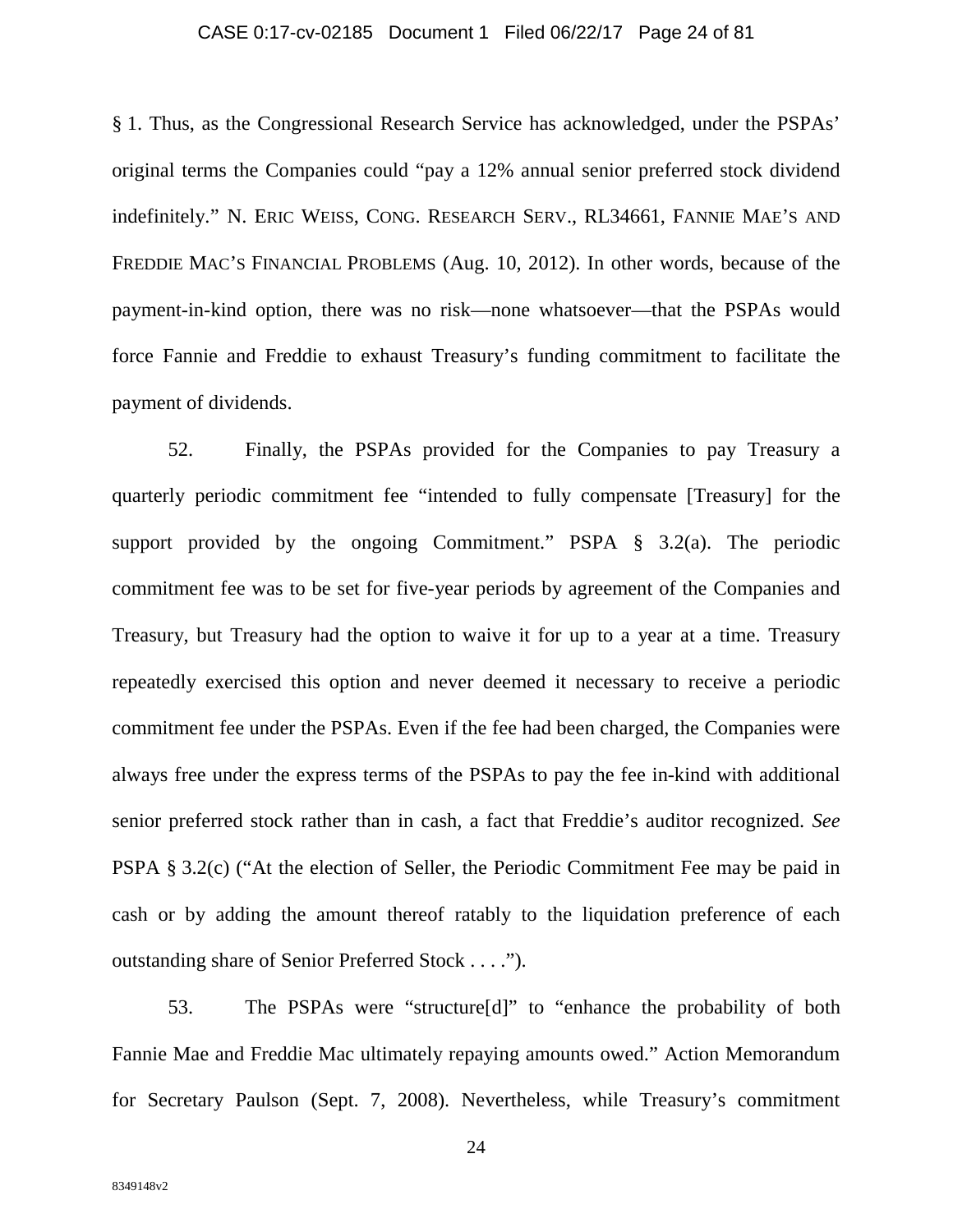#### CASE 0:17-cv-02185 Document 1 Filed 06/22/17 Page 25 of 81

remains outstanding, Fannie and Freddie generally are prohibited from paying down amounts added to the liquidation preference due to draws from Treasury's commitment. *See* Fannie and Freddie Government Stock Certificates § 3(a). The PSPAs also prohibit Fannie and Freddie from declaring and paying dividends on any securities junior to Treasury's Government Stock unless full cumulative dividends have been paid to Treasury on its Government Stock for the then-current and all past dividend periods.

54. On May 6, 2009, FHFA and Treasury amended the PSPAs to increase Treasury's funding commitment to each Company from \$100 billion to \$200 billion. On December 24, 2009—one week before Treasury's temporary statutory authority to purchase the Companies' securities expired—the agencies again amended the terms of Treasury's funding commitment. Instead of resetting the commitment at a specific dollar amount, the second amendment established a formula to allow Treasury's total commitment to each Company to exceed (but not fall below) \$200 billion depending upon any net worth deficiencies experienced in 2010, 2011, and 2012, and any surplus existing as of December 31, 2012.

## **Director Lockhart Resigns and Edward DeMarco Serves as FHFA's Acting Director for Over Four Years**

55. As the Director of OFHEO when HERA became law, James Lockhart automatically became the first person to serve as FHFA's independent Director. *See* 12 U.S.C. § 4512(b)(5). Mr. Lockhart forced the Companies into conservatorship and signed the original PSPAs on their behalf in September 2008. He remained in office for the first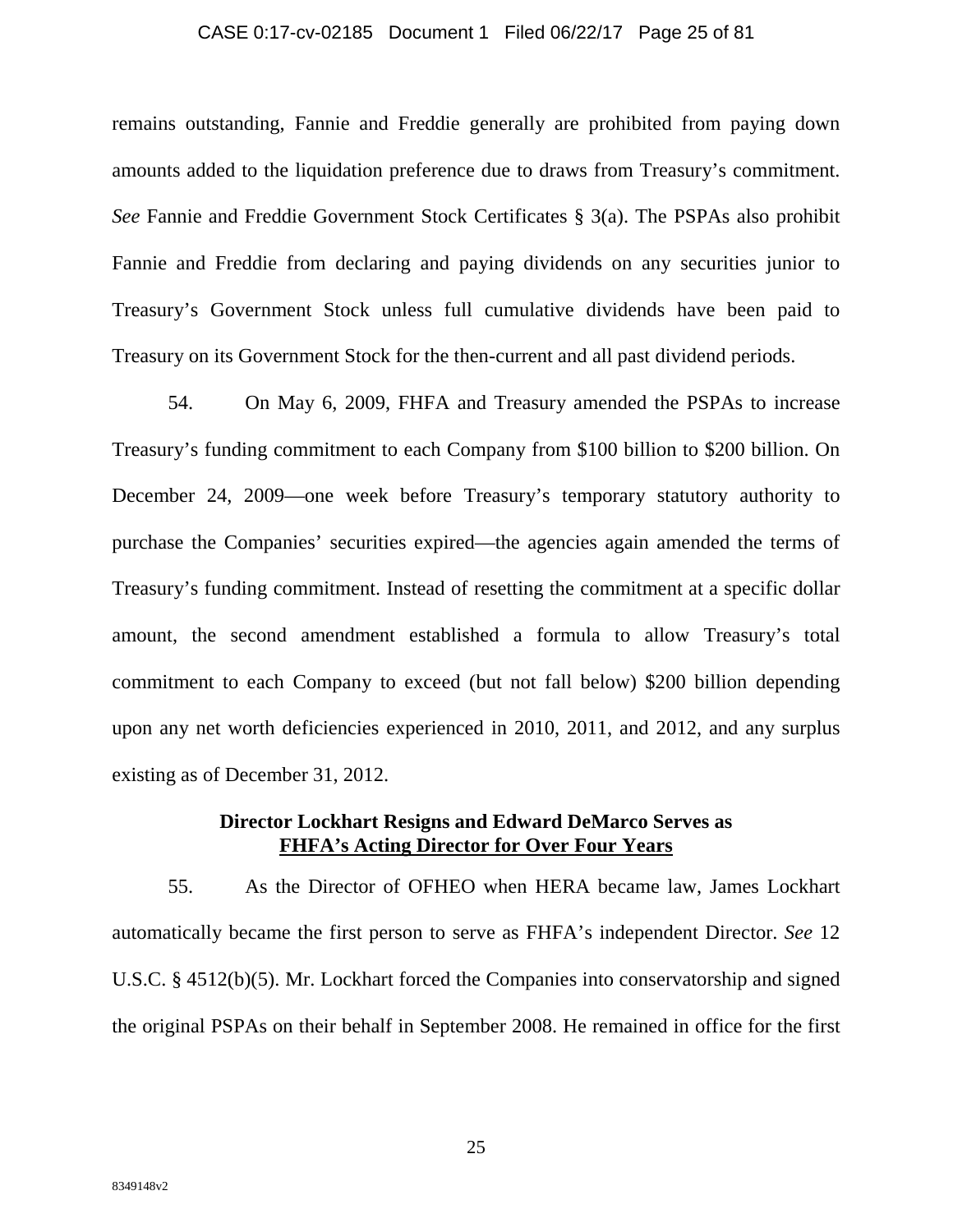#### CASE 0:17-cv-02185 Document 1 Filed 06/22/17 Page 26 of 81

eleven months that the Companies were in conservatorship. On August 5, 2009, Mr. Lockhart publicly announced that he would resign at the end of the month.

56. HERA provides that "[i]n the event of the . . . resignation . . . of the Director, the President shall designate" one of FHFA's three Deputy Directors "to serve as acting Director until . . . the appointment of a successor" who is nominated by the President and confirmed by the Senate. *Id.* § 4512(f). Each of FHFA's Deputy Directors is appointed by FHFA's Director. *Id.*  $\S$  4512(c)–(e). In accordance with HERA, on August 25, 2009, President Obama designated Edward DeMarco to serve as FHFA's acting Director. At the time, Mr. DeMarco was FHFA's Senior Deputy Director for Housing Mission and Goals. Mr. DeMarco had previously been appointed to that post by Mr. Lockhart.

57. Acting agency heads normally serve only temporarily, during the time necessary for the President to nominate and the Senate to confirm someone to permanently fill the position. But President Obama waited 15 months after Director Lockhart's resignation, until November 15, 2010, to nominate Joseph A. Smith, Jr., to be FHFA's Director. It quickly became clear that the Senate would not confirm Mr. Smith, and the nomination was returned to the President on December 22, 2010. President Obama did not again attempt to fill the vacancy created by Mr. Lockhart's resignation until May 2013, when he nominated Congressman Melvin L. Watt. After more than seven months, the Senate confirmed Mr. Watt on December 10, 2013. Mr. Watt was sworn into office on January 6, 2014.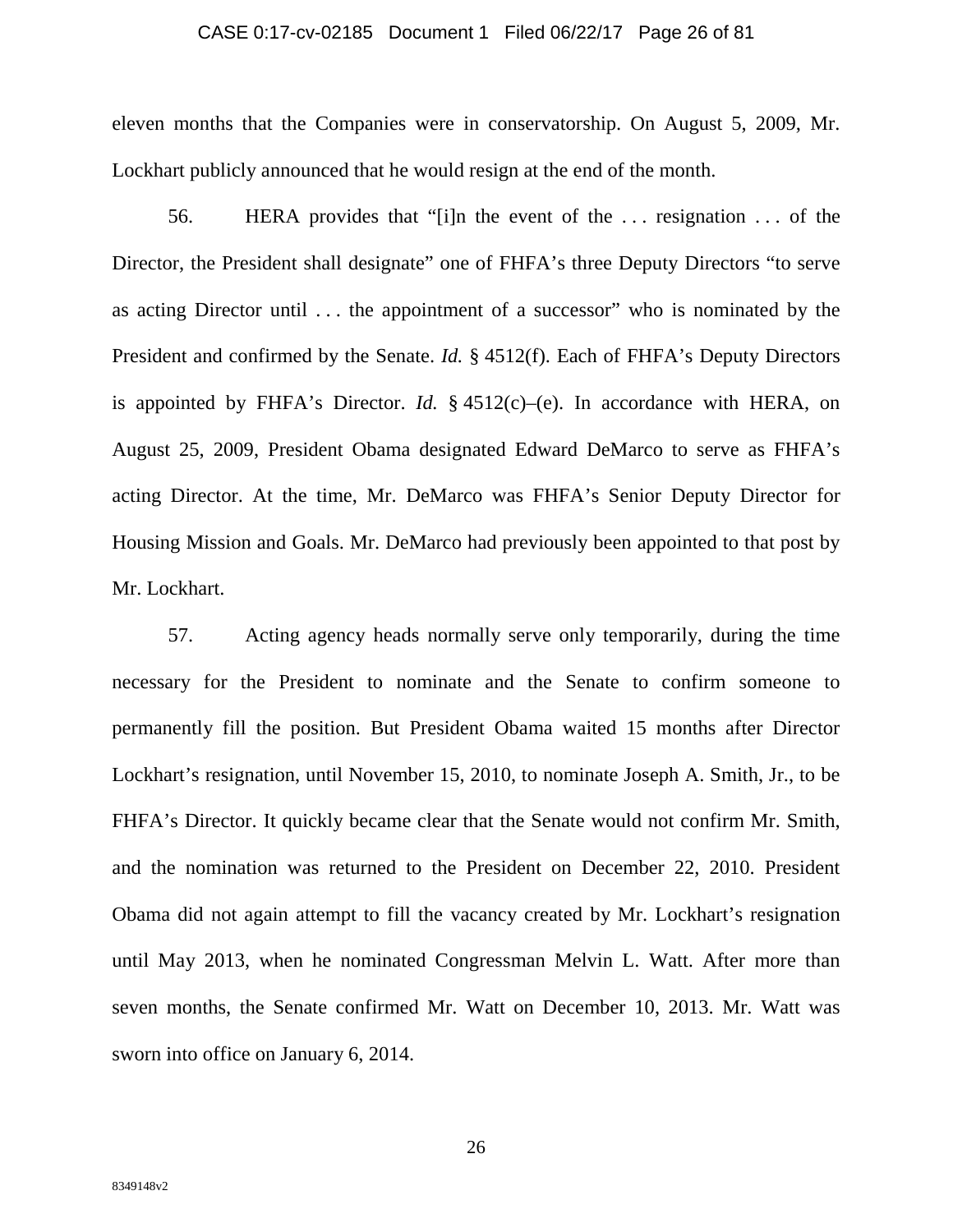#### CASE 0:17-cv-02185 Document 1 Filed 06/22/17 Page 27 of 81

58. From August 2009 until January 2014, Mr. DeMarco led FHFA as the independent agency's acting Director. Mr. DeMarco's 52-month tenure was only eight months shy of the full five-year term that a Senate-confirmed FHFA Director would have served. *See* 12 U.S.C. § 4512(b)(2). And during the great majority of the time Mr. DeMarco was acting Director, there was no pending nomination from the President to fill the important post that Mr. DeMarco occupied. It is highly unusual for an acting agency head to remain in office for even one year. The fact that FHFA did not have a Senateconfirmed Director for over four years, during much of the time when the Nation's housing market was recovering from the 2008 financial crisis, is extraordinary and deeply troubling.

59. During his time as acting Director, Mr. DeMarco was responsible for an important shift in FHFA's overall approach to operating the Companies as their conservator. Whereas Mr. Lockhart at least paid lip service to the goal of helping the Companies rebuild capital and returning them to private control, Mr. DeMarco undertook a policy aimed at ultimately winding down the Companies and doing so in a manner that guaranteed their private shareholders would unnecessarily lose all the value of their investments. As explained in greater detail below, under Mr. DeMarco's supervision, the Companies drew vast, unneeded sums from Treasury's funding commitment to cover paper losses caused by unjustified accounting decisions. And when it became apparent that even these accounting errors had not eliminated the economic value of private investors' shares and that the Companies would still be able to rebuild capital and emerge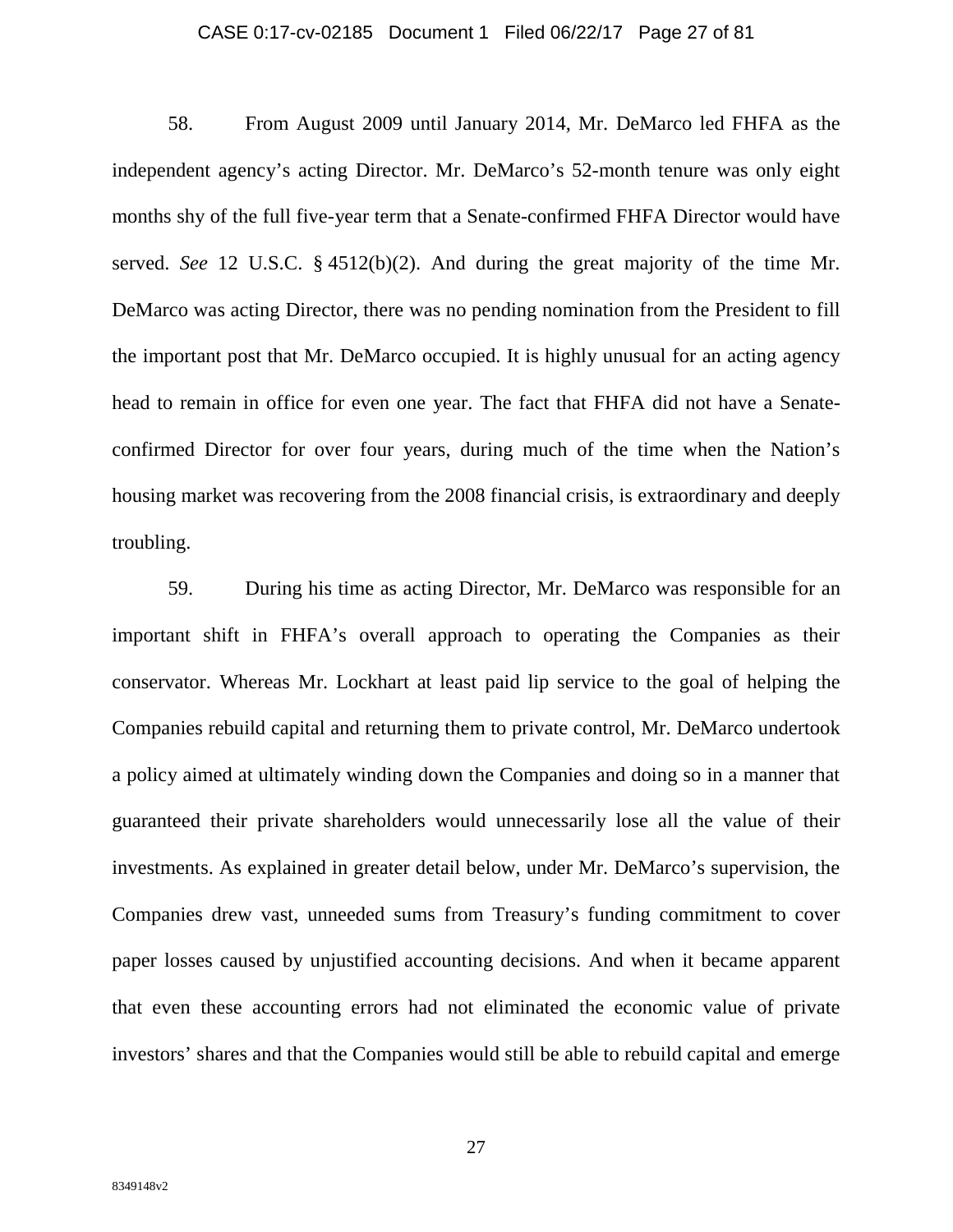### CASE 0:17-cv-02185 Document 1 Filed 06/22/17 Page 28 of 81

from conservatorship, Mr. DeMarco ensured that this could not happen by imposing the Net Worth Sweep on August 17, 2012—*three years* into his tenure as acting Director.

60. Despite Mr. DeMarco's commitment to operate the Companies for the exclusive financial benefit of the federal government, he publicly disagreed with and resisted some of the Obama Administration's most significant housing finance policies. Most notably, Mr. DeMarco refused to approve the Administration's proposal that the Companies reduce the principal on certain mortgages in an effort to jumpstart the recovery in housing prices. Mr. DeMarco's bitter dispute with the Administration over this issue spilled into the public arena in the summer of 2012, with the release of a letter from Treasury Secretary Geithner in which he said that he was "concerned by [Mr. DeMarco's] continued opposition" to principal reduction and suggested that Mr. DeMarco was not moving to address issues in the housing sector "with a sense of urgency and force commensurate with the scale of the remaining challenges." Letter from Timothy F. Geithner, Secretary of the Treasury, to Edward DeMarco, Acting Dir., FHFA (July 31, 2012), http://goo.gl/BGbWJR. Despite these criticisms, Secretary Geithner's letter acknowledged that under Mr. DeMarco's leadership FHFA remained "an independent federal agency," and Secretary Geithner recognized that "as its Acting Director," Mr. DeMarco had "the sole legal authority to make this decision." *Id.* An internal Treasury document prepared just before the Net Worth Sweep was announced in August 2012 reflects the same understanding: "we recognize that as an independent regulator and conservator of [Fannie and Freddie], FHFA is solely responsible for the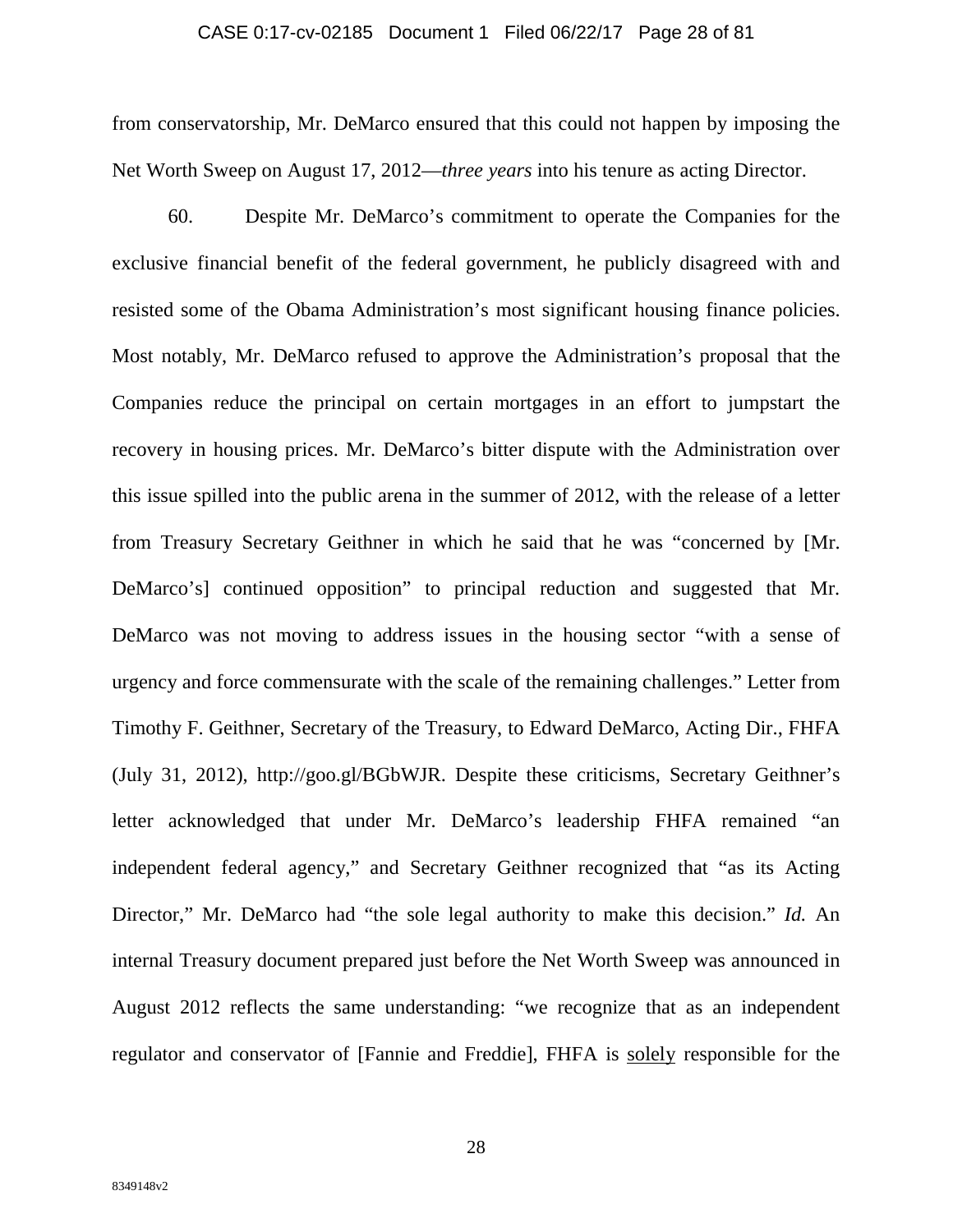#### CASE 0:17-cv-02185 Document 1 Filed 06/22/17 Page 29 of 81

ultimate decision of whether or not the [Companies] may participate" in principal reduction.

61. Despite these vehement policy disagreements, the Obama Administration recognized that the President could not fire Mr. DeMarco due to his status as the head of an independent agency. On August 3, 2012, HUD Secretary Shaun Donovan acknowledged that "some ha[d] called for [Mr. DeMarco] to be fired" but told reporters "[t]hat is not authority that the president has." Rob Blackwell, *HUD Chief: Obama Can't Fire FHFA's DeMarco*, NAT'L MORTGAGE NEWS (Aug. 3, 2012), http://goo.gl/Ql039i. The Obama Administration reached that conclusion despite its desire for new leadership at FHFA. As early as October 2011, Politico reported that Mr. DeMarco had "resisted White House and Treasury Department pressure to step down." Joseph Williams, *Housing head at home with criticism*, POLITICO (Oct. 26, 2011), https://goo.gl/erPH3t.

62. Mr. DeMarco appears to have likewise understood that, even though he was FHFA's *acting* Director, he was statutorily entitled to act independently from the President. Responding to criticism from Obama Administration allies in 2011, Mr. DeMarco said: "I'm an independent regulator. . . . I'm not trying to be a friend or foe to anyone." *Id.* And in March 2012, Mr. DeMarco complained in an interview with the Financial Times that "the environment of the last number of months have shown substantial attempt to influence or direct an independent regulator." Shahien Nasiripour, *US regulator points finger over Freddie and Fannie*, FINANCIAL TIMES (Mar. 25, 2012).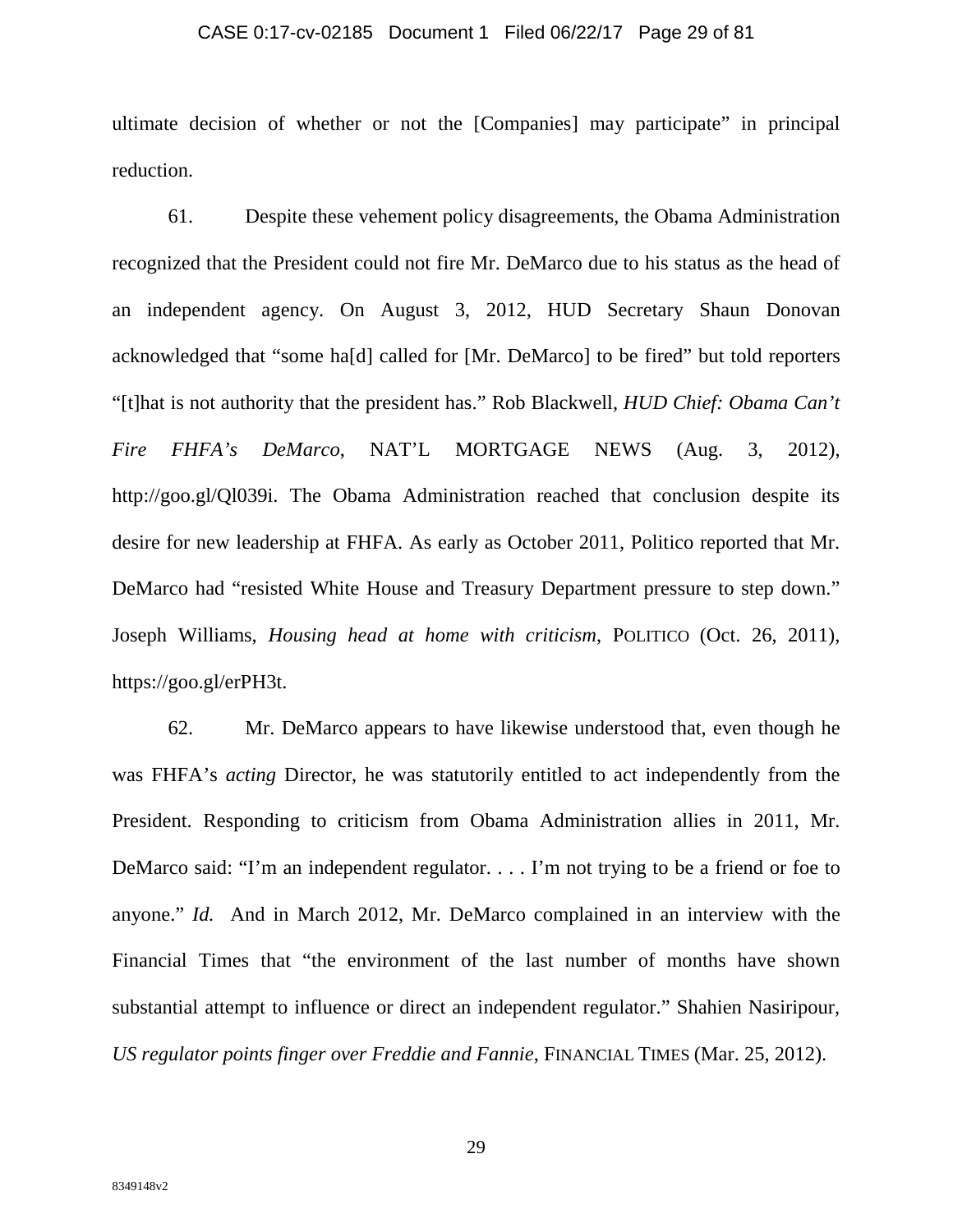#### CASE 0:17-cv-02185 Document 1 Filed 06/22/17 Page 30 of 81

63. Even if Mr. DeMarco had acceded to the Obama Administration's pressure to resign—something that under HERA the President could not force him to do—Mr. DeMarco could only have been replaced by one of FHFA's three Deputy Directors. 12 U.S.C. § 4512. Mr. DeMarco was himself one of those Deputy Directors, and the other two were appointed by Mr. DeMarco or Mr. Lockhart. Representative Barney Frank, who was at the time the ranking member of the House Financial Services Committee, told a reporter that FHFA's Deputy Directors "support DeMarco's strategies" and "would likely continue the same foreclosure policies that have so angered Democrats and housing advocates." Mike Lillis, *Rep. Frank joins calls for top Fannie, Freddie regulator to be replaced*, THE HILL (Mar. 11, 2012), https://goo.gl/kK9YrF.

## **Under FHFA's Management, the Companies Adopt Unjustified Accounting Policies that Improperly Increase Their Draws on Treasury's Funding Commitment**

64. Starting in the third quarter of 2008—when FHFA took control of the Companies as conservator—the Companies began to make wildly pessimistic and unrealistic assumptions about their future financial prospects. Those assumptions triggered adjustments to the Companies' balance sheets, most notably write-downs of significant tax assets and the establishment of large loan loss reserves, which caused the Companies to report large non-cash losses. Although reflecting nothing more than faulty accounting assumptions about the Companies' future prospects and having no effect on the cash flow the Companies were generating, these non-cash losses temporarily decreased the Companies' reported net worth by hundreds of billions of dollars. For example, in the first year and a half after imposition of the conservatorship, Fannie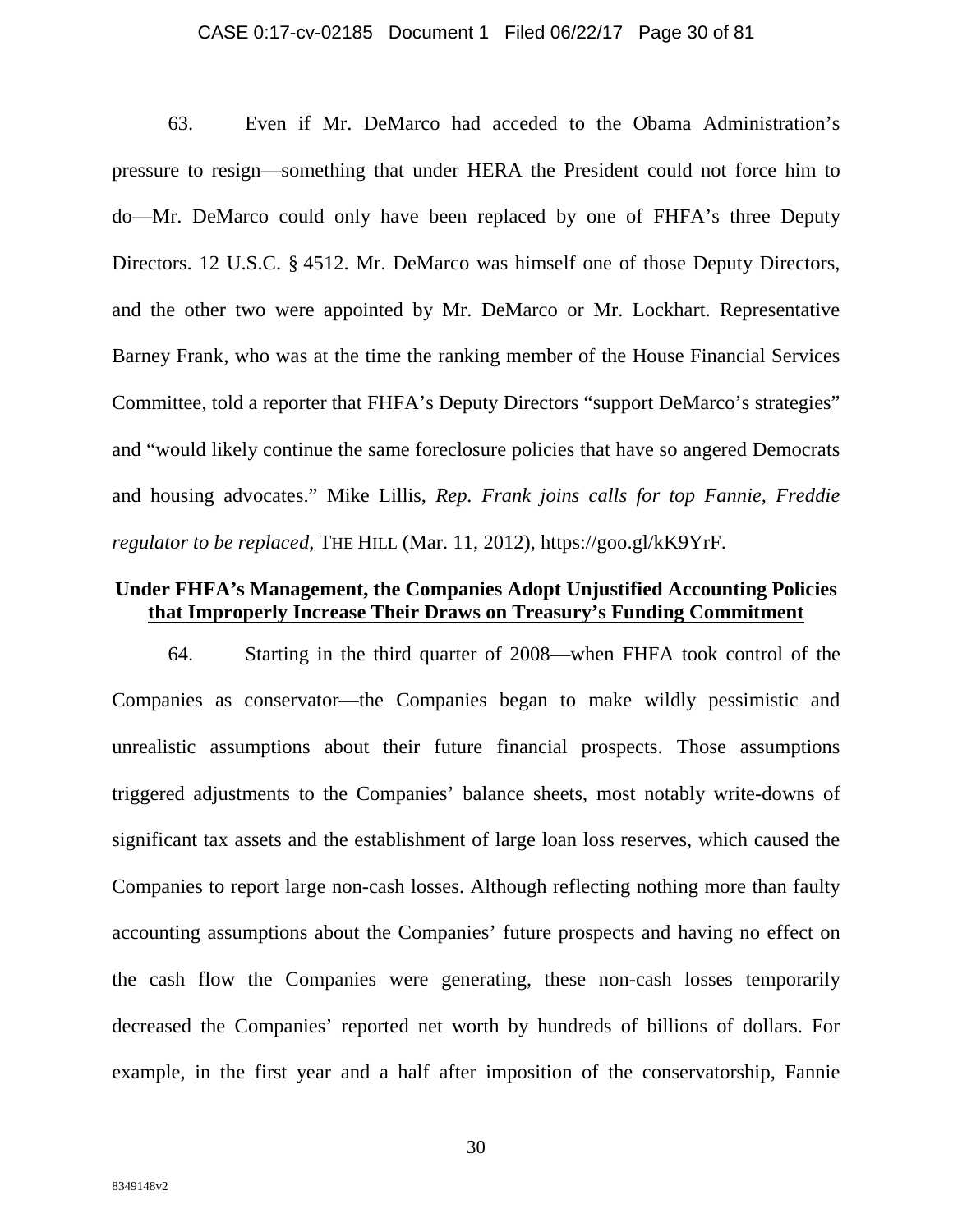## CASE 0:17-cv-02185 Document 1 Filed 06/22/17 Page 31 of 81

reported \$127 billion in losses, but only \$16 billion of that amount reflected *actual* creditrelated losses.

65. By the end of 2011, the Companies' reported net worth had fallen by \$100 billion as a result of the decision to write down the value of their deferred tax assets. A deferred tax asset is an asset that may be used to offset future tax liability. Under Generally Accepted Accounting Principles, if a company determines that it is unlikely that some or all of a deferred tax asset will be used, the company must establish a "valuation allowance" in the amount that is unlikely to be used. In other words, a company must write down a deferred tax asset if it is unlikely to be used to offset future taxable profits. Shortly after FHFA took control of the Companies, the Companies began to prepare their financial statements based on the implausible assumption that they would *never again* generate taxable income and that their deferred tax assets were therefore worthless. That arbitrary and unjustifiable decision dramatically reduced the Companies' reported net worth.

66. The decision to designate excessive loan loss reserves was another important factor in the artificial decline in the Companies' reported net worth during the early years of conservatorship. Loan loss reserves are an entry on the Companies' balance sheets that reduces their reported net worth to reflect anticipated losses on the mortgages they own. Beginning when FHFA took control of the Companies in the third quarter of 2008 and continuing through 2009, the Companies were forced to provision additional loan loss reserves far in excess of the credit losses they were actually experiencing. The extent to which excess loan loss reserve provisioning reduced the Companies' reported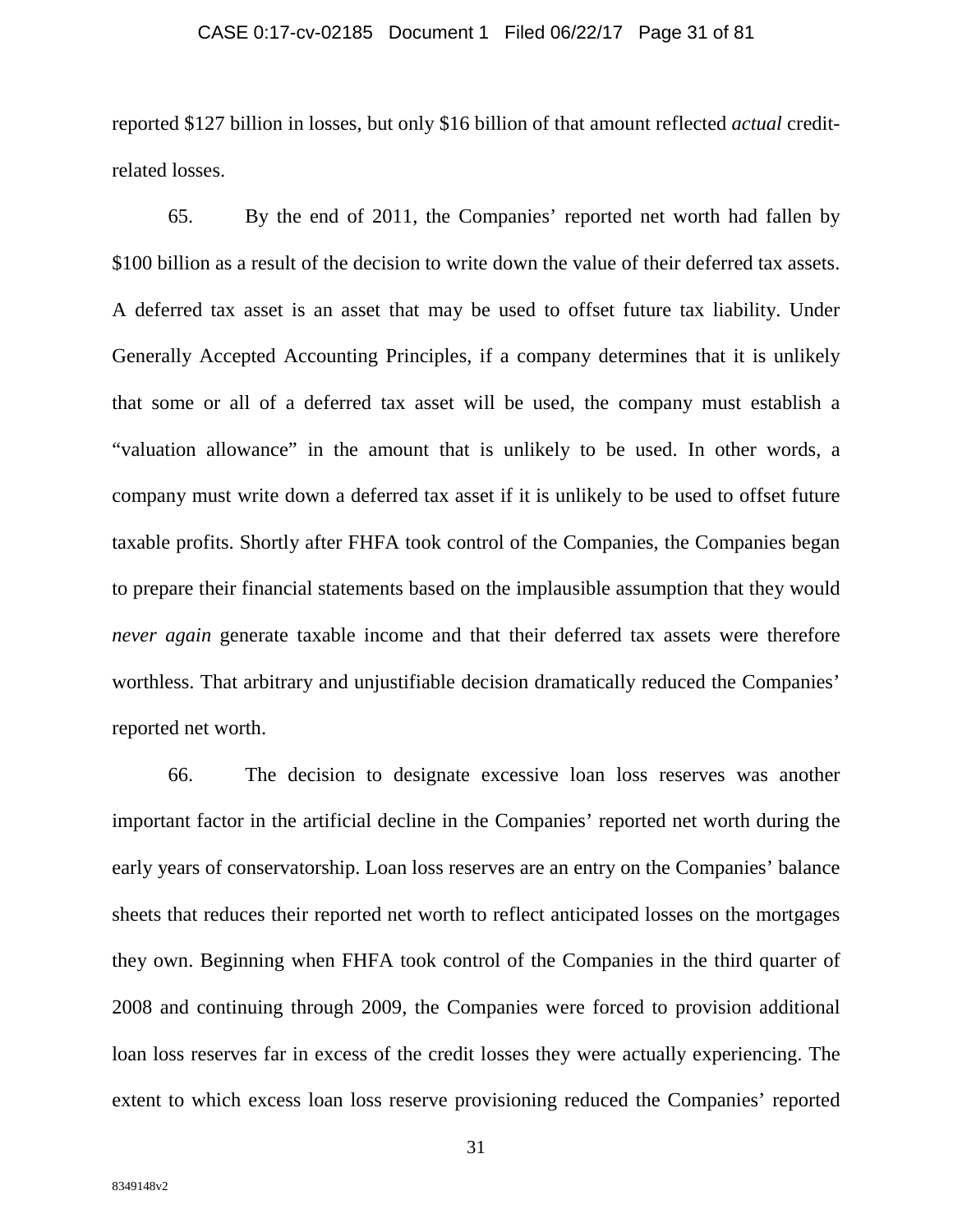#### CASE 0:17-cv-02185 Document 1 Filed 06/22/17 Page 32 of 81

net worth is dramatically illustrated by the following chart, which compares the Companies' loan loss reserve provisioning to their actual credit losses since 2006. As the chart shows, FHFA caused the Companies to make grossly excessive loan loss reserve provisions in 2008 and 2009. The excessive nature of these loan loss provisions was readily apparent by 2012, and the inevitable reversals would appear as income on the Companies' balance sheet.





Source: Company Financials

- (1) Credit losses based on net charge-offs (charge-offs less recoveries), plus foreclosed property expense. Charge-offs taken in relation to credit-impaired loans of Fannie Mae have been reversed, and replaced with ultimately realized
- (2) Provisions shown include stated provisions, plus foreclosed property expense for Fannie Mae, and REO expense and Transfers for Freddie Mac. Note, stated provisions based on provisions only and excludes impact of provision reversals

67. Despite the fact that the Companies' mortgage portfolios were safer than the similar portfolios held by banks involved in the mortgage business, banks were much more accurate—and, with the consent of their regulators, far less aggressive—in reducing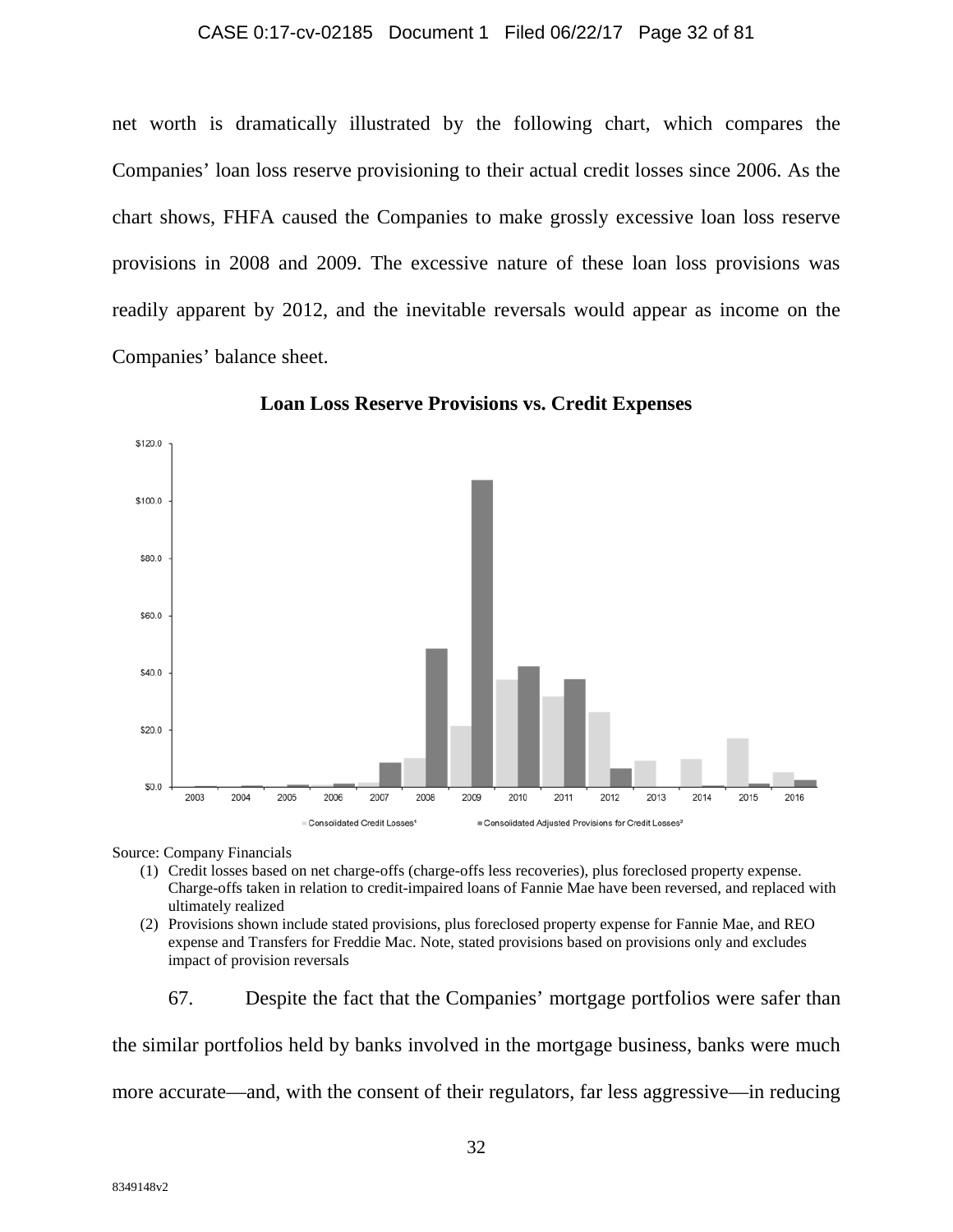their net worth to reflect expected future loan losses. The following chart illustrates this





68. Ultimately, the Companies drew a total of \$187 billion from Treasury, in large part to fill the holes in the Companies' balance sheets created by these artificial non-cash losses. Including Treasury's initial \$1 billion liquidation preference in each Company, Treasury's liquidation preference for its Government Stock amounts to approximately \$117 billion for Fannie and approximately \$72 billion for Freddie. Approximately \$26 billion of these combined amounts were drawn simply to pay the 10% dividend payments owed to Treasury. (In other words, FHFA requested draws to pay Treasury this \$26 billion in cash that was not otherwise available rather than electing to pay the dividends in kind. Had the dividends been paid in kind, FHFA would not have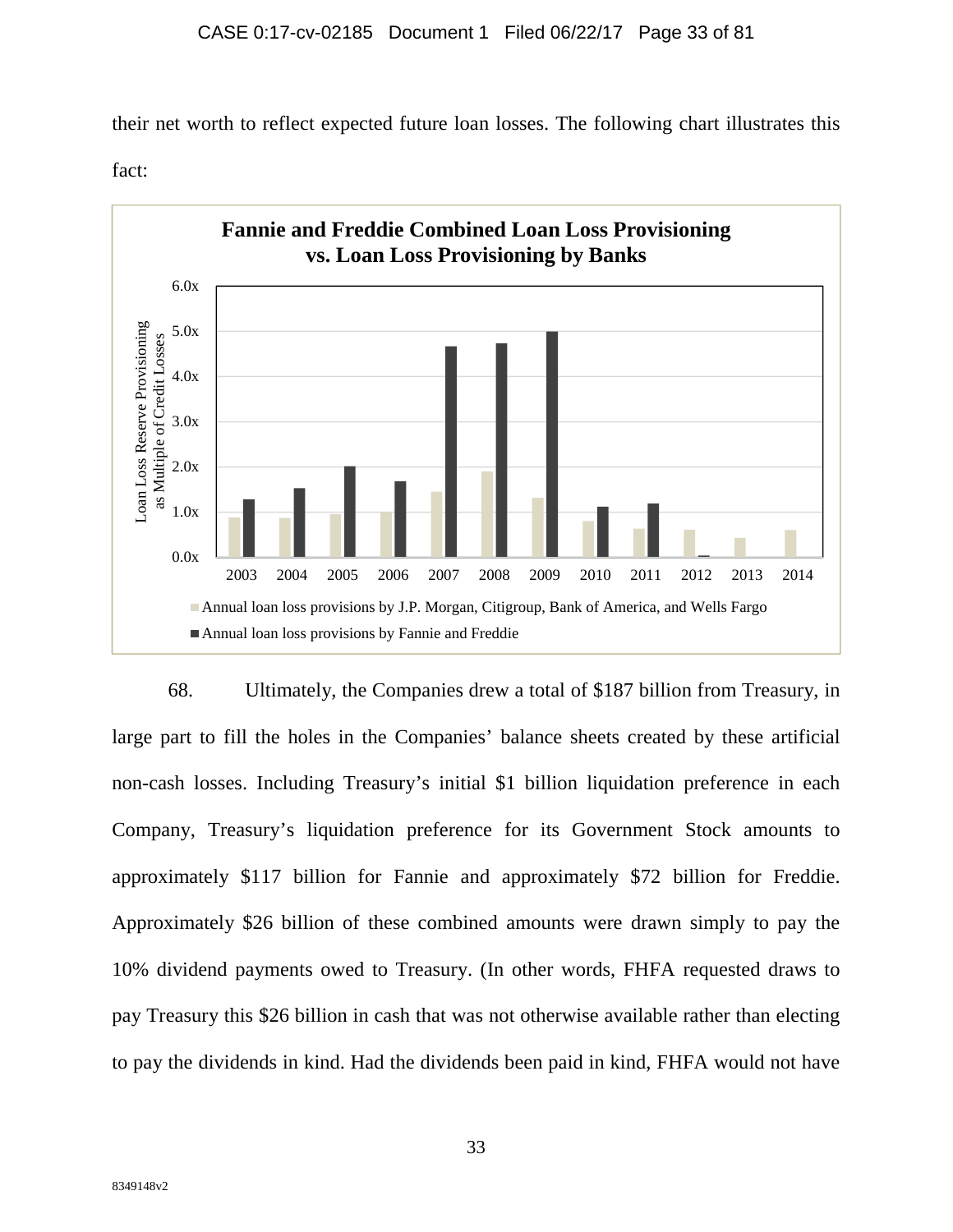#### CASE 0:17-cv-02185 Document 1 Filed 06/22/17 Page 34 of 81

had to draw from—and, consequently, reduce the remaining size of—Treasury's commitment to pay them.) Thus, Treasury actually disbursed approximately \$161 billion to the Companies, primarily reflecting the results of the questionable accounting decisions discussed above.

## **The Companies Return to Profitability and Stability**

69. As already explained, the "losses" Fannie and Freddie experienced under conservatorship were driven primarily by temporary and unrealistically pessimistic accounting decisions, not by a failure to generate enough revenue to cover expenses. Indeed, although the Companies reported significant declines in their net worth due to unjustified accounting decisions, throughout the conservatorship they have had more than enough cash reserves and operational revenues to cover their expenses.

70. In 2012, Fannie and Freddie began generating consistent profits notwithstanding the anchor of their overstated loss reserves and the write-down of their deferred tax assets. Fannie has not drawn on Treasury's commitment since the fourth quarter of 2011, and Freddie has not drawn on Treasury's commitment since the first quarter of 2012. In fact, in the first two quarters of 2012, the Companies posted sizable profits totaling more than \$11 billion.

71. By 2012, the Companies were well-positioned to continue generating robust profits for the foreseeable future. Fannie's and Freddie's financial results are strongly influenced by home prices. And as FHFA's Home Price Index shows, the market reached its bottom in 2011: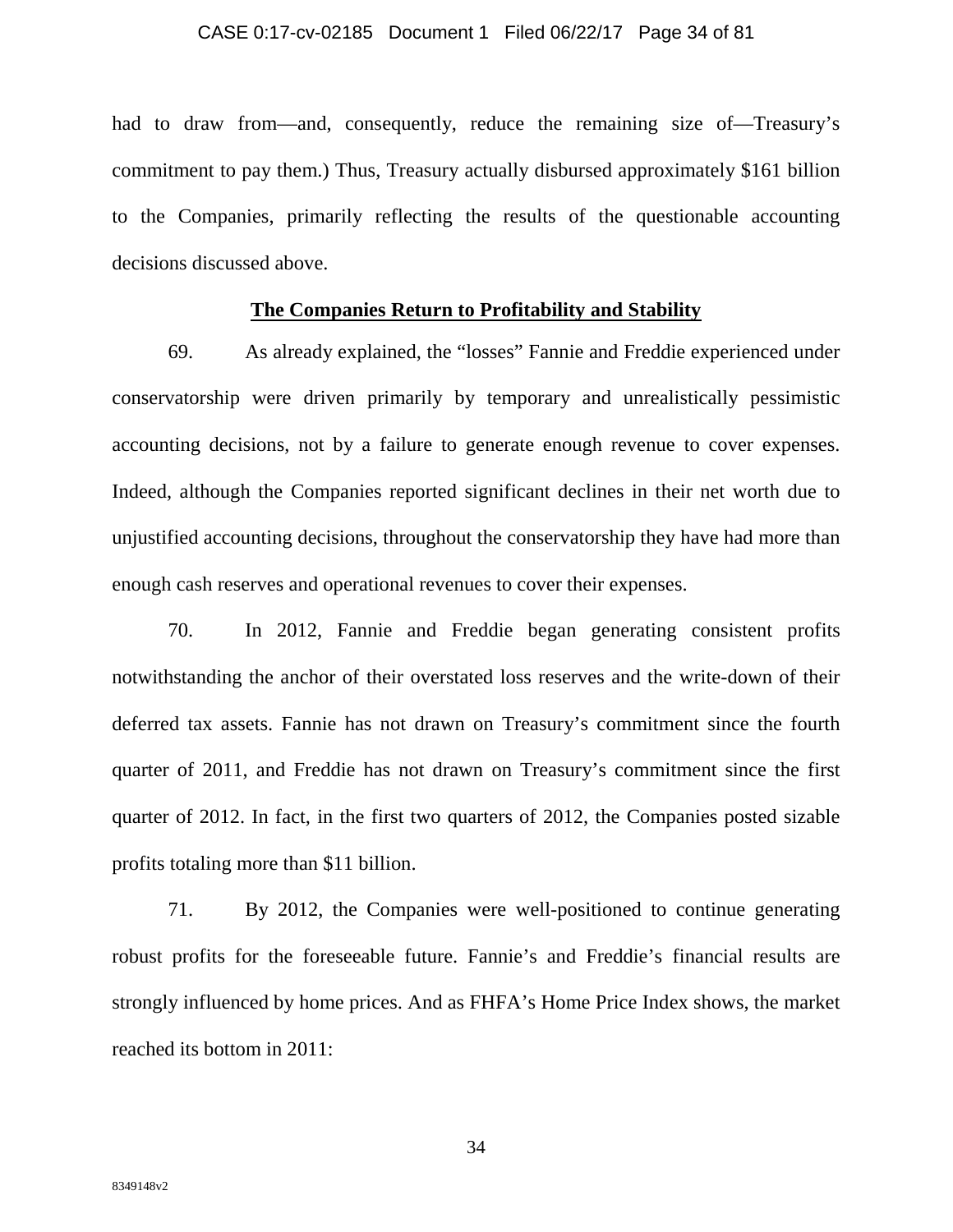

72. The improving housing market was coupled with stricter underwriting standards at Fannie and Freddie. As a result—and as FHFA knew—Fannie- and Freddiebacked loans issued after 2008 had dramatically lower serious delinquency rates than loans issued between 2005 and 2008. The strong quality of these newer "vintages" of loans boded well for the Companies' future financial prospects.

73. Together, the Companies' return to robust profitability and the stable recovery of the housing market showed in early 2012 that the Companies could in time redeem Treasury's Government Stock and that value remained in their privately owned preferred and common stock. Indeed, a presentation sent to senior Treasury officials in February 2012 indicated that "Fannie and Freddie could have the earnings power to provide taxpayers with enough value to repay Treasury's net cash investments in the two entities." The Companies' financial performance and outlook only further improved in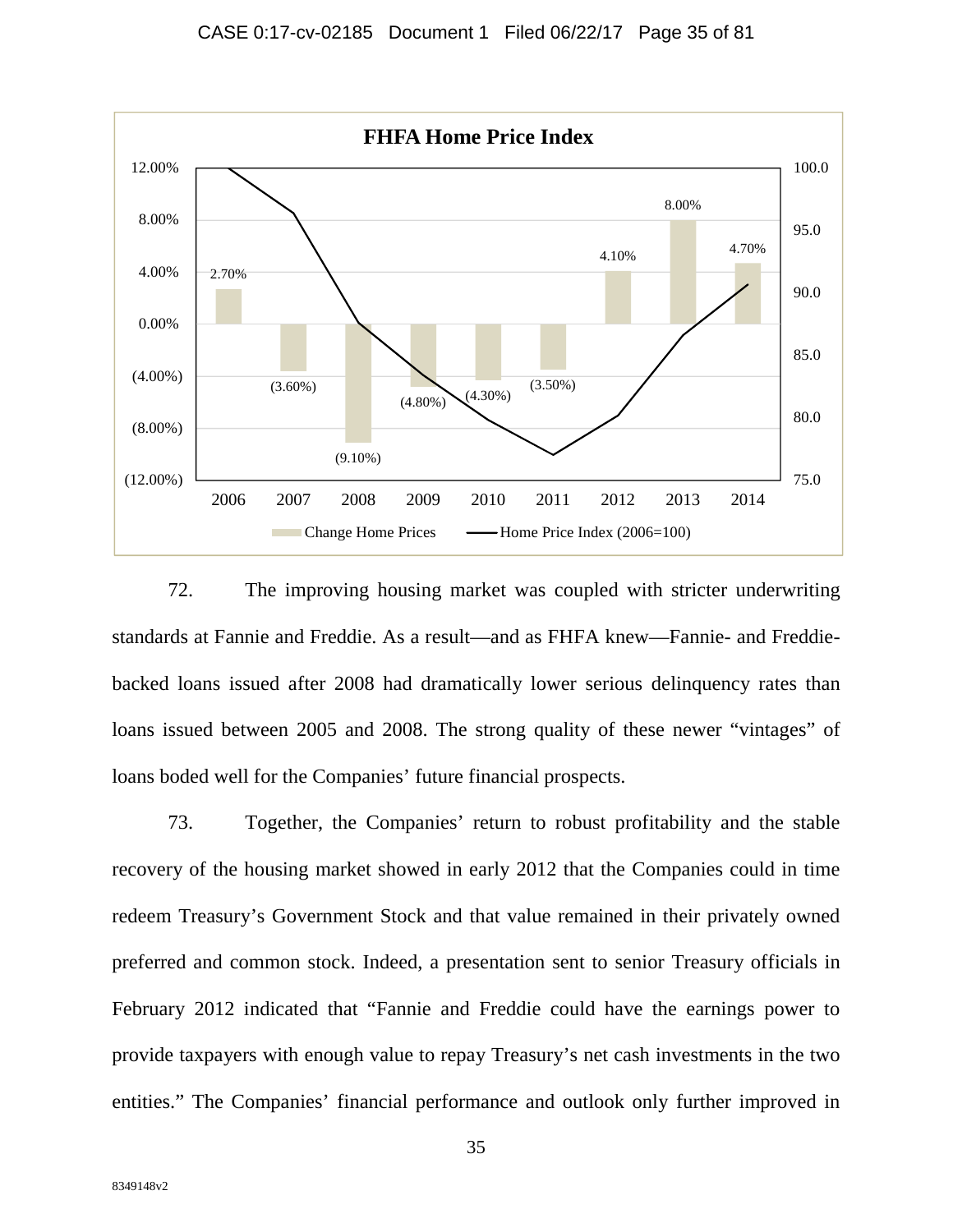## CASE 0:17-cv-02185 Document 1 Filed 06/22/17 Page 36 of 81

the ensuing months. In the weeks leading up to the Net Worth Sweep, one Treasury official observed that Freddie's second quarter 2012 results were "very positive," and a report circulated among senior FHFA officials said that the agency deserved a "high five" for the Companies' strong financial outlook.

74. Furthermore, as a result of Fannie's and Freddie's return to sustained profitability, it was clear that the overly pessimistic accounting decisions weighing down the Companies' balance sheets would have to be reversed. Due to these inevitable reversals, by early August 2012, FHFA knew that Fannie and Freddie were poised to generate massive profits well in excess of the Companies' dividend obligations to Treasury—profits that would make the \$11 billion the Companies generated in the first half of 2012 look small by comparison.

75. By August 2012, FHFA knew that the Companies' reserves for loan losses far exceeded their actual losses. These excess loss reserves artificially depressed the Companies' net worth, and reversing them would increase the Companies' net worth accordingly. A July 2012 FHFA presentation recognized that starting in 2008 the Companies had set aside loan loss reserves far in excess of their actual losses. And FHFA officials attended a meeting of Freddie's Loan Loss Reserve Governance Committee on August 8, 2012—days before the Net Worth Sweep was announced.

76. Another principal driver of the outsized profits that the Companies would inevitably generate was the mandated release of the Companies' deferred tax asset valuation allowances. By mid-2012, Fannie and Freddie had combined deferred tax asset valuation allowances of nearly \$100 billion. Under relevant accounting rules, those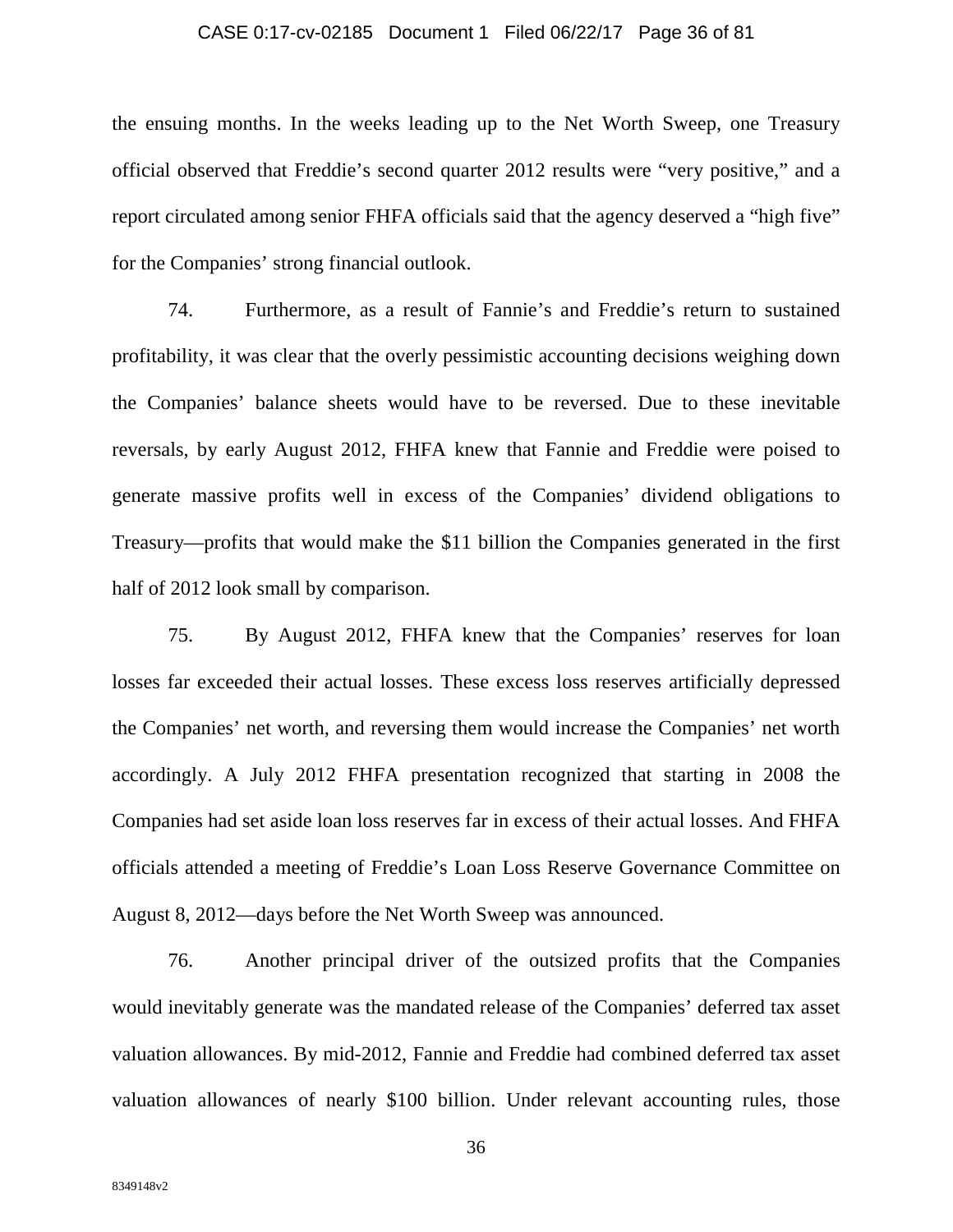# CASE 0:17-cv-02185 Document 1 Filed 06/22/17 Page 37 of 81

valuation allowances would have to be reversed if the Companies determined that it was more likely than not that they would generate taxable income and therefore be able to use their deferred tax assets. As early as 2011, it was known within Fannie that the valuation allowance would be reversed; the only question was the precise timing.

77. Indeed, by the time the Net Worth Sweep was announced, it was apparent to FHFA that Fannie and Freddie would soon be in a position to reverse the valuation allowances for their deferred tax assets. On July 13, 2012, Bradford Martin, Principal Advisor in FHFA's Office of Conservatorship Operations, broadly circulated within FHFA minutes from a July 9, 2012, Fannie executive management meeting. The recipients of the email included acting Director DeMarco and Mr. Ugoletti. The minutes stated that Fannie Treasurer David Benson "referred to the next 8 years as likely to be 'the golden years of [Fannie and Freddie] earnings.' " Projections were attached to the email containing the following slide: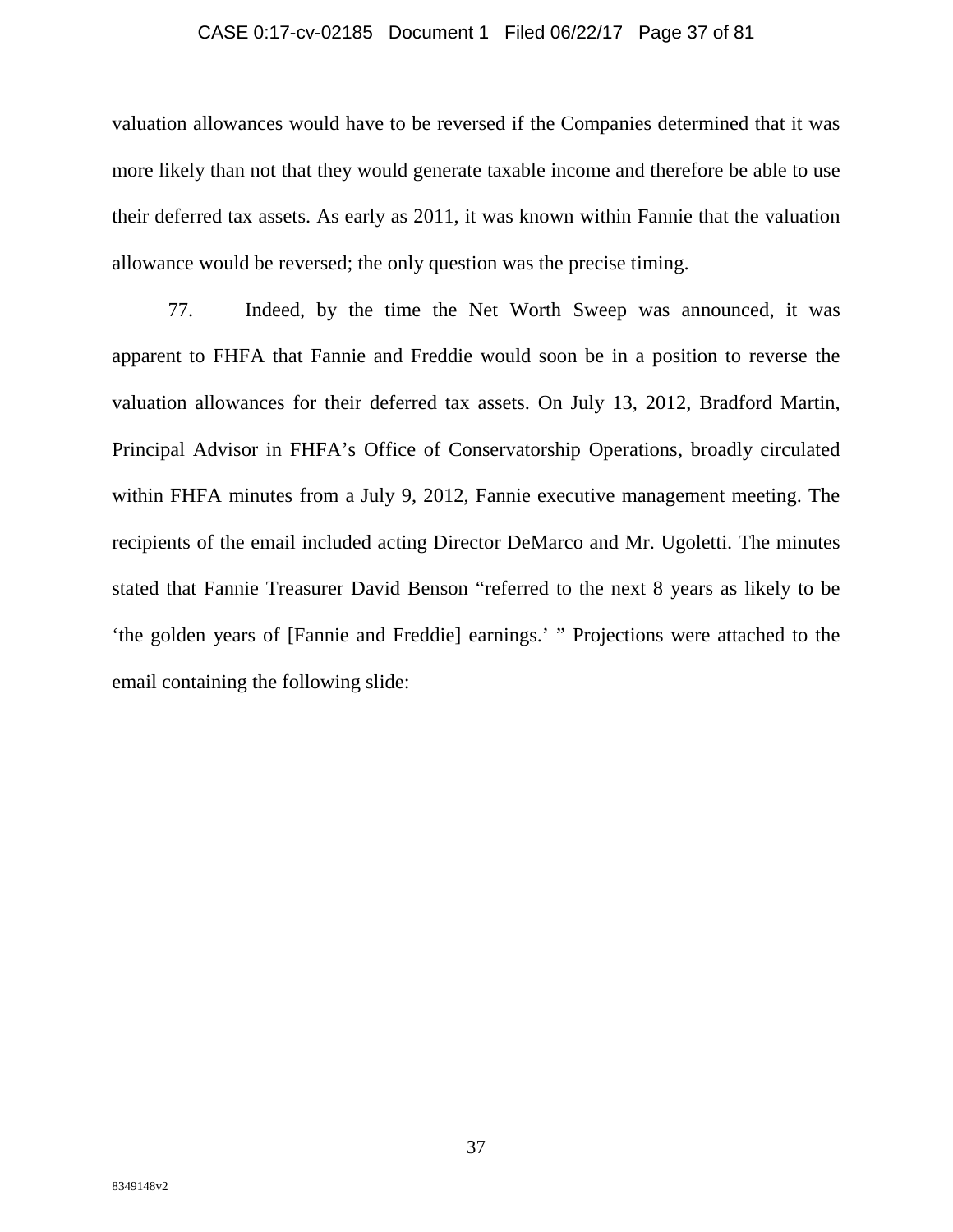

78. Those projections expressly stated the assumption that Fannie would not be paying taxes because it would be using its deferred tax assets—and if Fannie was expecting to use its deferred tax assets, it would have to release the valuation allowance it had established for them. FHFA knew this; indeed, FHFA accountants were monitoring the Companies' deferred tax assets situation, and FHFA knew that the Companies' audit committees were assessing the status of the valuation allowances on a quarterly basis. In addition, Fannie CFO Susan McFarland testified that in July 2012, she highlighted the potential release of the valuation allowance at a Fannie executive committee meeting attended by at least one FHFA official. Ms. McFarland also testified that FHFA was on notice that she had told senior Treasury officials during an August 9, 2012, meeting that

A228

8349148v2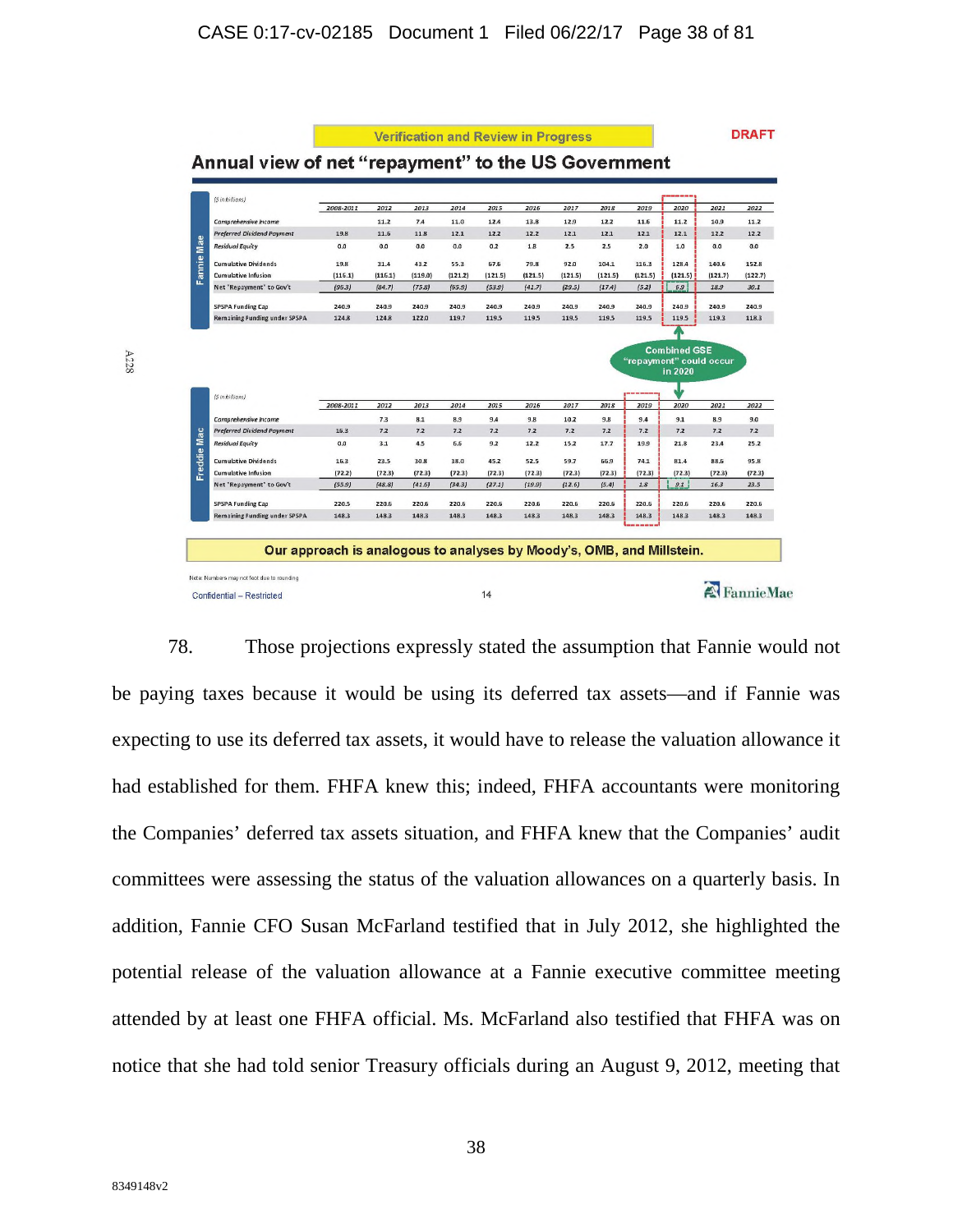#### CASE 0:17-cv-02185 Document 1 Filed 06/22/17 Page 39 of 81

she expected Fannie to report roughly \$50 billion in profits within the next year as a result of the recognition of deferred tax assets.

79. While Mr. Ugoletti stated in a sworn declaration in the United States District Court for the District of Columbia, "based on personal knowledge of the facts," that FHFA did not "envision[ ] at the time of the Third Amendment that Fannie Mae's valuation allowance on its deferred tax assets would be reversed in early 2013," his deposition testimony in another case contradicted that statement and reveals that he had no basis for making this assertion: "I don't know who else in FHFA or what they knew about the potential for that [i.e., that the deferred tax assets might be written back up in 2013], but  $\ldots$  our accountants were monitoring this situation, they were monitoring  $\ldots$ whether to revalue, they had to do it all the time, revalue or not revalue, and I do not recall knowing about that this was going to be an issue until really '13 when it became imminent that, oh, this has to happen now, and I don't know what anybody else thought about it."

80. In the summer of 2012, FHFA also anticipated that the Companies would soon generate sizable additional income thanks to suits they had brought against other financial institutions for securities law violations and fraud in the sale of private-label securities between 2005 and 2007. Although FHFA was aware of the recoveries the Companies were likely to obtain through these suits even before the Companies were placed in conservatorship, the Companies were not permitted to aggressively pursue their claims against many of the Nation's largest banks until the financial crisis had ended. In 2013 and 2014, the Companies recovered over \$18 billion from financial institutions via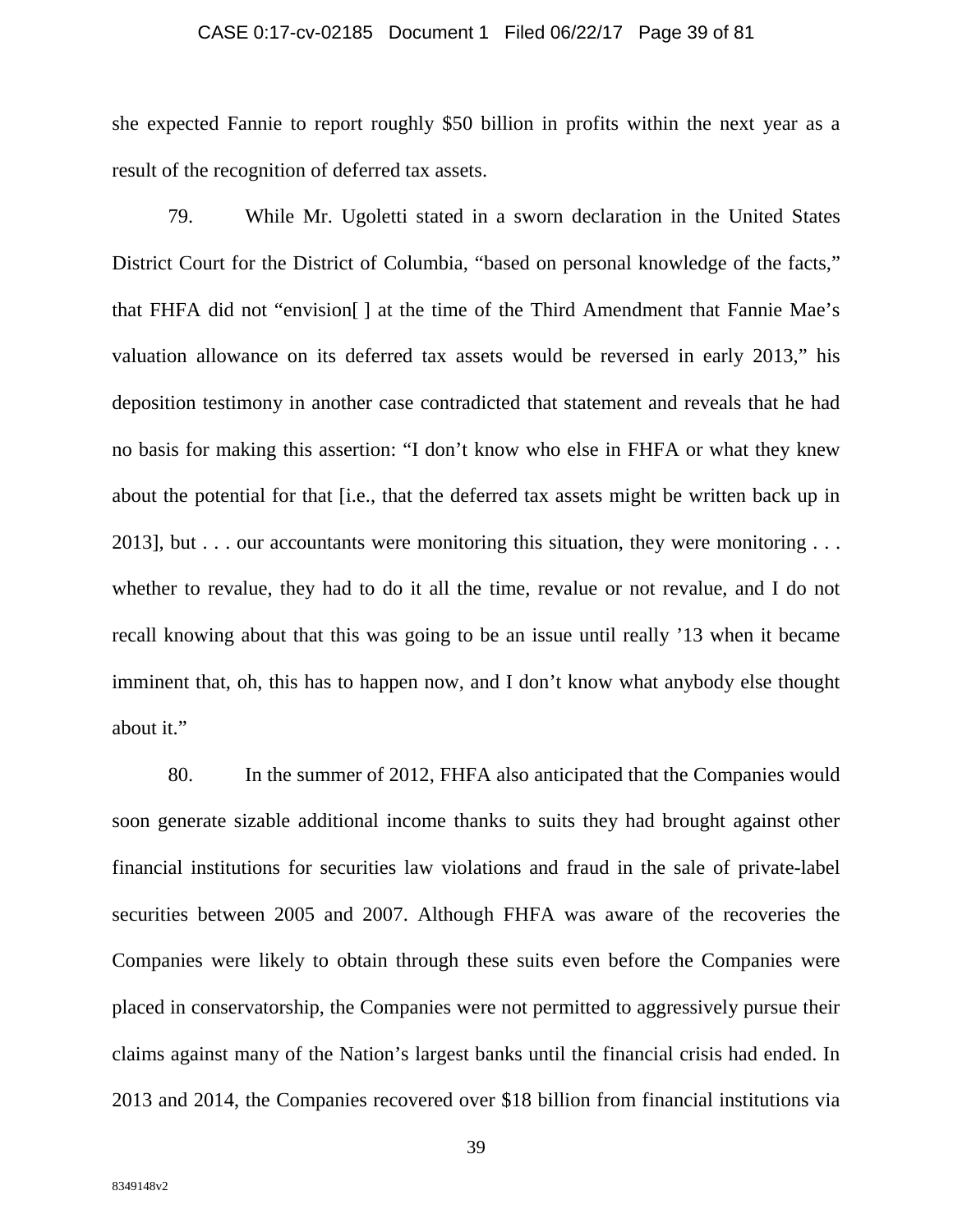#### CASE 0:17-cv-02185 Document 1 Filed 06/22/17 Page 40 of 81

settlements of such claims and suits. FHFA knew in August 2012 that the Companies would reap substantial profits from such settlements.

81. In sum, by August 2012 FHFA knew that Fannie and Freddie were poised to reverse billions of dollars of loan loss reserves, to add tens of billions of dollars of deferred tax assets to their balance sheets, and to receive billions more through the settlement of claims against other large financial institutions. This inevitable income, coupled with the Companies' strong earnings from their day-to-day operations, meant that they would generate profits well in excess of their dividend obligations to Treasury for the foreseeable future.

# **FHFA and Treasury Amend the PSPAs To Expropriate Private Shareholders' Investments and Ensure Fannie and Freddie Can Never Rebuild Capital or Exit Conservatorship**

82. On August 17, 2012, days after the Companies had announced their return to profitability and just as it was becoming clear that they had regained the earnings power to redeem Treasury's Government Stock and exit conservatorship, FHFA and Treasury amended the PSPAs for a third time. The third amendment imposed the Net Worth Sweep, under which the Companies are required to pay Treasury a quarterly dividend starting in 2013 and continuing forever that is equal to their entire net worth, less a small capital buffer that decreases by \$600 million every year and reaches zero starting in 2018. Thus, rather than paying Treasury a fixed 10% cash or 12% in kind dividend, the Companies are now required to pay Treasury *all*—100%—of their comprehensive income and retained assets in perpetuity. Since the Net Worth Sweep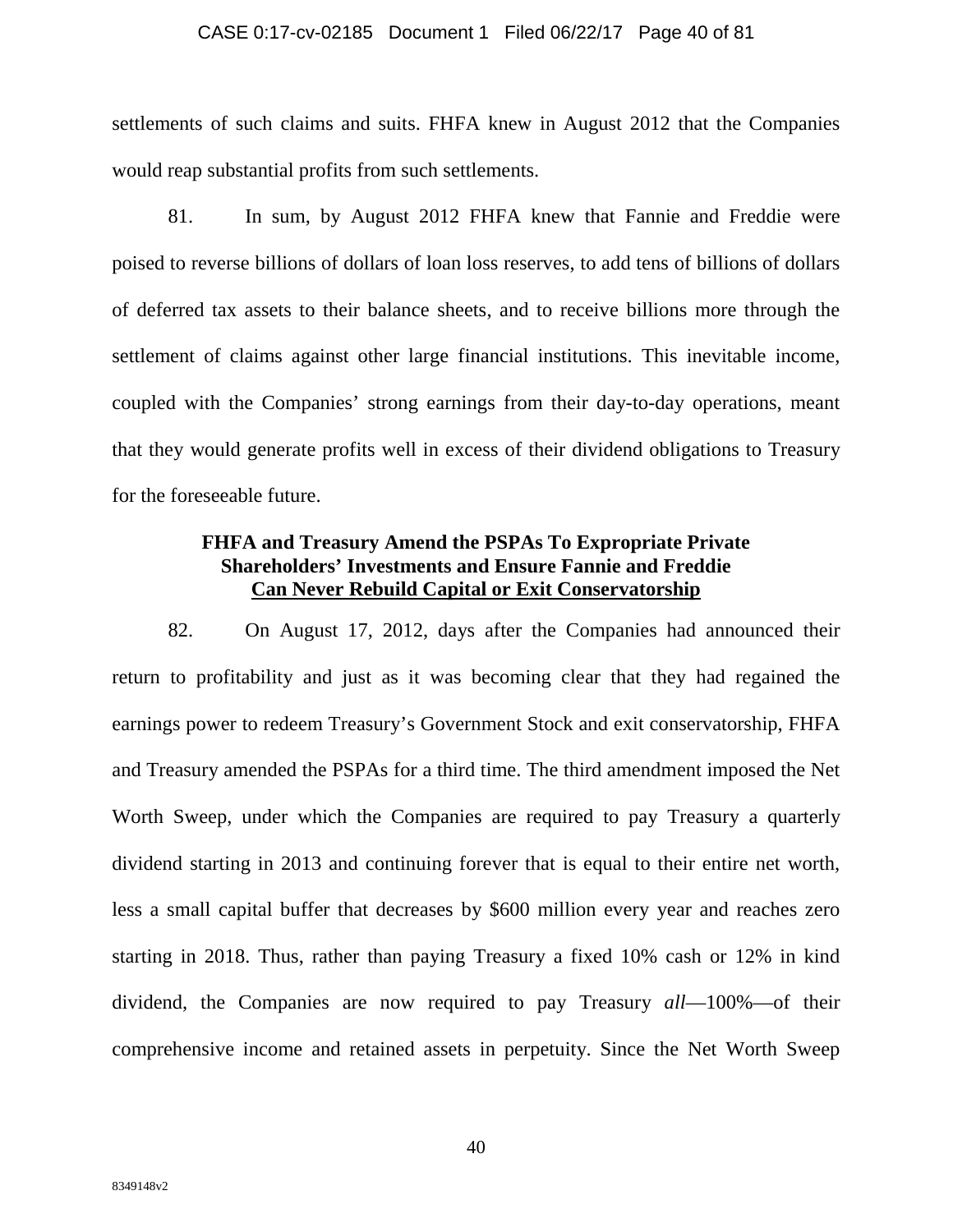### CASE 0:17-cv-02185 Document 1 Filed 06/22/17 Page 41 of 81

guarantees that Treasury will receive all of the Companies' comprehensive income anyway, the third amendment suspended the periodic commitment fee.

83. In publicly explaining and defending the Net Worth Sweep, FHFA and Treasury have claimed that it was necessary to restructure the dividend on the Government Stock because the Companies could not afford a cash dividend equal to 10% of Treasury's liquidation preference. According to this explanation, in 2012 the Companies were at risk of falling into a "death spiral" in which they would exhaust Treasury's funding commitment by repeatedly borrowing money from Treasury to pay dividends on the Government Stock, thus increasing the size of Treasury's liquidation preference and the Companies' future dividend obligations to Treasury.

84. Several facts show that the purported "circular dividend" problem FHFA has used to explain the Net Worth Sweep was entirely illusory and is a mere pretext for its actions. First, as explained above, the original terms of the PSPAs entitled the Companies to pay Treasury's dividends in kind with additional stock, thus avoiding the need to make draws on Treasury's funding commitment to finance cash dividends they could not otherwise afford. In fact, Jeffrey Foster, one of the architects of the Net Worth Sweep at Treasury, has testified that he could not identify any "problems of the circularity [in dividend payments that] would have remained had the [payment-in-kind] option been adopted."

85. Second, FHFA and Treasury considered an alternative to the arrangement they ultimately adopted that would have had the Net Worth Sweep only kick in if Treasury's remaining funding commitment fell below \$100 billion. A 2011 Treasury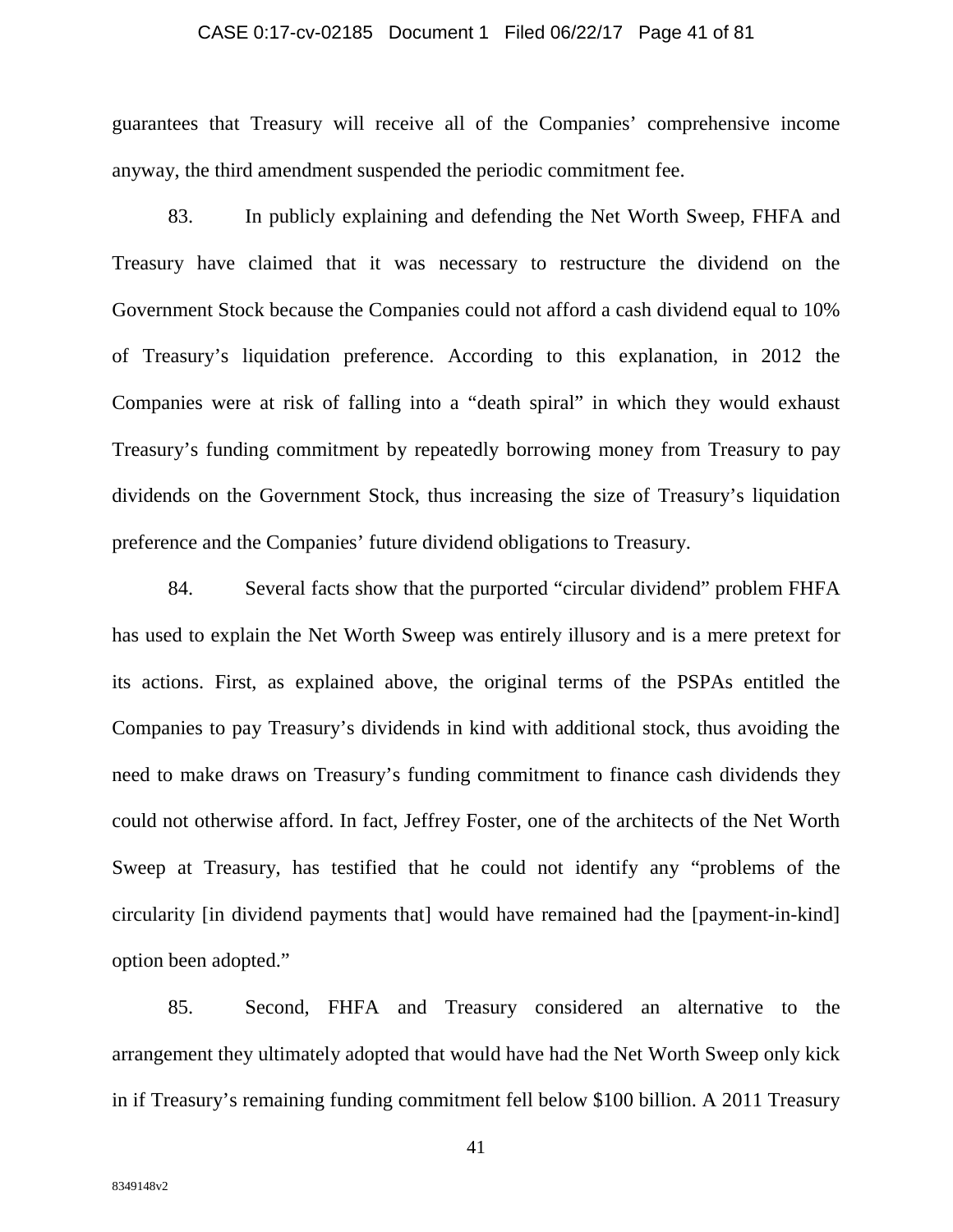# CASE 0:17-cv-02185 Document 1 Filed 06/22/17 Page 42 of 81

memorandum also acknowledged that any threat to Treasury's funding commitment from dividend payments potentially could be addressed by "converting [Treasury's] preferred stock into common or cutting or deferring payment of the dividend (under legal review)." The only plausible explanation for the decision not to embrace one of the readily available and obvious alternatives to the Net Worth Sweep is that FHFA knew that these alternatives would allow the Companies to rebuild capital in contravention of its plans to wipe out private shareholders and wind down the Companies.

86. Third, the structure and timing of the Net Worth Sweep—coming when the Companies were about to add tens of billions of dollars to their balance sheets—had the effect of *reducing* the amount of money available to guarantee that the Companies would maintain a positive net worth. Given the Companies' return to profitability, there was no imminent risk in 2012 that Fannie and Freddie would be depleting Treasury's funding commitment—that risk was at its lowest point since the start of the conservatorships. Communications within FHFA and Treasury in the months leading up to the Net Worth Sweep confirm that fact by indicating that the Companies' debt investors regarded Treasury's funding commitment as sufficient.

87. If FHFA had been genuinely concerned about preserving Treasury's funding commitment in 2012, it would have delayed imposing the Net Worth Sweep so long as the Companies maintained a substantial positive net worth. Instead, it imposed the Net Worth Sweep at a time when it knew that the near-term effect would be to transfer to Treasury massive profits that the Companies could have otherwise retained as a capital buffer and used to avoid making draws on Treasury's funding commitment in

8349148v2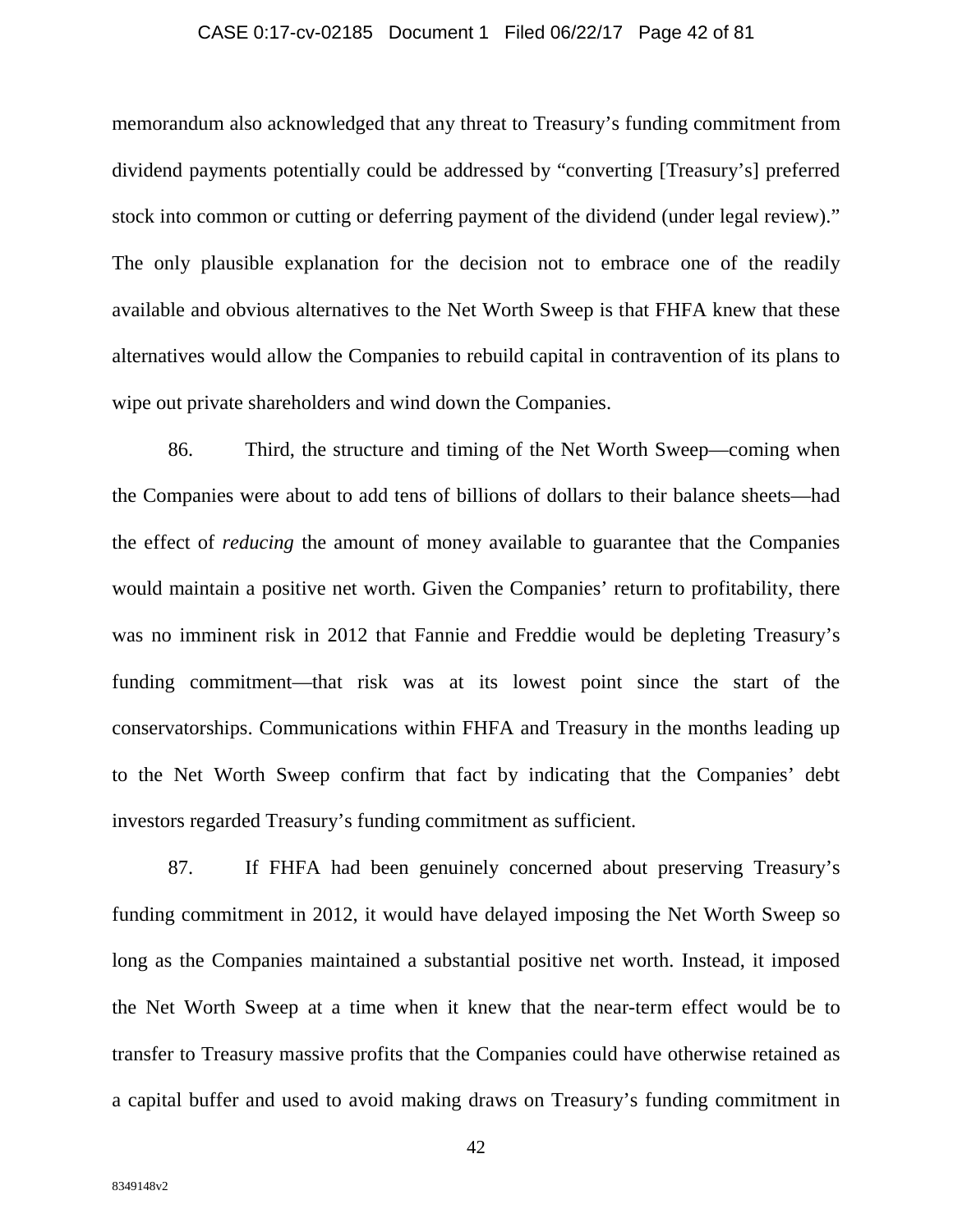### CASE 0:17-cv-02185 Document 1 Filed 06/22/17 Page 43 of 81

any subsequent unprofitable quarters. FHFA has acknowledged that the Net Worth Sweep increases the chances of further draws on Treasury's funding commitment, observing that the Companies "are constrained by the PSPAs from building capital" and that the lack of retained capital combined with "mark-to-market volatility from the [Companies'] derivatives portfolio" has the effect of increasing "the likelihood of negative net worth in future quarters." Thus, even if FHFA believed that the Companies could not generate enough profits in the long term to finance a 10% dividend on Treasury's investment, it would not have imposed the Net Worth Sweep when it did if the goal was to preserve Treasury's funding commitment. Doing so only increased the likelihood of future draws.

88. Furthermore, the Companies did not benefit from the third amendment's suspension of the periodic commitment fee. Treasury had consistently waived the periodic commitment fee before the third amendment, and the original PSPAs provided that Treasury could only set the amount of such a fee with the agreement of the Companies and at a market rate. And that rate likely would have been, at most, a small fraction of the outstanding amount of Treasury's commitment. Freddie forecasted its "sensitivity" to imposition of a periodic commitment fee as follows: "Our sensitivity to a commitment fee based on remaining commitment available beginning in 2013 of \$149 billion shows that a 25 bps fee results in a \$0.4 billion annual impact on Stockholders' Equity." Even Freddie's forecast was too high; Treasury charged AIG the equivalent of a 9 bps annual fee for six years as part of a financial commitment it made to that company in 2009. Further, the purpose of the fee was to compensate Treasury for its ongoing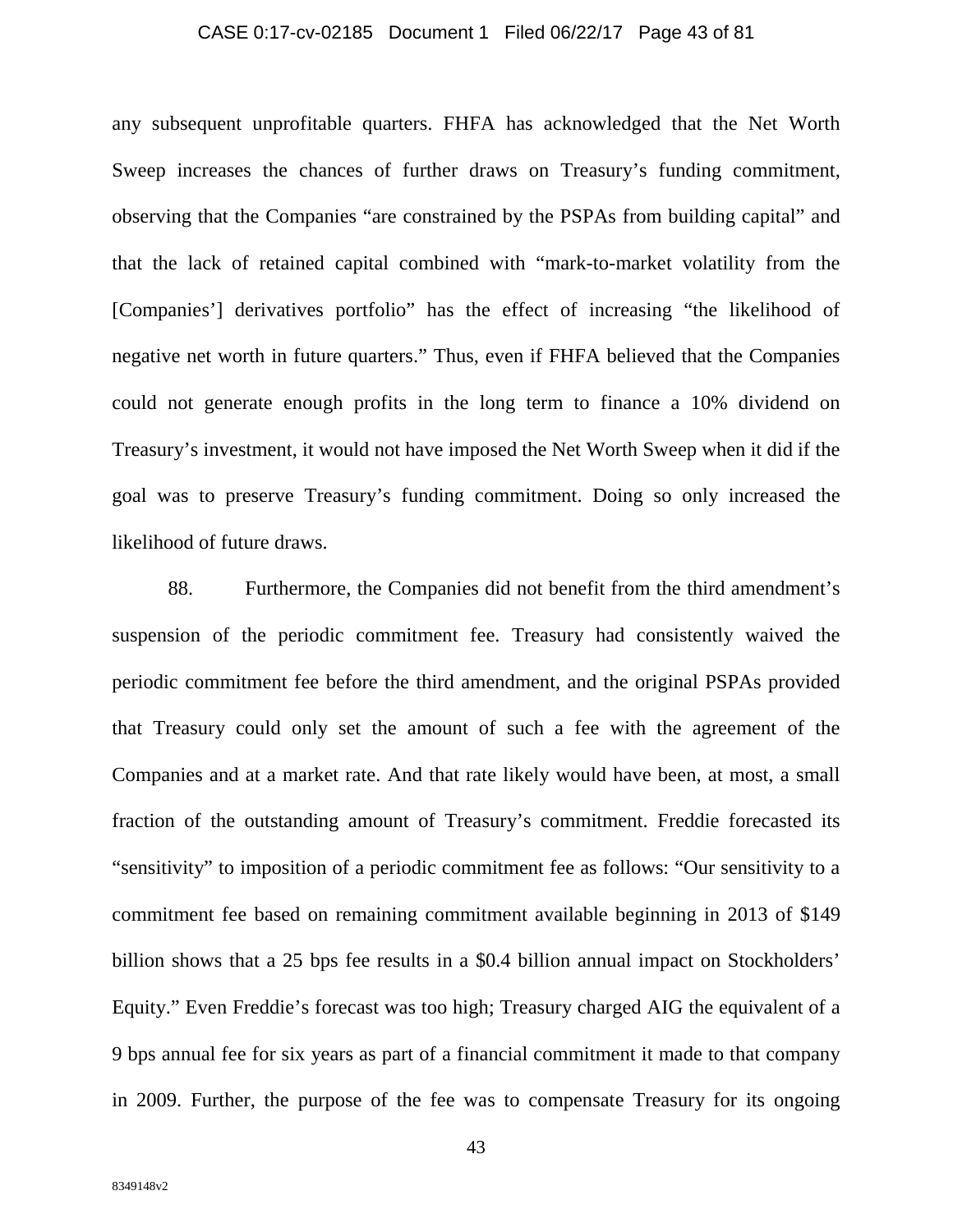### CASE 0:17-cv-02185 Document 1 Filed 06/22/17 Page 44 of 81

support in the form of the commitment to invest in the Companies' Government Stock. By the time of the Net Worth Sweep, the 10% return on the Government Stock and the warrants for 79.9% of the common stock provided a more than adequate return on the government's standby commitment, and thus any additional fee would have been inappropriate. In August of 2012, the Companies had returned to stable profitability and were no longer drawing from Treasury's commitment. Given the Companies' return to profitability, the market rate for the periodic commitment fee in 2012 and thereafter would have been zero. Finally, even if a market-rate fee had been agreed between Treasury and FHFA and imposed pursuant to the PSPAs, the Companies had sufficient market power to pass the entire amount of this fee through to their customers—as the Companies do for other operating and financing costs—without affecting profitability or the value of the Companies' stock.

89. For the foregoing reasons, Mr. Ugoletti's statement, in his sworn declaration to the District Court for the District of Columbia, that the value of the periodic commitment fee was "incalculably large" is wholly inaccurate. Indeed, Mr. Ugoletti subsequently testified that he could not recall discussing his idea that the value of the fee was incalculably large with anyone at FHFA or Treasury, that he did not know whether anybody shared that view, that he is neither "an expert on periodic commitment fees," nor "in the business of calculating" such fees, and that he did not know whether anyone at FHFA or Treasury ever tried to calculate the value of the periodic commitment fee. Mr. DeMarco also testified that he could not recall anyone at FHFA attempting to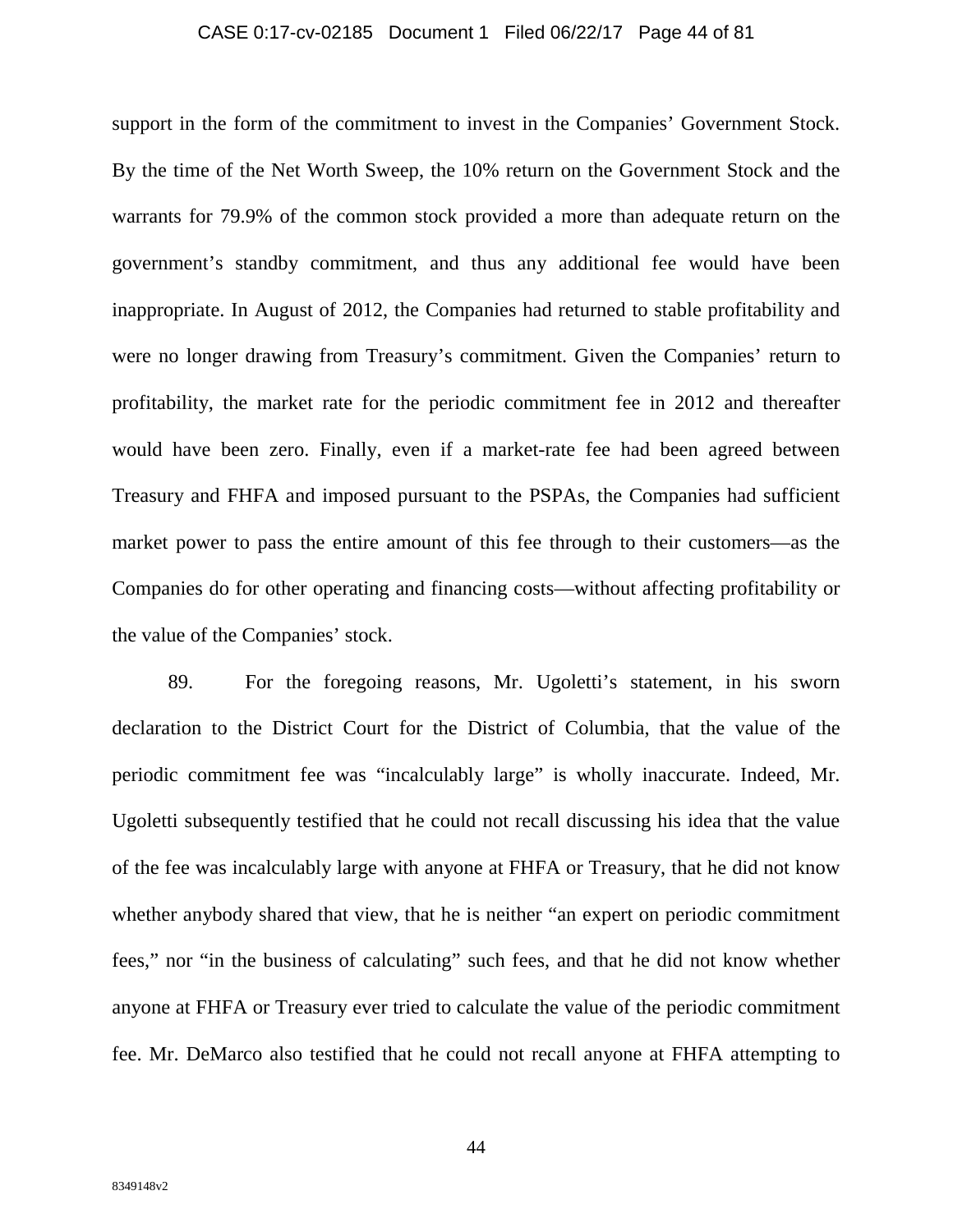### CASE 0:17-cv-02185 Document 1 Filed 06/22/17 Page 45 of 81

quantify what the periodic commitment fee would have been in the absence of the Net Worth Sweep.

90. Rather than seeking to avert a purported "death spiral" or relieve the Companies of the burden of an "incalculably large" periodic commitment fee, FHFA's real reason for imposing the Net Worth Sweep was to further its objectives of expropriating private shareholders' investments for the benefit of the federal government and winding down the Companies. Even before the Net Worth Sweep, FHFA had resolved under acting Director DeMarco's leadership to operate Fannie and Freddie with the aim of "minimiz[ing] losses on behalf of taxpayers," FHFA, A STRATEGIC PLAN FOR ENTERPRISE CONSERVATORSHIPS: THE NEXT CHAPTER IN A STORY THAT NEEDS AN ENDING 7 (Feb. 21, 2012)—a goal that ignores a simple reality: no such losses have been incurred, and Treasury will soon have realized an \$83 billion profit on its investment in the Companies. Despite this fact, FHFA has made clear that its "overriding objectives" are to operate Fannie and Freddie to serve the federal government's policy goals of "[g]etting the most value for taxpayers and bringing stability and liquidity to housing finance . . . ." *Id.* at 21. Director Watt summed up the situation succinctly when stating that he does not "lay awake at night worrying about what's fair to the shareholders" but rather focuses on "what is responsible for the taxpayers." C-SPAN, Newsmakers with Mel Watt, at 9:00-9:27 (May 16, 2014), http://goo.gl/s3XWqi.

91. Following FHFA's lead, Fannie's management has publicly acknowledged that it does not routinely consider the interests of private shareholders when operating the company. Timothy Mayopoulos, Fannie's CEO, said that his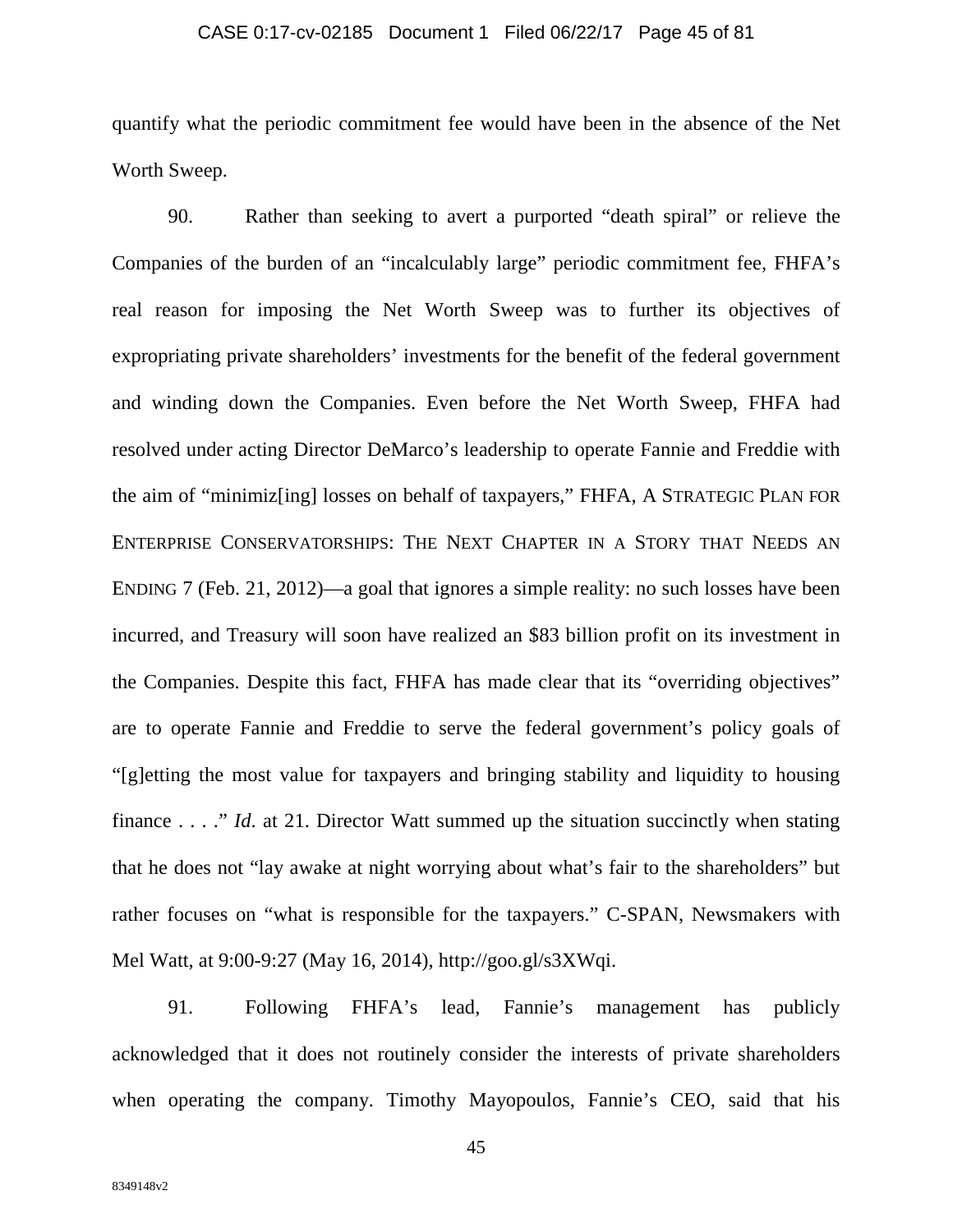# CASE 0:17-cv-02185 Document 1 Filed 06/22/17 Page 46 of 81

company's management is "not looking to maximize profits for investors" and that he is "less interested in what happens to Fannie Mae as a legal entity." Fannie has also expressly disavowed any fiduciary duty to its private shareholders in its SEC filings. *See*  Fannie Mae 2014 Annual Report at 1 (Form 10-K) (Feb. 20, 2015), http://goo.gl/FZofs6 ("Our directors do not have any fiduciary duties to any person or entity except to the conservator and, accordingly, are not obligated to consider the interests of the company, [or] the holders of our equity or debt securities ... unless specifically directed to do so by the conservator.").

92. The Net Worth Sweep furthered FHFA's goal of enriching the federal government at private shareholders' expense. As FHFA has explained, the Net Worth Sweep "ensures all the [Companies'] earnings are used to benefit taxpayers." FHFA, 2012 REP. at 13. Treasury similarly explained when the Net Worth Sweep was announced that this change would require that "every dollar of earnings that Fannie Mae and Freddie Mac generate will be used to benefit taxpayers." Press Release, U.S. Dep't of the Treasury, Treasury Department Announces Further Steps to Expedite Wind Down of Fannie Mae and Freddie Mac (Aug. 17, 2012).

93. The Net Worth Sweep, in short, effectively nationalized the Companies and confiscated the existing and potential value of all privately held equity interests, including the stock owned by Plaintiffs. Indeed, the government itself has stated in a brief in another case that an "interest in residual profits is the defining feature of an equity interest in a corporation." *Starr International Co. v. United States*, at 24, No. 2015-5103 (Fed. Cir. June 1, 2016). After the Net Worth Sweep, Treasury has the right to all residual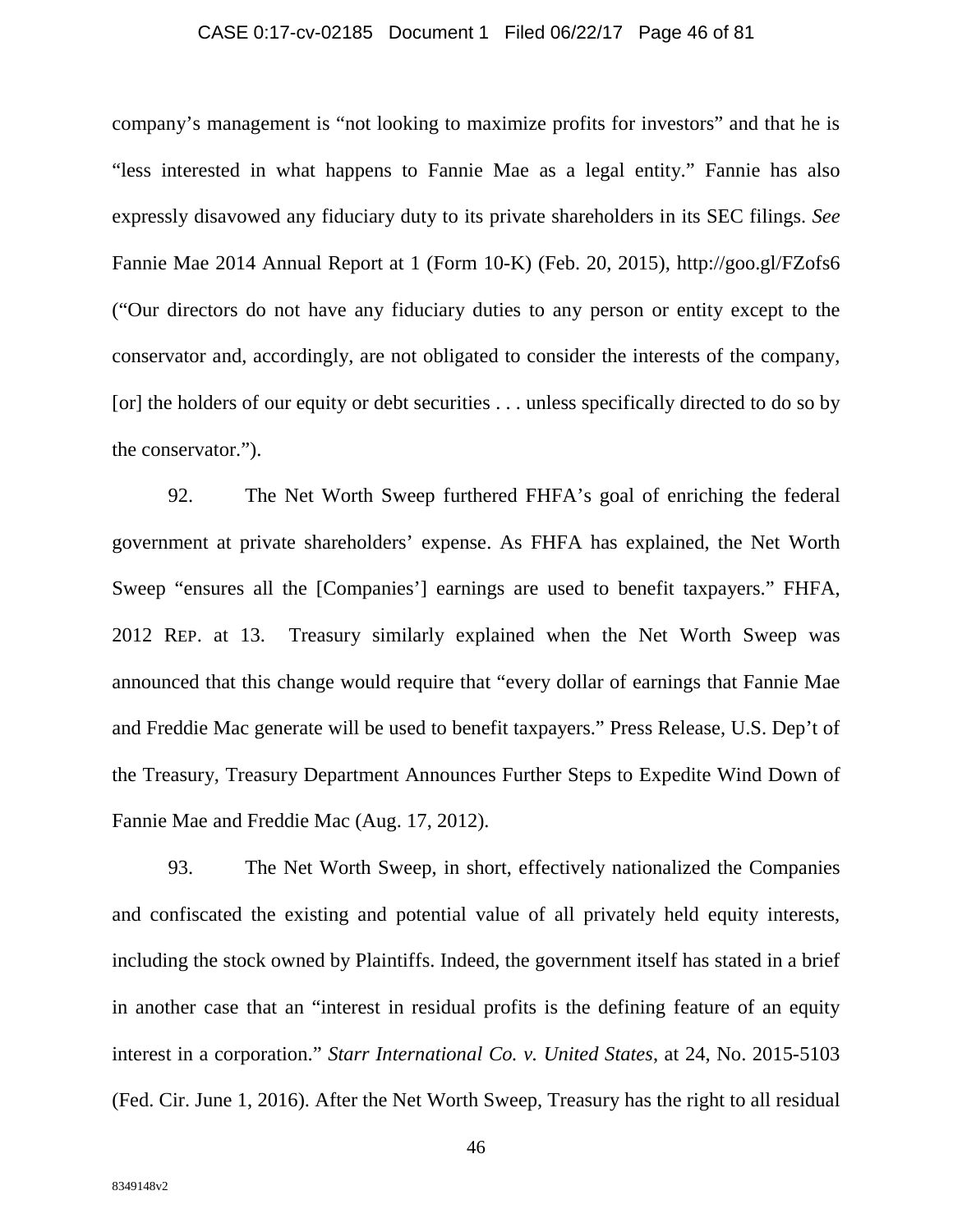# CASE 0:17-cv-02185 Document 1 Filed 06/22/17 Page 47 of 81

profits, and it hence owns all the equity. The economic rights of all other equity holders have been eliminated.

94. As a Staff Report from the Federal Reserve Bank of New York acknowledged, the Net Worth Sweep "effectively narrows the difference between conservatorship and nationalization, by transferring essentially all profits and losses from the firms to the Treasury." W. Scott Frame, et al., *The Rescue of Fannie Mae and Freddie Mac* at 21, FEDERAL RESERVE BANK OF NEW YORK STAFF REPORTS, no. 719 (Mar. 2015). The Economist stated the obvious in reporting that the Net Worth Sweep "squashe[d] hopes that [Fannie and Freddie] may ever be private again" and, as a result, "the companies' status as public utilities . . . appear[ed] crystal clear." Fannie Mae and Freddie Mac, *Back to Black*, THE ECONOMIST, Aug. 25, 2012, *available at* http://goo.gl/1PHMs.

95. FHFA also imposed the Net Worth Sweep to further its goal of reforming the Nation's housing finance system by winding down Fannie and Freddie and ensuring that they could not exit conservatorship under private control. In its 2012 report to Congress, FHFA explained that it had begun "prioritizing [its] actions to move the housing industry to a new state, one without Fannie Mae and Freddie Mac." FHFA, 2012 REP. at 13. FHFA Acting Director Edward DeMarco informed a Senate Committee that the Net Worth Sweep would further this goal, explaining that "recent changes to the PSPAs, replacing the 10 percent dividend with a net worth sweep, reinforce the notion that the [Companies] will not be building capital as a potential step to regaining their former corporate status." Edward J. DeMarco, Acting Director, FHFA, Statement Before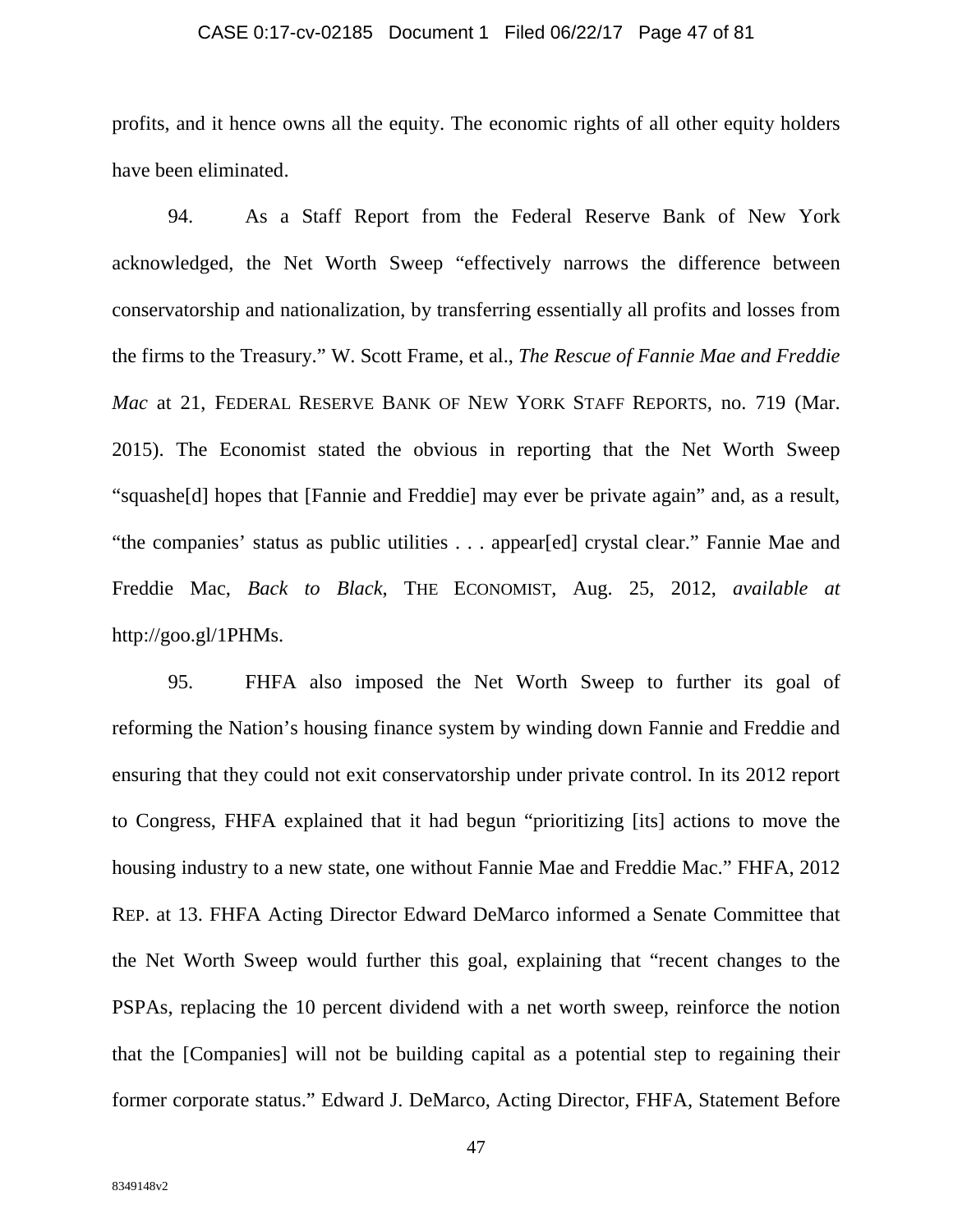### CASE 0:17-cv-02185 Document 1 Filed 06/22/17 Page 48 of 81

the U.S. Sen. Comm. on Banking & Urban Affairs 3 (Apr. 18, 2013). In short, the Net Worth Sweep is central to the FHFA's plan to "wind[] up the affairs of Fannie and Freddie." Remarks of Edward J. DeMarco, Getting Our House in Order at 6 (Wash., D.C., Oct. 24, 2013).

96. As a result of the Net Worth Sweep, it is clear that FHFA will not allow Fannie and Freddie to exit conservatorship but rather will continue to operate them essentially as wards of the state, unless and until Congress takes action. Indeed, FHFA's website states that "FHFA will continue to carry out its responsibilities as Conservator" until "Congress determines the future of Fannie Mae and Freddie Mac and the housing finance market." FHFA as Conservator of Fannie Mae and Freddie Mac, http://goo.gl/PjyPZb. This is consistent with the testimony of former acting Director DeMarco, who stated that he had no intention of returning Fannie and Freddie to private control under charters he perceived to be "flawed." Mr. Ugoletti also testified that FHFA's objective "was not for Fannie and Freddie Mac to emerge from conservatorship."

97. The timing of the Net Worth Sweep was driven by the Companies' return to profitability. Rather than worry over exhausting Treasury's funding commitment, the "risk" that concerned FHFA was that Fannie and Freddie would recognize extraordinary profits that would allow them to begin rebuilding their capital levels and position themselves to exit conservatorship and deliver value to their private shareholders.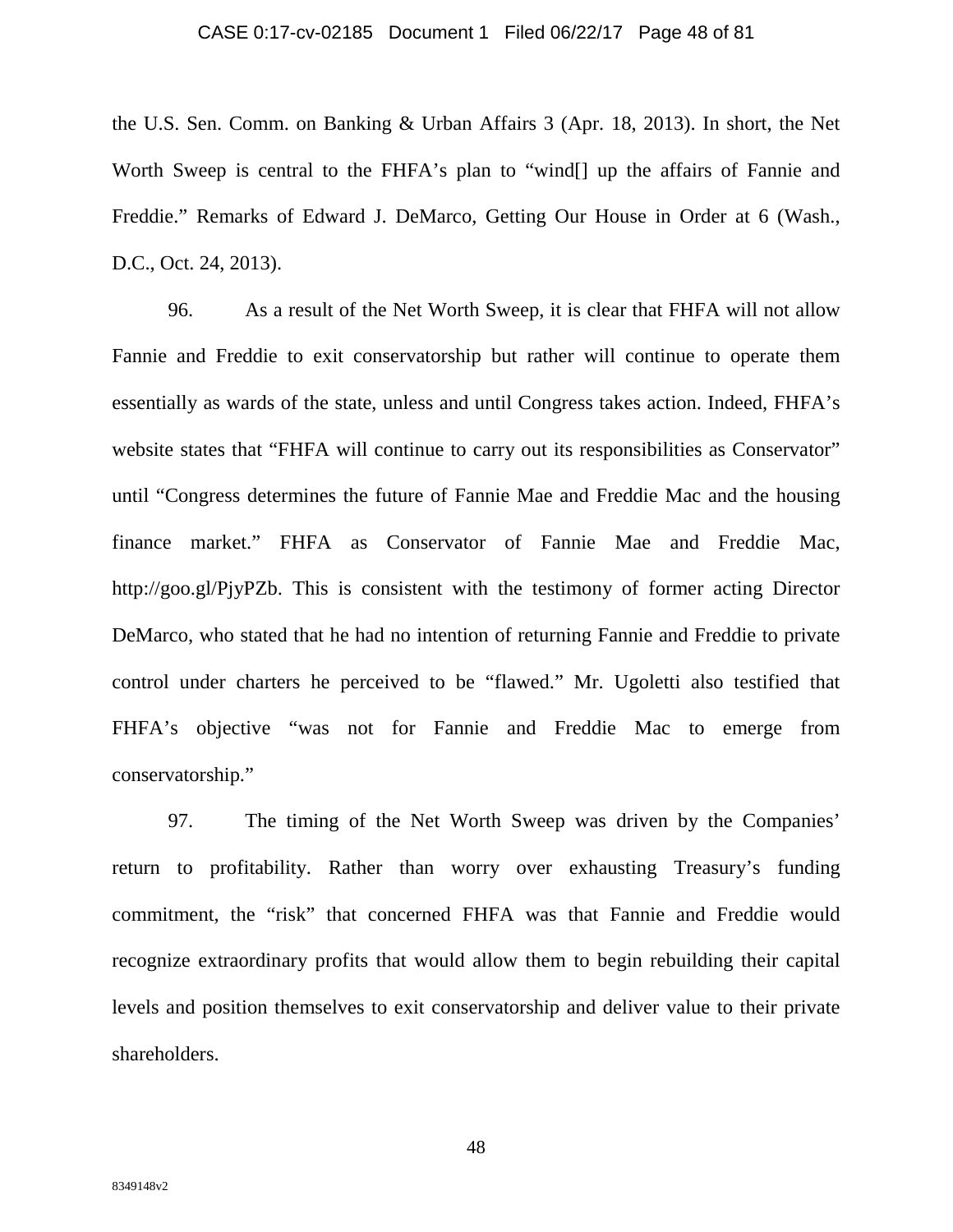# CASE 0:17-cv-02185 Document 1 Filed 06/22/17 Page 49 of 81

98. The Net Worth Sweep is particularly egregious because it makes the Companies unique in financial regulation. All other financial institutions are required to retain minimum levels of capital that ensure that they can withstand the vicissitudes of the economic cycle and are prohibited from paying dividends when they are not adequately capitalized. The FDIC's Risk Management Manual of Examination Policies explains why capital is critical to any financial institution: "It absorbs losses, promotes public confidence, helps restrict excessive asset growth, and provides protection to [market participants]." For this reason, in all other contexts financial regulators work to ensure that financial institutions maintain minimum capital levels.

99. The Companies, in contrast, are not allowed to retain capital but instead must pay their entire net worth over to Treasury as a quarterly "dividend." In other words, whereas other financial institutions are subject to *minimum* capital standards, the Net Worth Sweep makes the Companies subject to a capital *maximum*—any amount of retained capital that they hold in excess of a small and diminishing capital buffer is swept to Treasury on a quarterly basis. The effect of the Net Worth Sweep is thus to force the Companies to operate in perpetuity on the brink of insolvency and to immediately nullify the rights of private shareholders to any return *of* their principal or any return *on* their principal (i.e., in the form of dividends). *See Perry Capital*, 848 F.3d at 1126 (Brown, J., dissenting) ("The Net Worth Sweep fundamentally transformed the relationship between the Companies and Treasury: a 10 percent dividend became a sweep of the Companies' near-entire net worth; an in-kind dividend option disappeared in favor of cash payments; the ability to retain capital above and beyond the required dividend payment evaporated;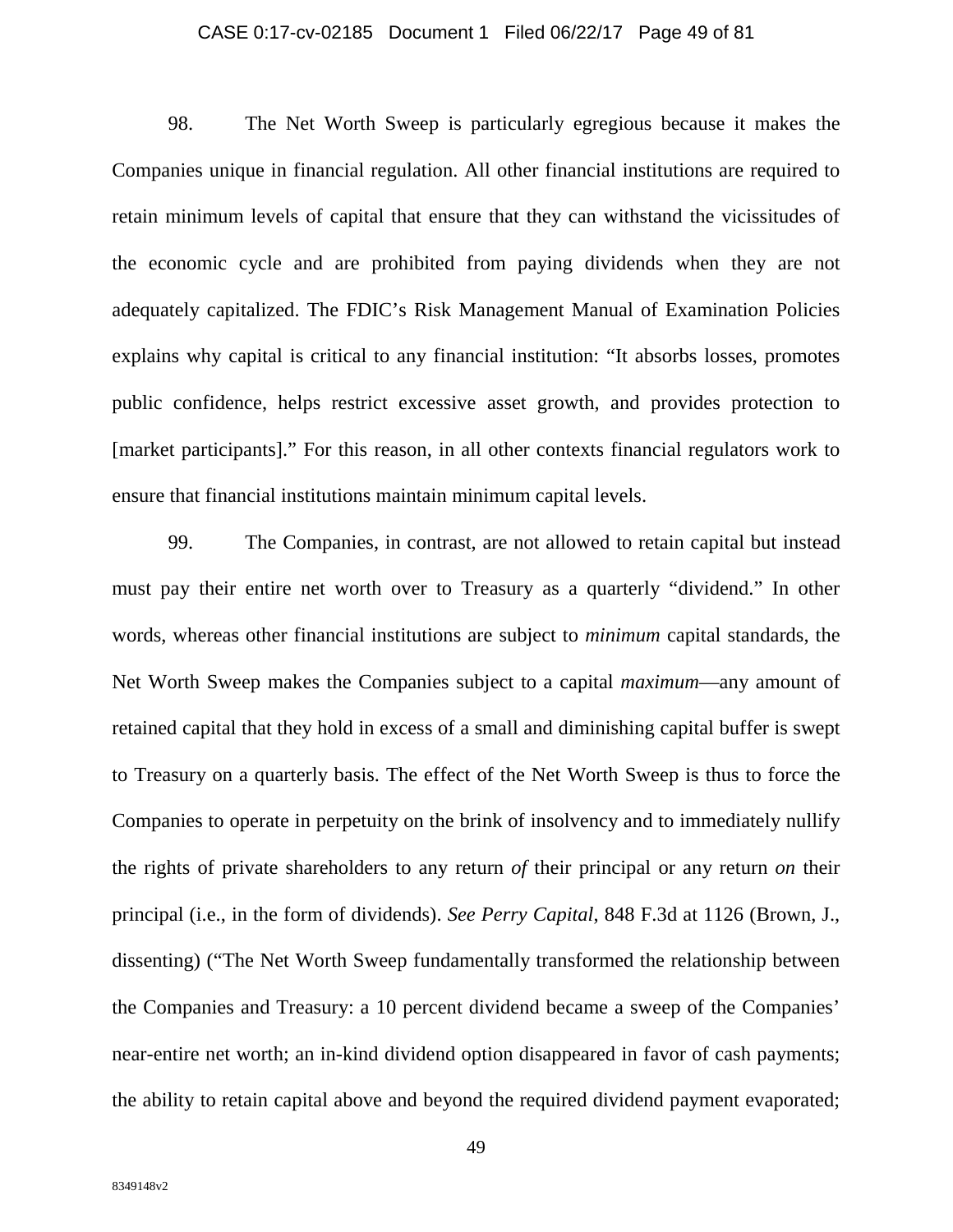### CASE 0:17-cv-02185 Document 1 Filed 06/22/17 Page 50 of 81

and, most importantly, the Companies lost any hope of repaying Treasury's liquidation preference and freeing themselves from its debt."). In other contexts, federal regulators understand such an arrangement to be fundamentally unsafe and unsound. Indeed, Director Watt has described the Companies' inability to build capital reserves under the Net Worth Sweep as a "serious risk" that erodes investor confidence in the Companies because they have "no ability to weather quarterly losses." Director Watt recently reiterated this point, noting that he has "expressed [his] concerns both publicly and privately about the prospect that [the Net Worth Sweep] and other factors . . . dramatically increase the likelihood of additional draws" on Treasury's funding commitment.

100. This dramatic departure from accepted practices of financial regulation is demonstrated by the following chart, which compares the equity to assets ratio of Fannie and Freddie to that maintained by other large insurers:



# **Capital Strength: Equity to Assets of Fannie and Freddie vs. Large Insurers**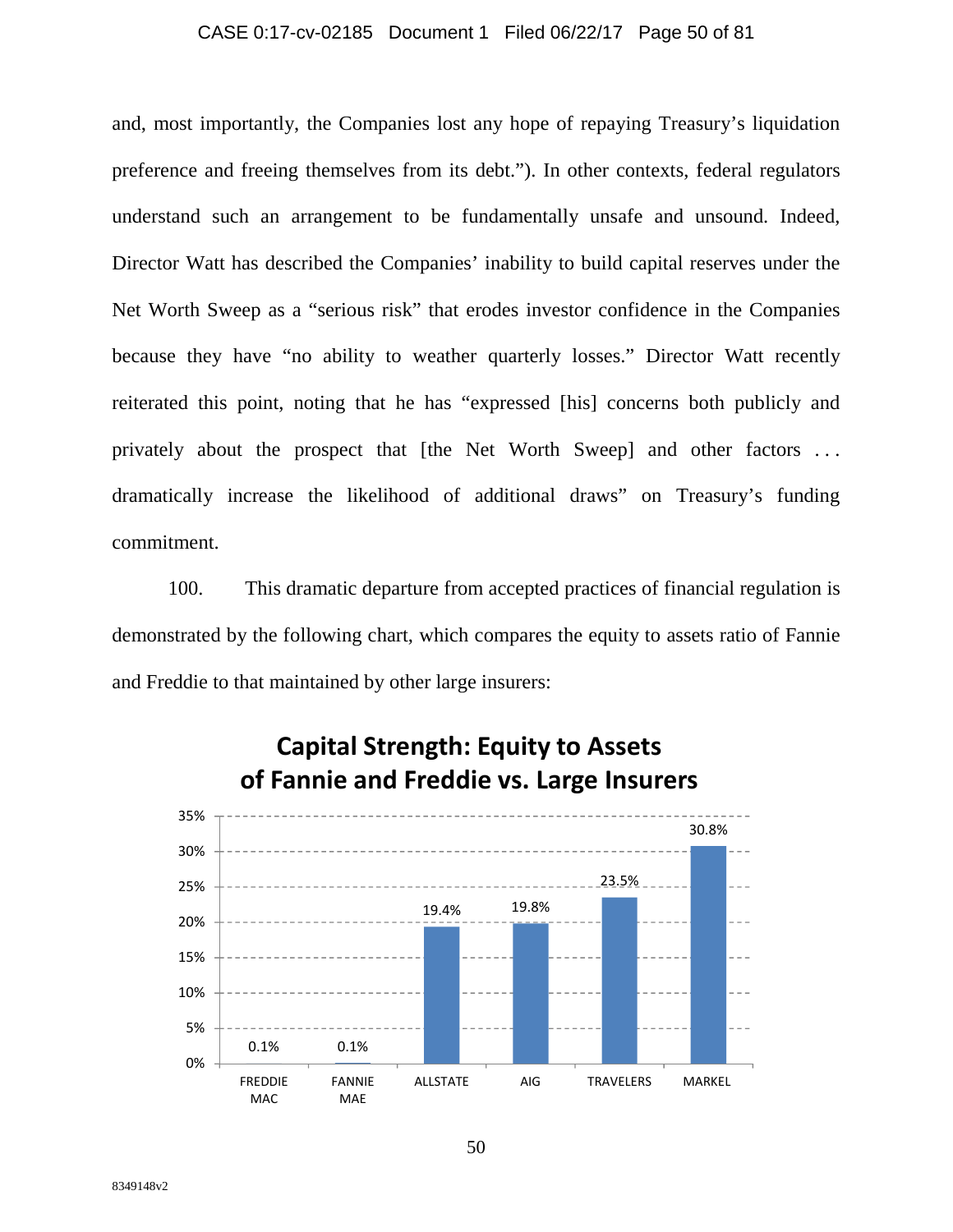### CASE 0:17-cv-02185 Document 1 Filed 06/22/17 Page 51 of 81

101. FHFA's departure from sound and solvent operation has not gone unnoticed by Congress. Representatives Stephen Lee Fincher (R-TN) and Mick Mulvaney (R-SC) wrote to Treasury Secretary Jack Lew and Director Watt in February 2016 to express their view that "[i]t is extremely troubling" that Fannie and Freddie "are being specifically directed to deplete their capital reserves. . . . In a post-Dodd-Frank world, Fannie and Freddie will be the only significant financial institutions not voluntarily or mandatorily raising their capital; instead, they are being told to lower their capital—to zero. This does not make sense." Representative Michael Capuano (D-MA) has expressed similar sentiments, observing that "Fannie and Freddie are basically being used as a piggy bank by the Treasury, and at some point they will lose the lawsuits being brought on by investors and owe someone an awful lot of money."

102. Forcing the Companies to operate in an inherently unsafe and unsound condition also has deleterious effects on their borrowing costs, which is a major expense for both Companies. As former Acting Director DeMarco has admitted, if the Companies are highly leveraged and have a relatively small amount of capital then, all other things being equal, their cost of borrowing will be higher.

103. Rather than furthering the mission of a traditional conservator by putting Fannie and Freddie in a sound and solvent condition, the Net Worth Sweep's reduction and eventual elimination of the Companies' capital reserves *increases* the likelihood of additional Treasury investment in the Companies while eliminating the possibility that private shareholders will ever recover any value from their investment. Fannie has acknowledged as much, describing the Net Worth Sweep as a "risk factor," Fannie Mae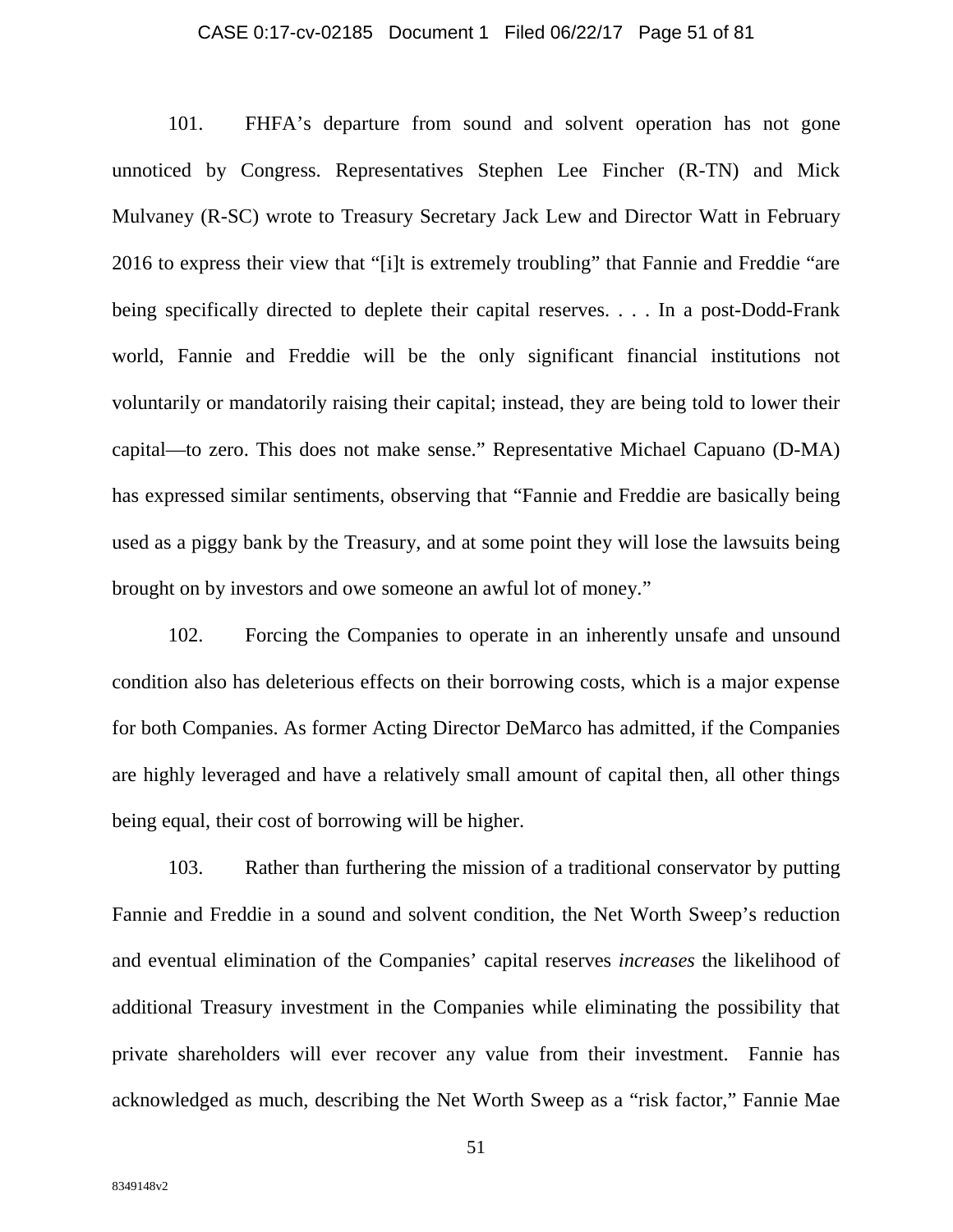### CASE 0:17-cv-02185 Document 1 Filed 06/22/17 Page 52 of 81

2012 Annual Report at  $46-47$  (Form 10-K) (Apr. 2, 2013), http://goo.gl/rGVpQq, and observing that the Net Worth Sweep prevents Fannie from "retain[ing] capital to withstand a sudden, unexpected economic shock." Press Release, Statement by Kelli Parsons, Senior Vice President and Chief Communications Officer, on Stress Test Results (Apr. 30, 2014), http://goo.gl/g4pSNB.

104. FHFA fully understood that stripping capital out of a financial institution is the antithesis of operating it in a sound manner. Indeed, former acting Director DeMarco has testified that capital levels are "a key component of the safety and soundness of a regulated financial institution" and that, as a general matter, he thought that there should be more capital in the Companies to increase their safety and soundness.

105. FHFA's recognition of the importance of capital levels is further demonstrated by an event that took place shortly after the Net Worth Sweep was announced. Fannie initially determined that it should reverse its deferred tax assets valuation allowance as of December 31, 2012. Doing so, however, would reduce the amount of Treasury's remaining funding commitment under the formula established by the second amendment to the PSPAs. FHFA strongly opposed this reduction of the funding commitment, which it viewed as a form of capital available to the Companies: "Capital is key driver for composite rating of critical concerns. The reduction in capital capacity from the U.S. Treasury and the PSPA agreements places undue risk on the future of Fannie Mae in conservatorship." Indeed, FHFA threatened Fannie that "if the amount of funds available under the agreement was reduced as a result of [Fannie] releasing the valuation allowance in the fourth quarter of 2012, [FHFA] would need to ensure the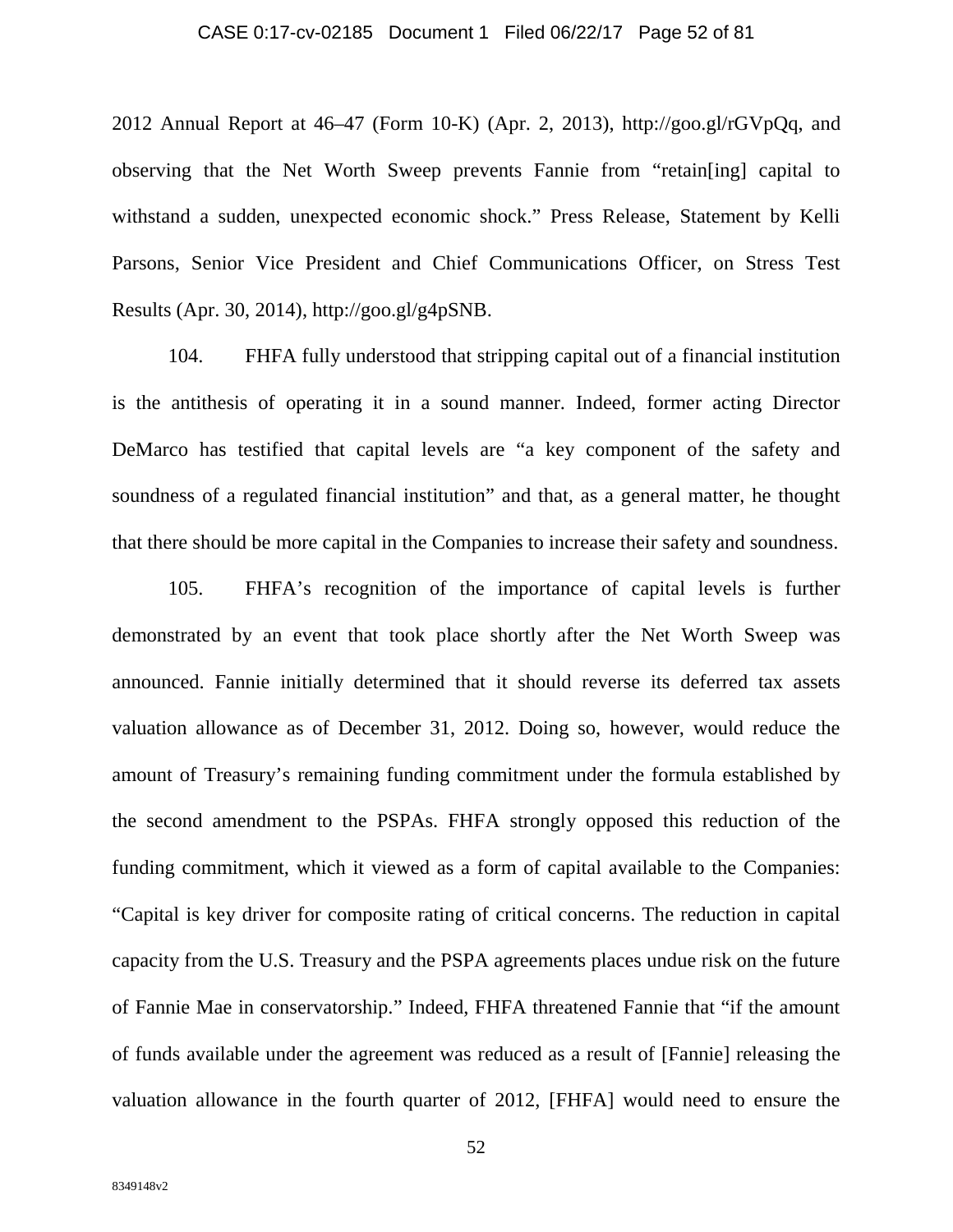# CASE 0:17-cv-02185 Document 1 Filed 06/22/17 Page 53 of 81

preservation of [Fannie's] remaining capital and undertake regulatory actions that could severely restrict [Fannie's] operations, increase [Fannie's] costs, or otherwise substantially limit or change [Fannie's] business in order to ensure the continued safety and soundness of [Fannie's] operations." As a result of this pressure from FHFA, Fannie reconsidered its decision and waited until the following quarter to release its valuation allowance, when the reversal would no longer affect the size of Treasury's funding commitment under the PSPAs. Waiting this extra quarter preserved approximately \$34 billion of Treasury's funding commitment. The Net Worth Sweep, by contrast, has *reduced* the capital available to Fannie by a much larger amount—\$130 billion, to date.

106. In sum, in adopting the Net Worth Sweep, FHFA abandoned a traditional conservator's goals of preserving and conserving assets and restoring its wards to a sound and solvent condition. Instead, the purpose and effect of the Net Worth Sweep is to expropriate private shareholders' investments in the Companies while ensuring that Fannie and Freddie cannot rebuild capital and exit conservatorship under private control.

# **The Federal Government Reaps Massive Profits from Its Investment In the Companies Due to the Net Worth Sweep**

107. As FHFA anticipated, Fannie and Freddie have been extraordinarily profitable since the imposition of the Net Worth Sweep. From January 2013 through the end of the second quarter of 2017, the Companies will have paid \$215.6 billion in Net Worth Sweep "dividends"—over \$130 billion more than they would have paid under the prior contractual arrangement.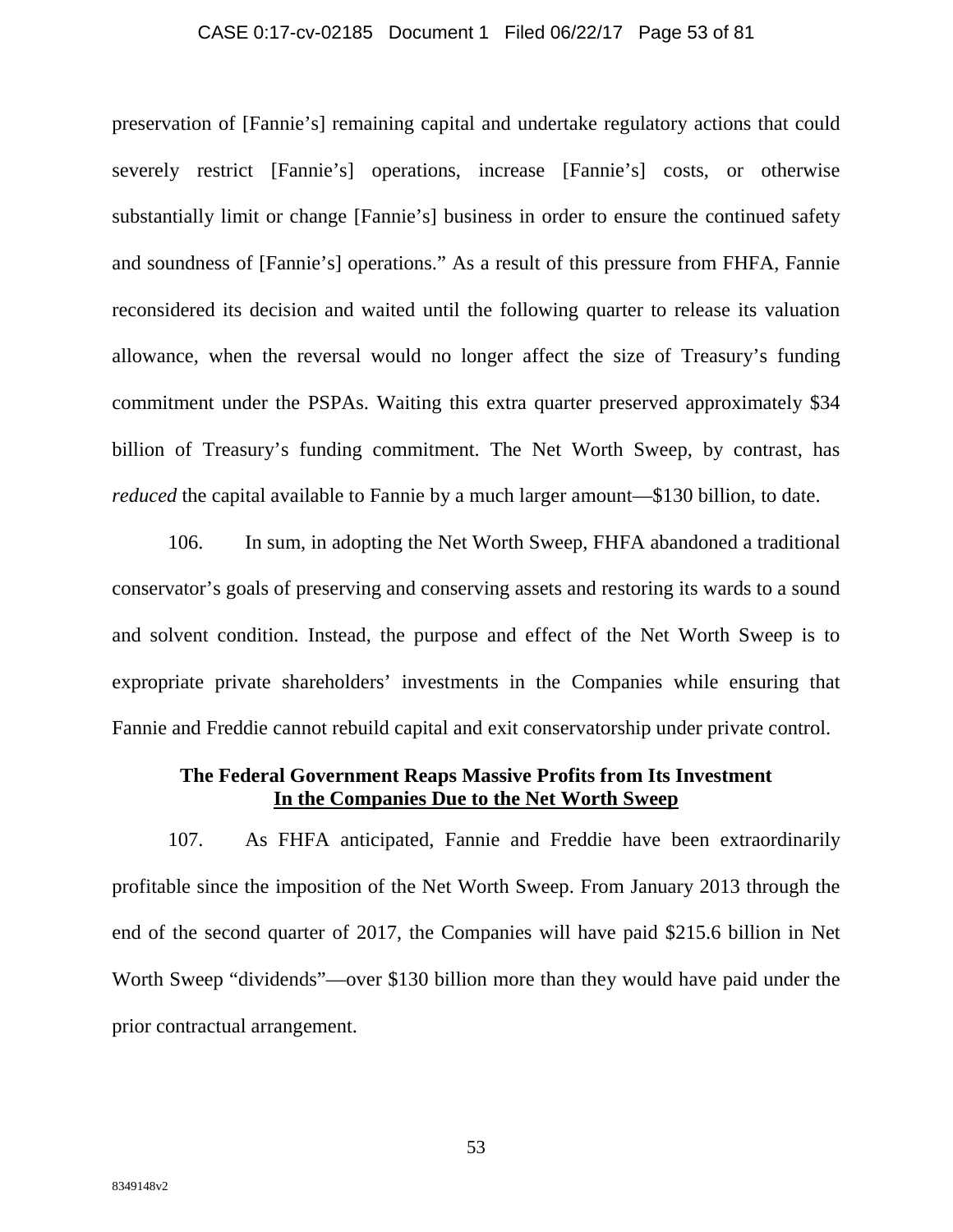# CASE 0:17-cv-02185 Document 1 Filed 06/22/17 Page 54 of 81

108. As FHFA also anticipated, Fannie's 2013 net income included the release of over \$50 billion of the company's deferred tax asset valuation allowance. The release of this valuation allowance underscores Fannie's financial strength, as it demonstrates Fannie's expectation that it will generate sizable taxable income moving forward. Fannie relied on the following evidence of future profitability in support of the release of its valuation allowance:

- Its profitability in 2012 and the first quarter of 2013 and expectations regarding the sustainability of these profits;
- Its three-year cumulative income position as of March 31, 2013;
- The strong credit profile of the loans it had acquired since 2009;
- The significant size of its guaranty book of business and its contractual rights for future revenue from this book of business;
- Its taxable income for 2012 and its expectations regarding the likelihood of future taxable income; and
- That its net operating loss carryforwards will not expire until 2030 through 2031 and its expectation that it would utilize all of these carryforwards within the next few years.
- 109. Freddie's 2013 earnings also reflect the Company's decision to release a

sizeable (in excess of \$20 billion) deferred tax asset valuation allowance. Freddie relied

on the following evidence in support of its release of its valuation allowance:

- Its three-year cumulative income position as of September 30, 2013;
- The strong positive trend in its financial performance over the preceding six quarters, including the quarter ended September 30, 2013;
- The 2012 taxable income reported in its federal tax return which was filed in the quarter ended September 30, 2013;
- Its forecasted 2013 and future period taxable income;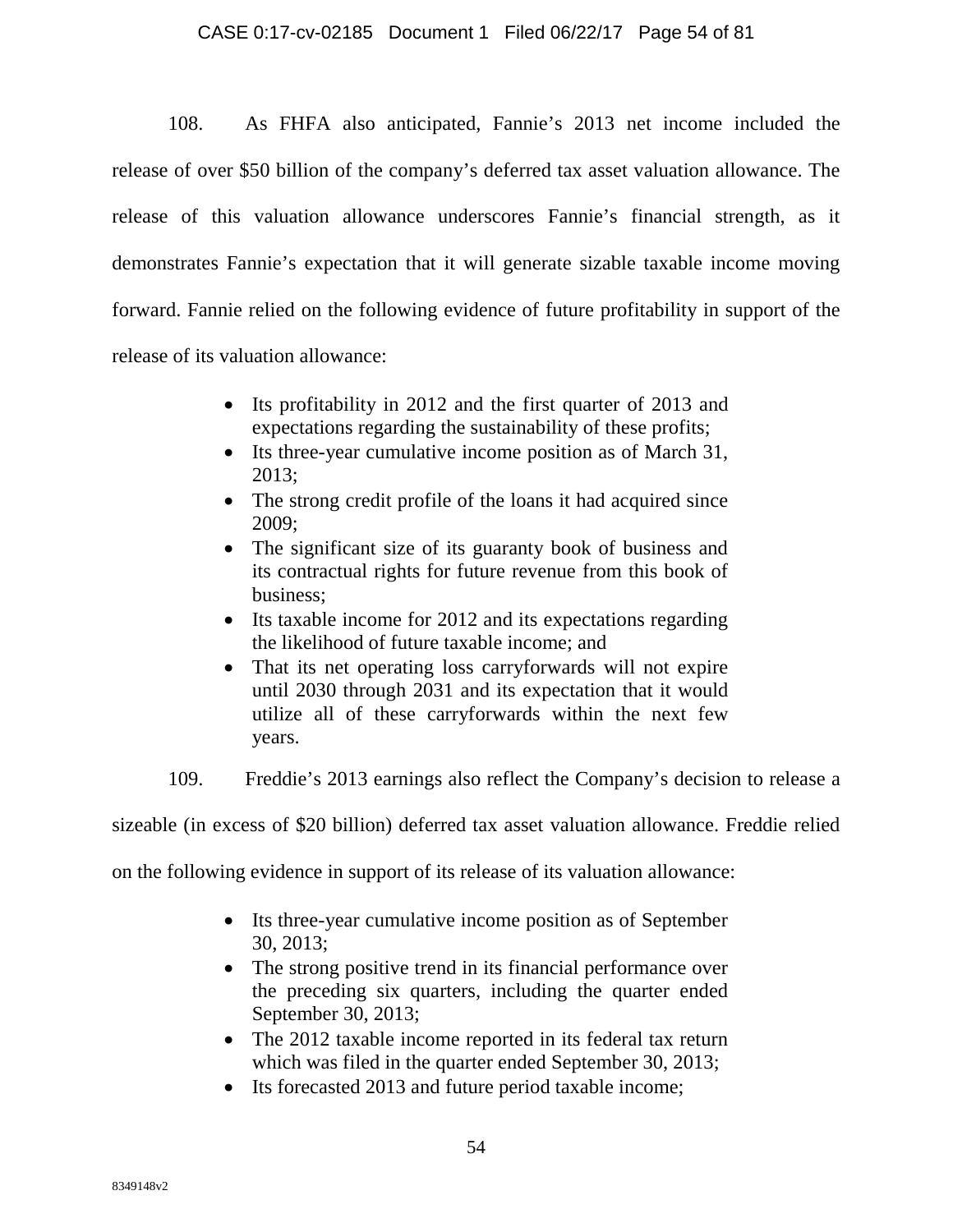- Its net operating loss carryforwards do not begin to expire until 2030; and
- The continuing positive trend in the housing market.

110. The Net Worth Sweep has proven to be immensely profitable for the federal government. The table below lists only the dividends Fannie and Freddie have paid under the Net Worth Sweep, and it does not include the \$55.2 billion in dividends paid to Treasury before that time:

| <b>Dividend Payments Under the Net Worth Sweep</b><br>(in billions) |         |        |         |
|---------------------------------------------------------------------|---------|--------|---------|
|                                                                     |         |        |         |
| 2013                                                                | \$82.4  | \$47.6 | \$130.0 |
| 2014                                                                | \$20.6  | \$19.6 | \$40.2  |
| 2015                                                                | \$10.3  | \$5.5  | \$15.8  |
| 2016                                                                | \$9.7   | \$4.9  | \$14.6  |
| $2017^1$                                                            | \$8.3   | \$6.7  | \$15.0  |
| <b>Total</b>                                                        | \$131.3 | \$84.3 | \$215.6 |

111. As the above chart shows, the Companies will soon have paid Treasury over \$215 billion in "dividends" under the Net Worth Sweep. Had they instead been paying 10% cash dividends, they would have paid Treasury approximately \$85 billion. The following chart shows how imposition of the Net Worth Sweep dramatically increased the size of the Companies' dividend payments to Treasury:

<span id="page-54-0"></span><sup>1</sup> Expected Net Worth Sweep dividend payments through the first two quarters of 2017.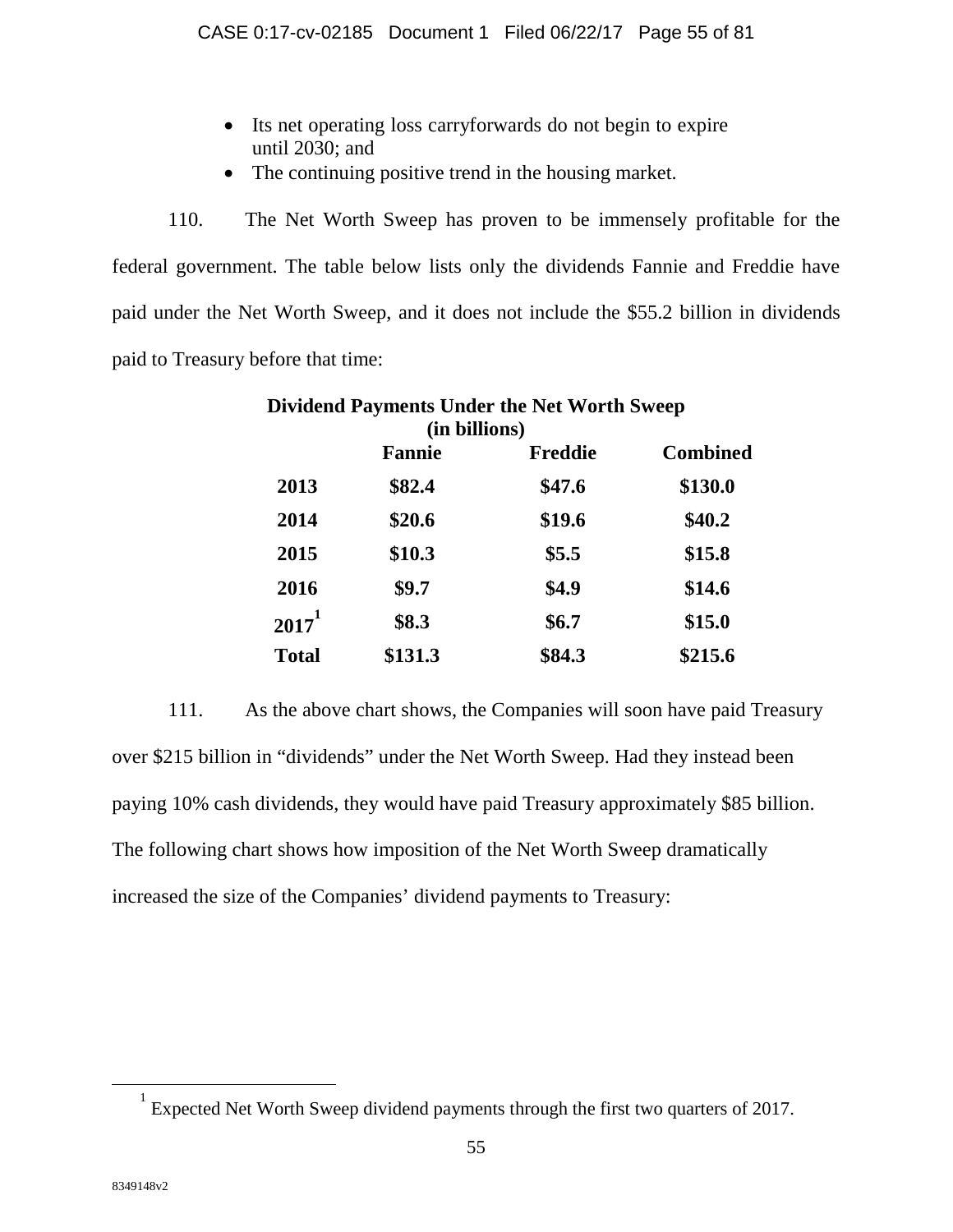

112. Had the Companies used their quarterly profits in excess of Treasury's 10% dividend to partially retire Treasury's senior preferred stock, Treasury's remaining investment in the Companies would today be roughly \$6 billion. But rather than using the Companies' massive profits to rebuild capital or reduce their dividend obligations to Treasury, the Net Worth Sweep required the Companies to simply gift these funds over to Treasury in exchange for nothing. As explained above, FHFA knew that the Net Worth Sweep would result in this massive financial windfall for the federal government.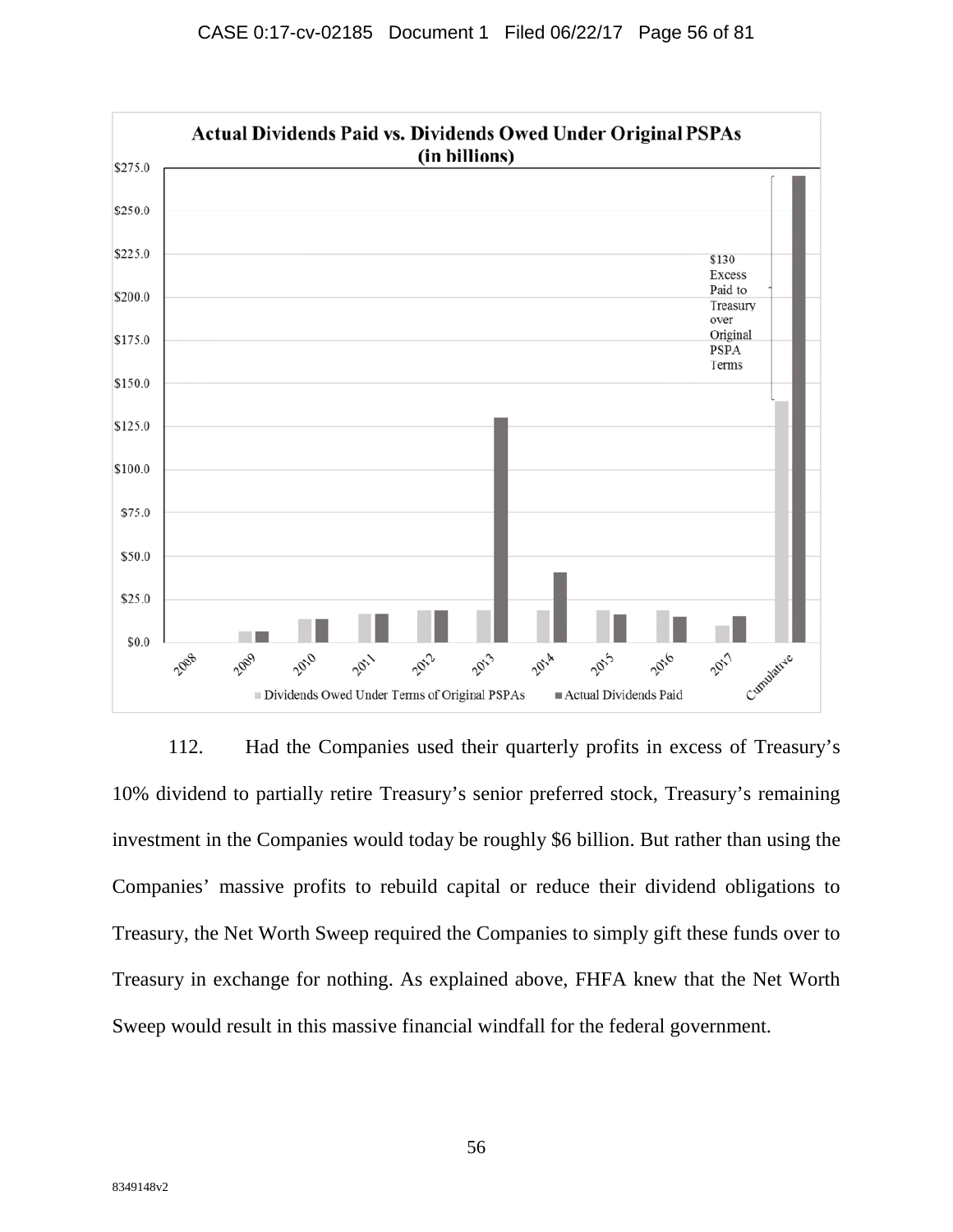# CASE 0:17-cv-02185 Document 1 Filed 06/22/17 Page 57 of 81

113. But for the Net Worth Sweep, Fannie and Freddie would have \$130 billion of additional capital to cushion them from any future downturn in the housing market and to reassure debtholders of the soundness of their investments. Instead, because of the Net Worth Sweep, the Companies are required to operate at the edge of insolvency, with no prospect of ever generating value for private shareholders, rendering the Companies fundamentally unsafe and unsound and more likely to require an additional—albeit entirely avoidable—government bailout in the future.

114. The dramatically negative impact of the Net Worth Sweep on the Companies' private shareholders is demonstrated by Fannie's results in the first quarter of 2013. At the end of the first quarter Fannie's net worth stood at \$62.4 billion. Under the prior versions of the PSPAs, if Fannie chose to declare a cash dividend it would have been obligated to pay Treasury a dividend of only \$2.9 billion, and the balance—\$59.5 billion—would have been credited to its capital. Private shareholders would have been entitled to a pro rata share of any additional amount of that residual capital paid out to Treasury in dividends. The Net Worth Sweep, however, required Fannie to pay Treasury \$59.4 billion, while private shareholders were left with nothing.

115. Through the Net Worth Sweep, FHFA has ensured that the Companies cannot operate independently and must remain permanent wards of the federal government. FHFA has announced that, during the conservatorship, existing statutory and FHFA-directed regulatory capital requirements will not be binding on the Companies. And at the end of 2012, Fannie had a deficit of core capital in relation to statutory minimum capital of \$141.2 billion. This deficit decreased to \$88.3 billion by the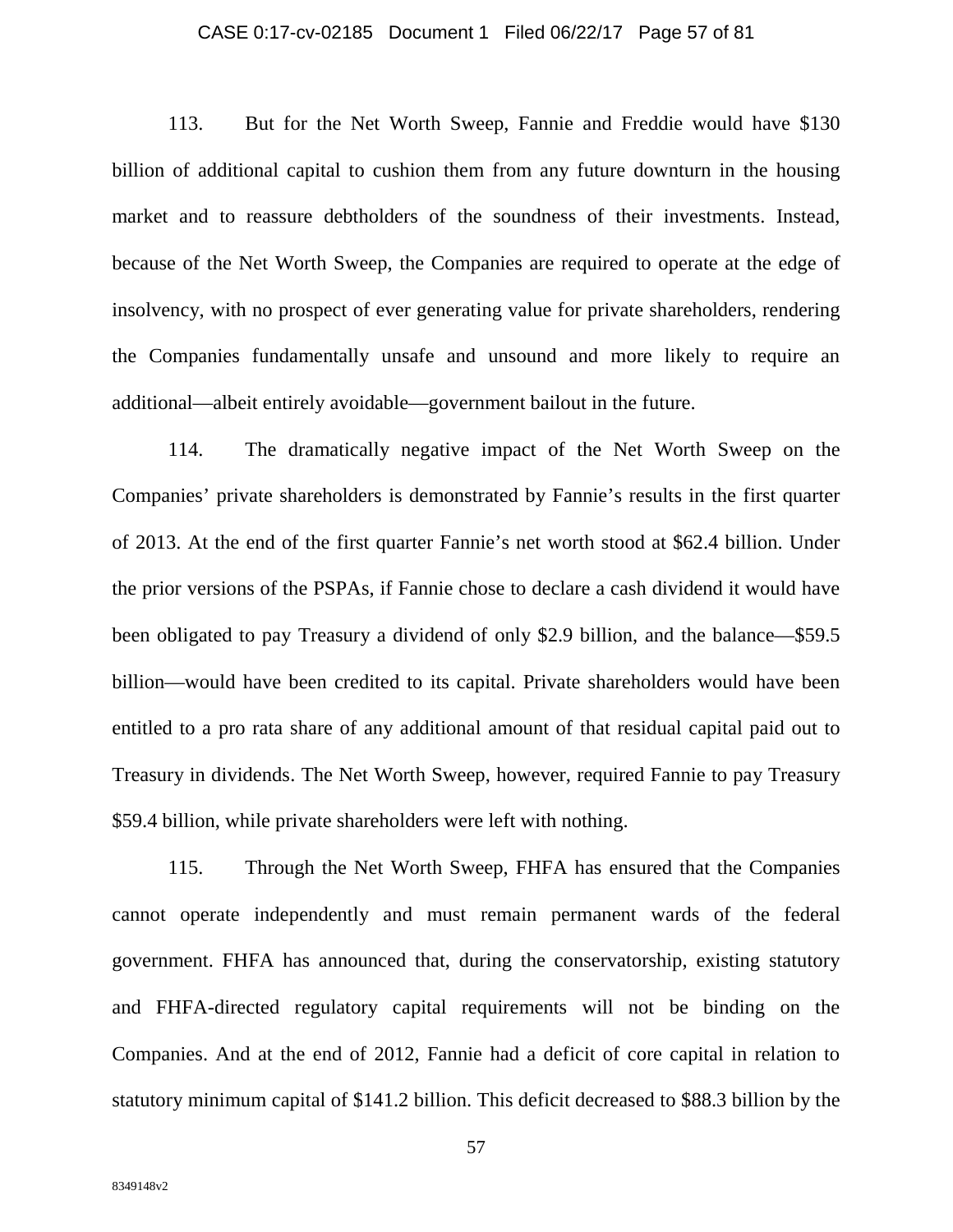# CASE 0:17-cv-02185 Document 1 Filed 06/22/17 Page 58 of 81

end of the first quarter of 2013. When adjusted for the \$59.4 billion dividend payment to Treasury, however, Fannie's core capital deficit jumped back up to \$147.7 billion. Thus, because of the Net Worth Sweep, Fannie was in a *worse* position with respect to its core capital than it was before the record-breaking profitability it achieved in the first quarter of 2013. This situation will persist perpetually under the Net Worth Sweep. Indeed, despite generating over \$132 billion in comprehensive income since the Net Worth Sweep has been in effect, Fannie's core capital deficit remains at nearly \$140 billion.

116. The Net Worth Sweep has become a major revenue source for the United States Government at the expense of Plaintiffs and other private shareholders. For example, the federal government's record-breaking \$53.2 billion surplus for the month of December 2013 was driven in large part by the \$39 billion swept from Fannie and Freddie. Fannie's and Freddie's outsize dividend payments in 2013 also extended by approximately two months Treasury's ability to meet federal obligations during the debt ceiling crisis.

117. Treasury has disbursed \$116.1 billion to Fannie under the PSPAs, and Treasury will soon have recouped a total of \$162.6 billion from Fannie in the form of purported "dividends." Treasury has disbursed \$71.3 to Freddie under the PSPAs and Treasury will soon have recouped a total of \$108.2 billion from Freddie in the form of purported "dividends." At the end of June 2017, Fannie and Freddie will have collectively paid Treasury approximately \$83.3 billion more than they have received.

118. Yet, under the Net Worth Sweep, these dividend payments do not reduce the liquidation preference or otherwise redeem any of Treasury's Government Stock.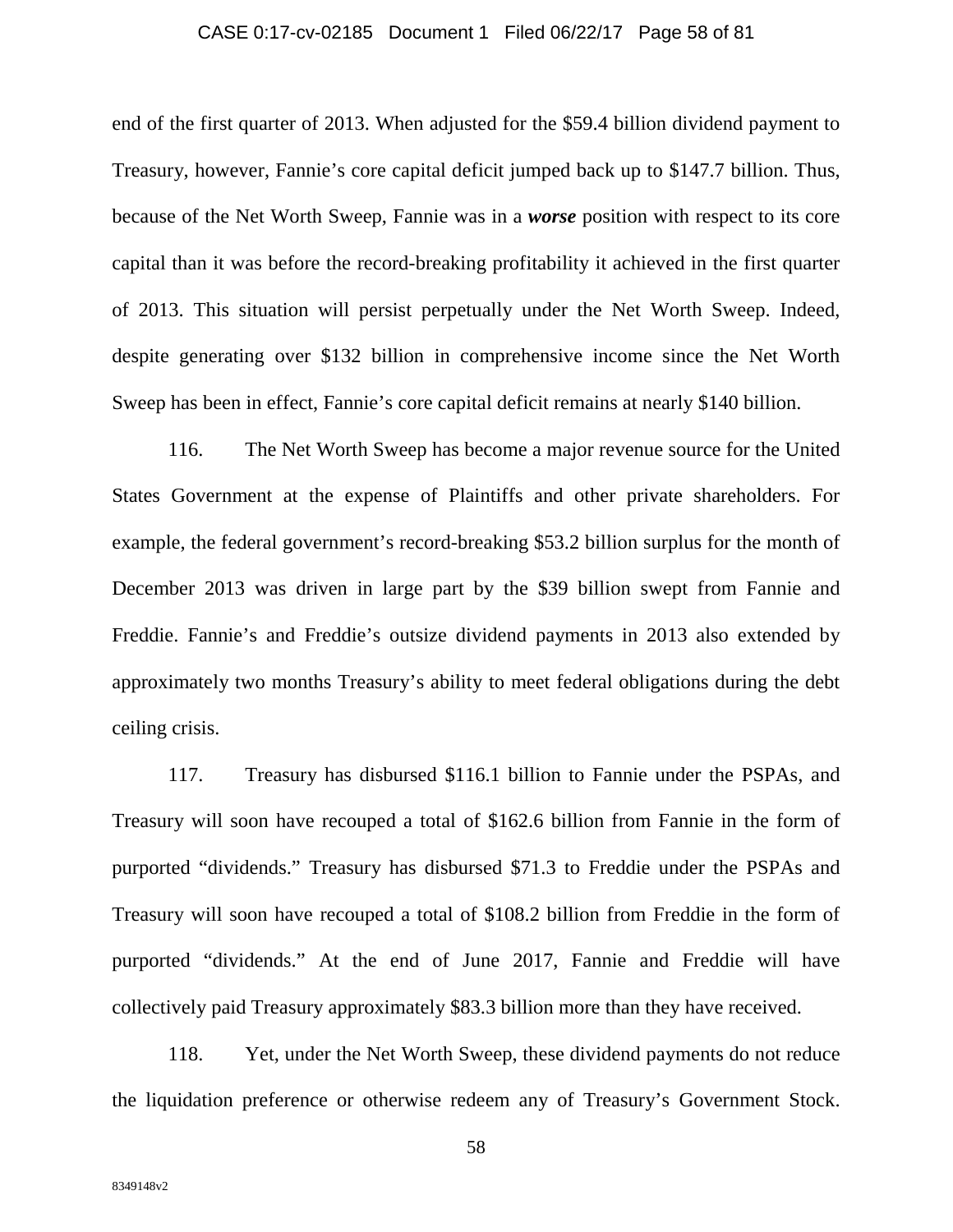Instead, the liquidation preference of Treasury's Government Stock in the Companies remains at approximately \$189 billion (due to the Companies' draws and the \$1 billion initial valuation of Treasury's Government Stock in each) and will remain at that amount regardless of how many billions of dollars the Companies pay to Treasury in "dividends" going forward.

# **FHFA Defends the Net Worth Sweep and Engages in Other Ongoing Conduct that Harms the Companies and Their Private Shareholders**

119. Even after it became clear that the Net Worth Sweep had recklessly squandered tens of billions of dollars that the Companies could have otherwise retained as capital, FHFA has used its conservatorship powers to block shareholder suits aimed at overturning the Net Worth Sweep or obtaining compensation from those responsible. FHFA has used its status as the successor to most shareholder derivative claims under 12 U.S.C. § 4617(b)(2)(A) to obtain dismissal of shareholder derivative suits brought against FHFA, the Treasury Department, and the Companies' auditors. FHFA's conduct in litigation related to the Net Worth Sweep makes clear that it is committed to a policy of not permitting any such shareholder derivative suits related to this topic to go forward.

120. In entering into and defending the Net Worth Sweep, FHFA has also disregarded the fiduciary duties that state law normally applies to a corporation's management. If FHFA had fiduciary duties to the Companies or their shareholders, its decision to approve and defend the Net Worth Sweep would be a patently unlawful act of self-dealing and a clear violation of the duties of loyalty and care. But when FHFA acts as conservator under HERA, it has successfully argued that it has no duty to prioritize the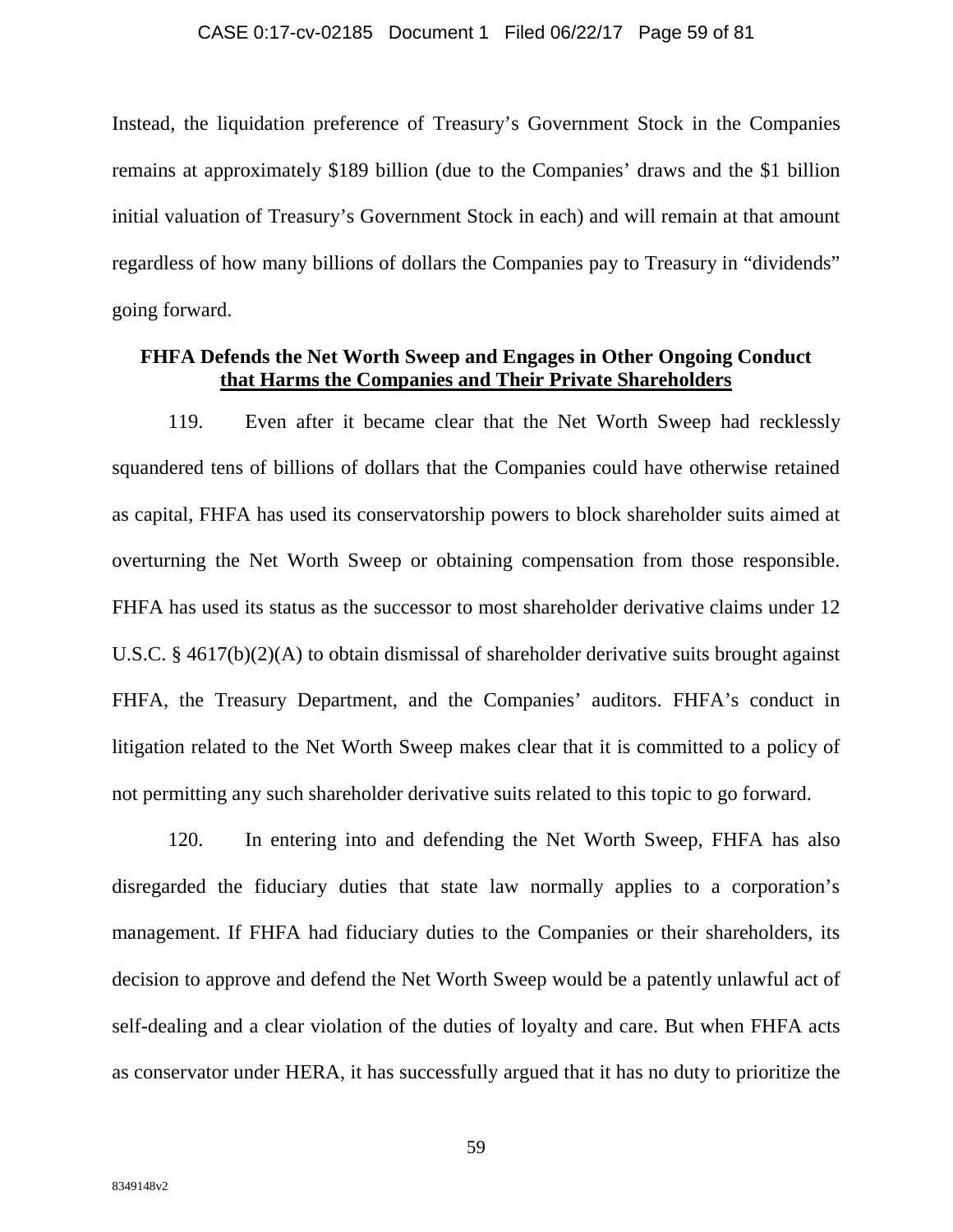# CASE 0:17-cv-02185 Document 1 Filed 06/22/17 Page 60 of 81

interests of shareholders above its own interests. In defending the Net Worth Sweep in other cases, FHFA has repeatedly argued that the decision's severe adverse consequences for the Companies and private shareholders do not matter because FHFA determined that the Net Worth Sweep would be in *its own* best interests. In adopting and defending the Net Worth Sweep, FHFA has thus openly disregarded the limits that state law would otherwise impose on the Companies' management.

121. FHFA's approval of the Net Worth Sweep also authorized its contractual counterparty—the Treasury Department—to engage in conduct that would have otherwise violated HERA and the Administrative Procedure Act. In entering into the Net Worth Sweep, Treasury acted arbitrarily and capriciously and it violated HERA, which does not permit Treasury to purchase the Companies' securities after 2009. But on the theory that 12 U.S.C. § 4617(f) not only bars judicial review of *FHFA's* actions as conservator but also the actions of third parties with whom FHFA contracts, courts have dismissed Administrative Procedure Act claims against Treasury. *See Perry Capital*, 848 F.3d at 1096–97. Thus, by contracting with Treasury, FHFA was able to use its unparalleled conservatorship powers to effectively change the law and empower a federal agency to engage in conduct that would have otherwise violated federal statutes.

122. Moreover, FHFA's defense of the Net Worth Sweep is just one manifestation of its ongoing policy of seeking to destroy the investments of the Companies' private shareholders while winding down the Companies and preventing them from rebuilding capital. Starting before the Net Worth Sweep and continuing to the present day, FHFA has ordered the Companies to pay quarterly dividends on Treasury's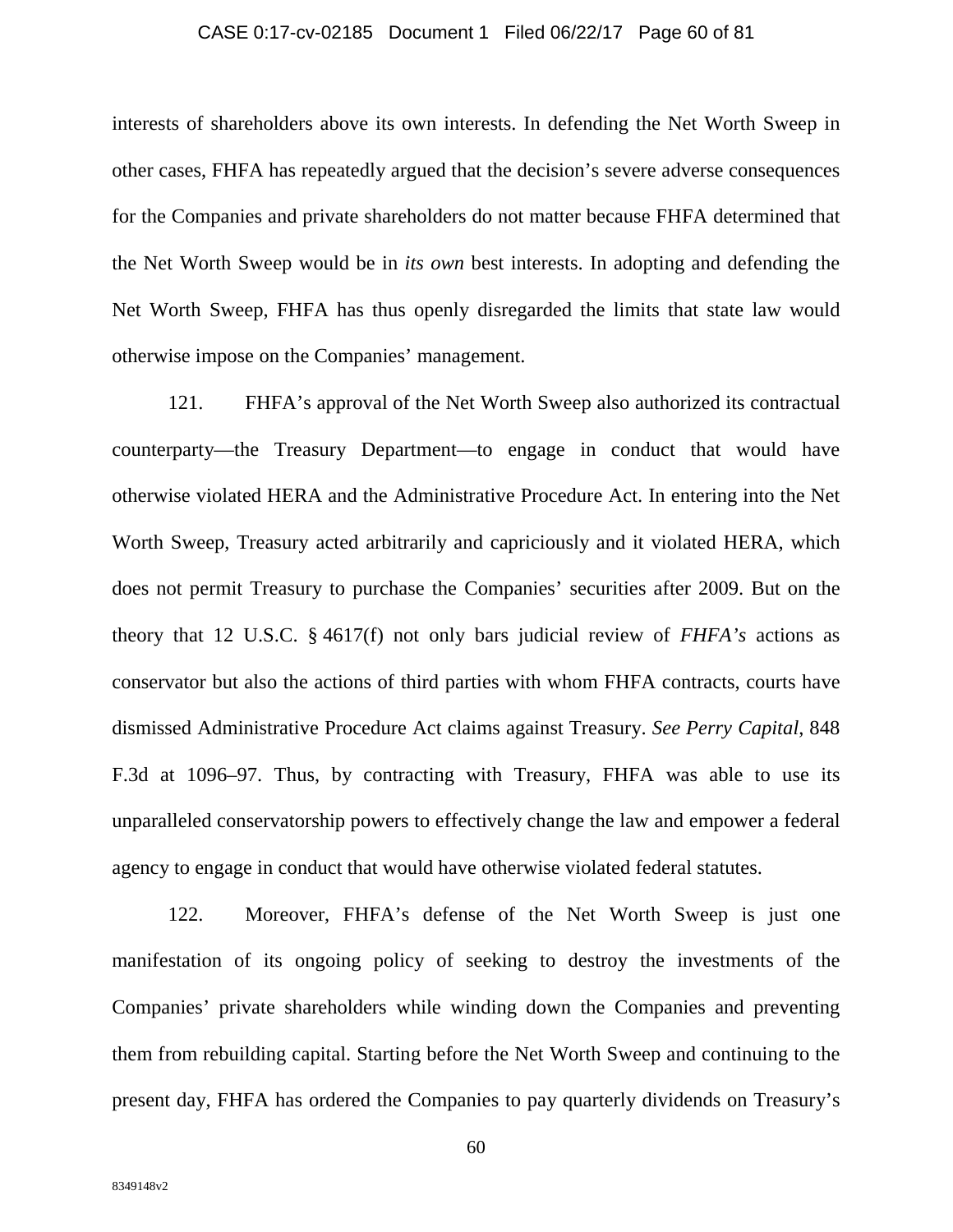# CASE 0:17-cv-02185 Document 1 Filed 06/22/17 Page 61 of 81

Government Stock in cash, even though these dividends could be paid in kind. This quarterly decision to order the payment of cash dividends is especially harmful after the Net Worth Sweep because the Companies' calculated net worth includes changes in the value of both cash and non-cash assets. In the first quarter of 2013, for example, over \$50 billion of Fannie's profitability resulted from the release of the Company's deferred tax assets valuation allowance—the same non-cash asset that previously created massive paper losses for the Company. As a result, Fannie was required to "fund [its] second quarter dividend payment of \$59.4 billion primarily through the issuance of debt securities." Fannie, 2013 First Quarter Report, at 42. Borrowing money to pay an enormous dividend on a non-cash profit (due to an accounting reversal) is without precedent in any conservatorship and places the Companies in an inherently unsafe and unsound financial position.

123. FHFA's decision to direct the Companies to declare and pay Treasury's dividends in cash not only forces the Companies to pay out vast sums of cash to Treasury but also compels them to make interest payments on subordinated debt that they could otherwise defer. When the Companies were forced into conservatorship, both had significant amounts of outstanding subordinated debt. Under the terms of their agreements with subordinated debt holders, the Companies were entitled to defer paying interest on that debt when their retained capital fell below a specified threshold. If the Companies chose to exercise this option, however, they would be contractually obliged not to pay cash dividends on any stock—including Treasury's Government Stock. Despite announcing during the early days of conservatorship that Fannie's capital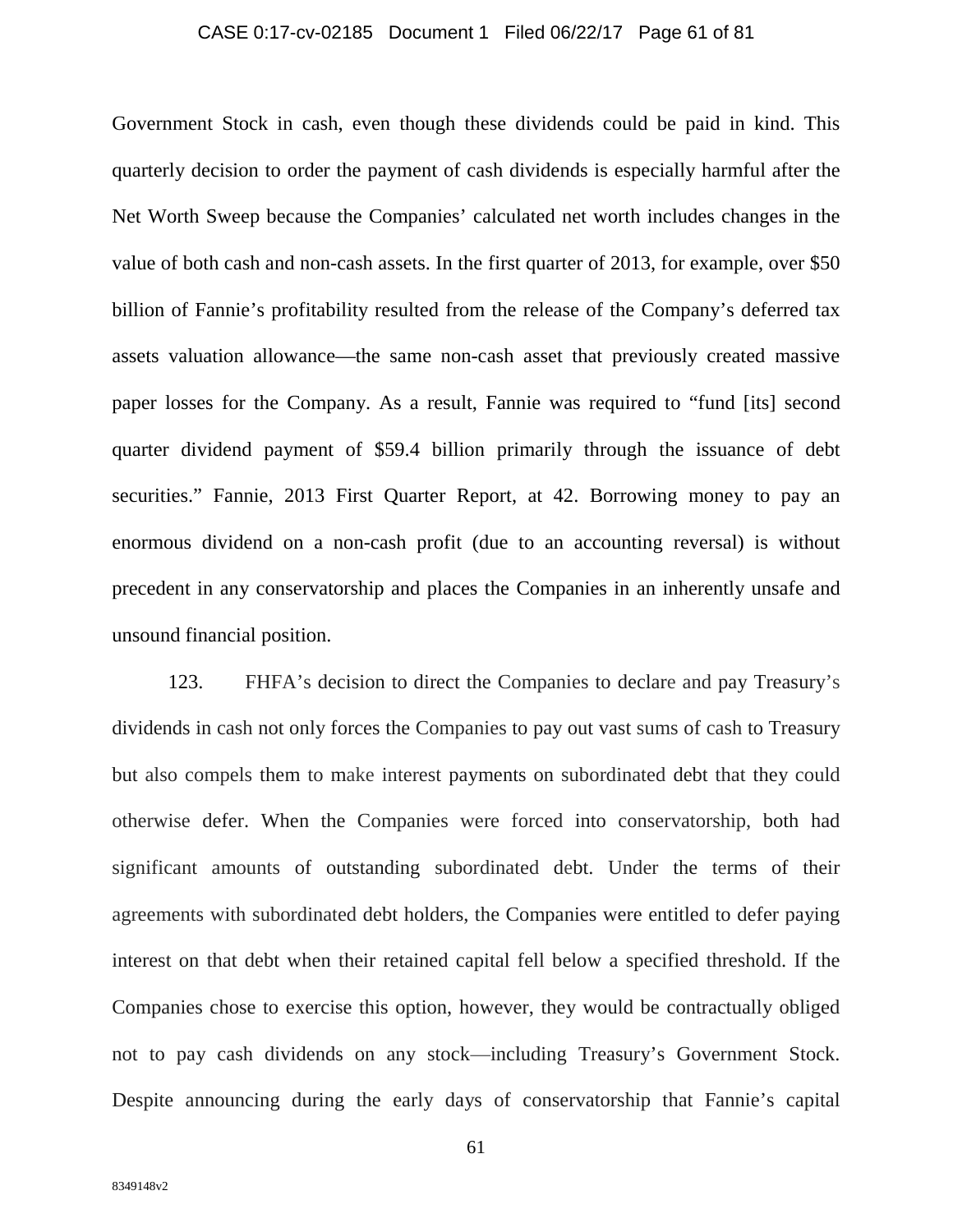# CASE 0:17-cv-02185 Document 1 Filed 06/22/17 Page 62 of 81

reserves had fallen below levels that entitled it to withhold subordinated debt payments, FHFA directed Fannie to continue making these interest payments, citing the fact that deferring subordinated debt payments would have required Fannie to stop paying cash dividends on its stock. Similarly, Freddie disclosed that FHFA directed it to continue paying interest on its subordinated debt and not to exercise its contractual right to defer those payments. FHFA's decision to direct the Companies to make unnecessary subordinated debt payments that could have been used to build up their capital reserves shows that it is operating the Companies with the aim of maximizing dividend payments to Treasury and with no concern for the soundness and safety of the Companies, the preservation of their assets, or the interests of private shareholders.

124. Exercising both its conservatorship and its regulatory powers, FHFA has also in recent years directed the Companies to develop the Common Securitization Platform—a de facto merger of the information technology systems the Companies use to issue mortgage-backed securities. FHFA has described the Common Securitization Platform as a "cornerstone[]" of housing finance reform that is intended to facilitate the entry of new competitors into the mortgage securitization business. The Common Securitization Platform is also part of FHFA's broader effort to force the Companies to issue "single securities"—mortgage-backed securities with identical characteristics that financial markets will regard as interchangeable. As with the Common Securitization Platform, the ultimate goal of FHFA's single security initiative is to change the basic structure of the Nation's housing finance market to advantage the Companies' competitors—and potentially to pave the way for eliminating Fannie and Freddie entirely.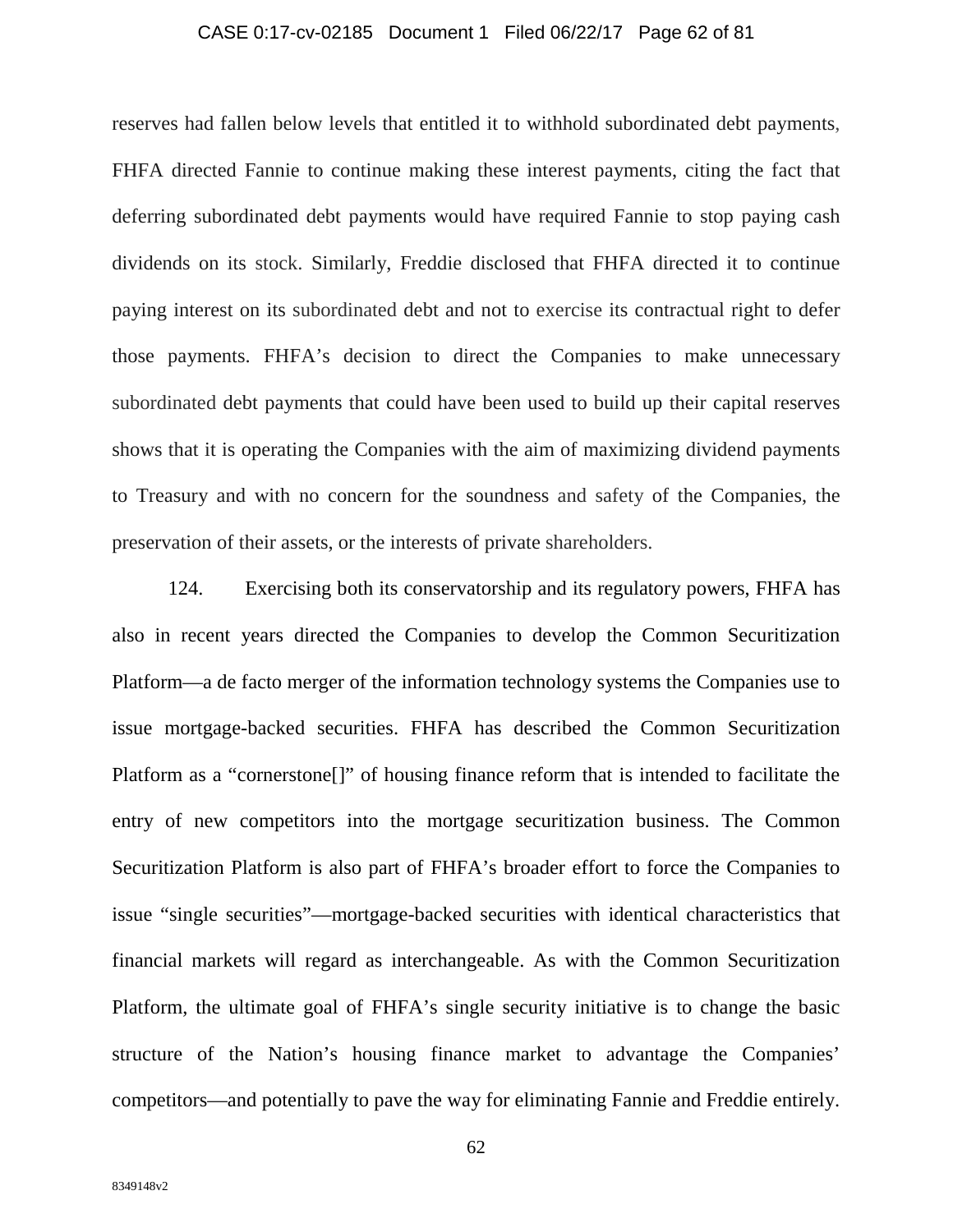### CASE 0:17-cv-02185 Document 1 Filed 06/22/17 Page 63 of 81

125. FHFA's effort to use its powers to transform the Nation's housing finance system to the disadvantage of the Companies and their shareholders is further illustrated by "credit risk transfer" deals the Companies have agreed to under FHFA's direction. Under these deals, the Companies pay investors to share a portion of the risk associated with the portfolios of mortgages the Companies guarantee. Such risk-sharing deals are a priority for FHFA because they further its policy goal of increasing the role of financial institutions other than the Companies in the housing-finance markets. But because institutional investors have shown little interest in participating in these risk-sharing arrangements, the Companies have been forced to enter into them at FHFA's direction on extremely unfavorable terms. As the prospectuses associated with these deals acknowledge, in many instances investors are being paid considerable sums to enter into risk-sharing arrangements in which the investors would only lose money if mortgagedefault rates precipitously rose far beyond the default rates that occurred during the height of the 2008 financial crisis. Entering into such deals is economically irrational for the Companies.

126. FHFA has signaled that it will continue to keep the Companies in conservatorship until Congress enacts legislation requiring it to do otherwise. Bloomberg News recently reported that Director Watt "won't entertain the idea of acting without Congress, even if the administration wants to." FHFA's refusal to even consider ending the conservatorships irrespective of the Administration's position underscores the fact that it is completely unaccountable to the President and not subject to the usual checks on the authority of executive agencies.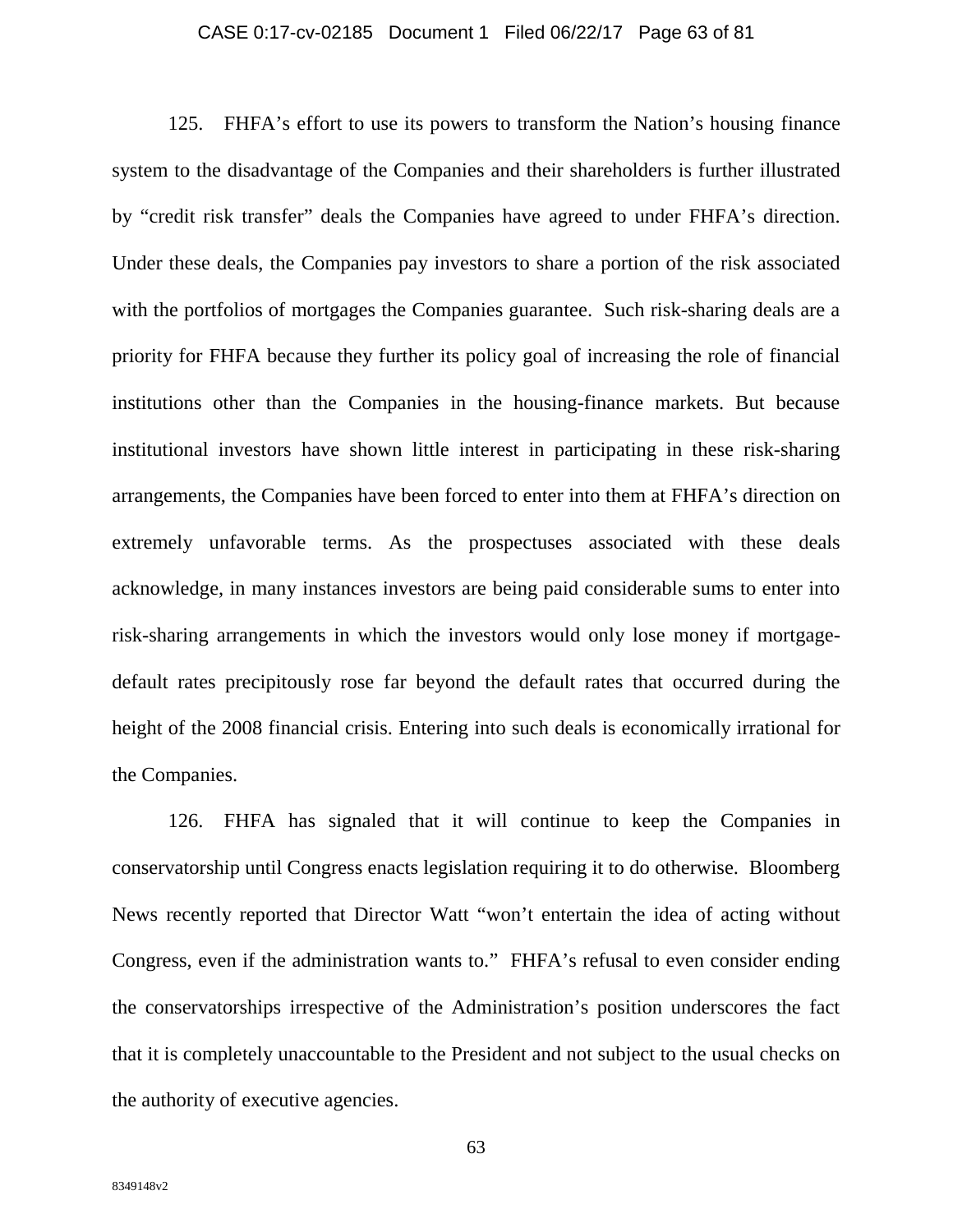### CASE 0:17-cv-02185 Document 1 Filed 06/22/17 Page 64 of 81

127. When FHFA makes decisions as conservator or regulator, it is not accountable to the President, has little or no direction from Congress, and is largely immune from judicial review. Indeed, due to conservatorship, even the public scrutiny that would otherwise apply to the Companies' management is ineffectual because the Companies' SEC filings cannot effectively disclose information known only to FHFA. As Freddie recently explained in an SEC filing, its disclosure controls are "not effective" because it cannot "provide reasonable assurance that information known by FHFA on an ongoing basis is communicated from FHFA to Freddie Mac's management in a manner that allows for timely decisions regarding our required disclosure under the federal securities laws."

128. Without any meaningful oversight, FHFA continues to pursue both conservatorship and regulatory policies aimed at destroying the Companies and the investments of their private shareholders. It is highly unlikely that FHFA would be permitted to continue to pursue these reckless and arbitrary policies, which significantly harm private property interests, if it were subject to the moderating influence of leadership by a multi-member commission or supervision by the President.

### **CLAIMS FOR RELIEF**

### **COUNT I**

# **Violation of the President's Constitutional Removal Authority Against FHFA as Both Regulator and Conservator and Treasury**

129. Plaintiffs incorporate by reference the allegations of the preceding paragraphs.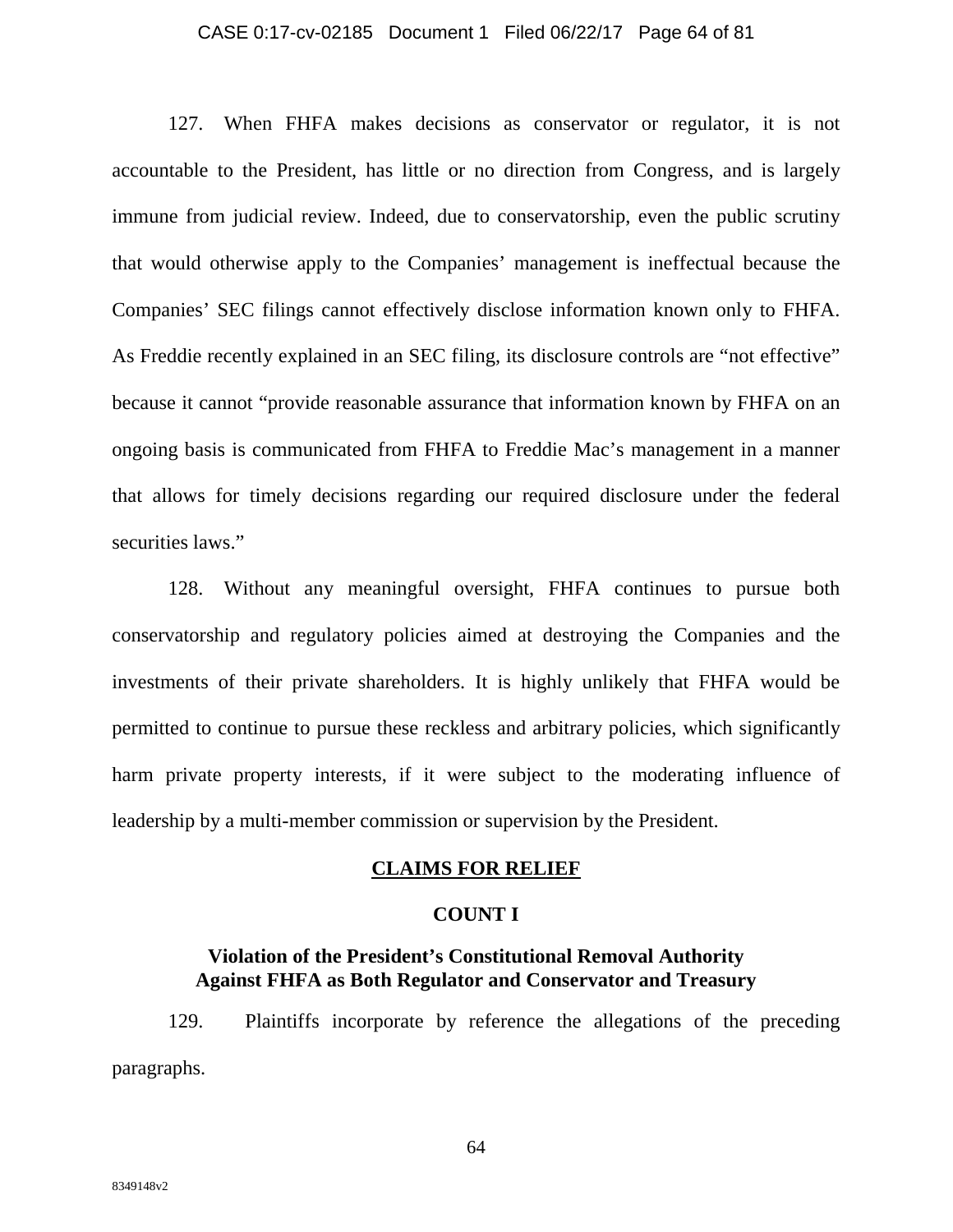### CASE 0:17-cv-02185 Document 1 Filed 06/22/17 Page 65 of 81

130. The Constitution provides that the "executive Power shall be vested in a President," U.S. CONST. art. II, § 1, cl. 1, and that "he shall take Care that the Laws be faithfully executed," U.S. CONST. art. II, § 3. Those provisions vest all executive power in the President of the United States and give the President the constitutional authority to remove federal agency heads from office at will. Although the Supreme Court has recognized a limited exception to this important constitutional principle for certain independent agencies headed by expert, multi-member commissions, *see generally Humphrey's Executor v. United States*, 295 U.S. 602 (1935), that exception does not apply to  $FHFA.<sup>2</sup>$  $FHFA.<sup>2</sup>$  $FHFA.<sup>2</sup>$ 

131. By making FHFA's head a single Director rather than a multi-member board and eliminating the President's power to remove the Director at will, HERA violates the President's constitutional removal authority. An independent agency headed by a single Director is virtually unprecedented in our Nation's history and threatens individual liberty by impermissibly concentrating power in a single, unelected person who is not the President. In addition, the fact that FHFA is headed by a single Director who serves a five-year term means that the President has less influence over FHFA's decisions than the influence the President enjoys over independent agencies that are headed by multi-member boards or commissions.

132. The constitutional defect in FHFA's structure is exacerbated by the fact that FHFA has broad power over the housing sector, a vital part of the economy that

<span id="page-64-0"></span><sup>2</sup> Although a ruling in Plaintiffs' favor would be entirely consistent with *Humphrey's Executor*, Plaintiffs preserve the argument that the Supreme Court should overrule that decision.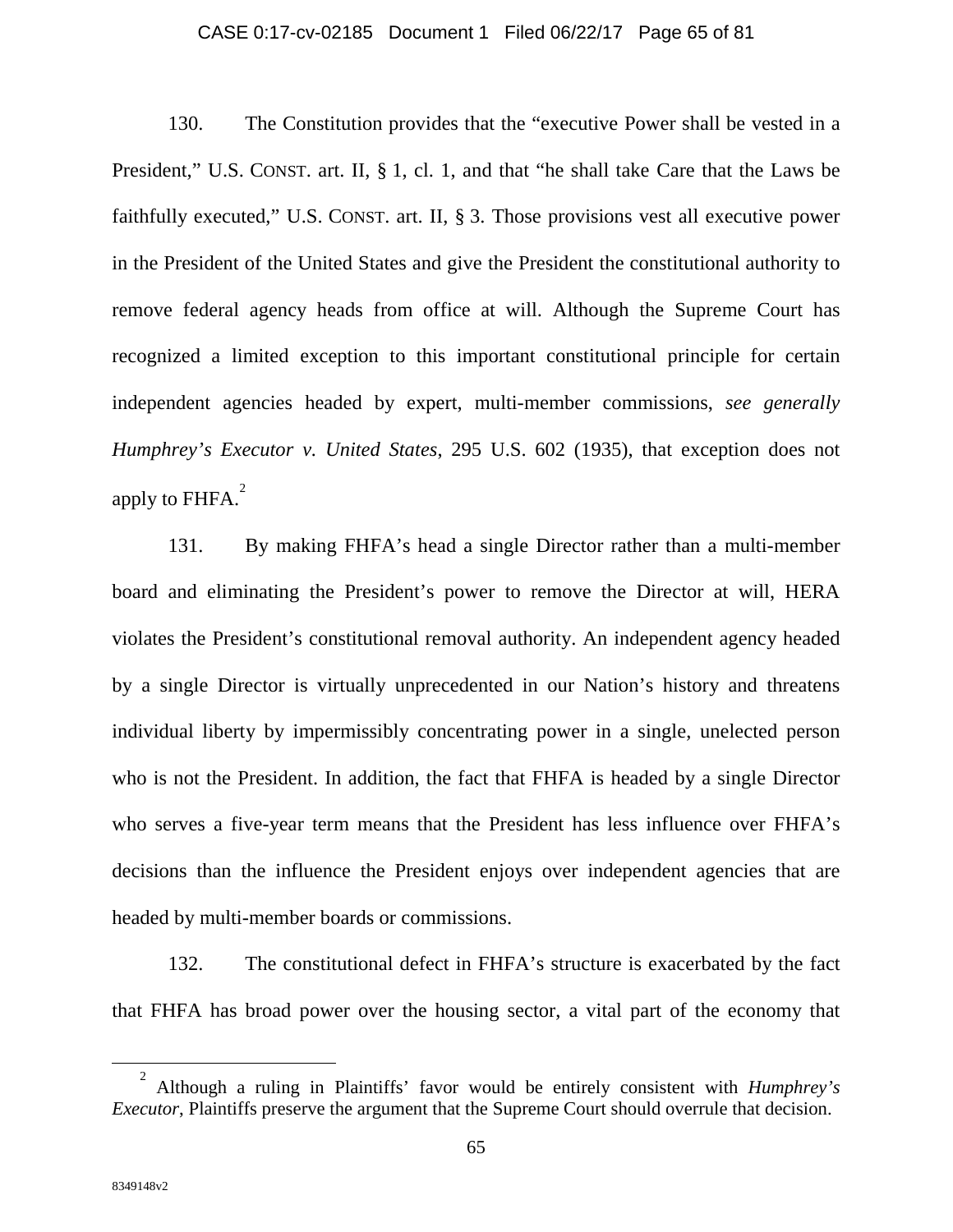### CASE 0:17-cv-02185 Document 1 Filed 06/22/17 Page 66 of 81

represents over 15% of Gross Domestic Product. FHFA oversees entities that provide more than \$5.8 *trillion* in funding for the U.S. mortgage markets and financial institutions, and it has arbitrarily used its conservatorship and regulatory authority in an effort to unilaterally reform this vast sector of the economy to the disadvantage of the Companies and their shareholders.

133. Neither Congress nor the President can negate the Constitution's structural requirements by signing or enacting (and thereby acceding to) HERA. "Perhaps an individual President"—or Congress—"might find advantages in tying his own hands," the Supreme Court has noted, "[b]ut the separation of powers does not depend on the views of individual Presidents"—or particular Congresses. *Free Enter. Fund v. Public Co. Accounting Oversight Bd.*, 561 U.S. 477, 497 (2010). The Constitution's separation of powers does not depend "on whether 'the encroached-upon branch approves the encroachment.' " *Id.* (quoting *New York v. United States*, 505 U.S. 144, 182 (1992)).

134. "The diffusion of power" away from the President and to FHFA's Director, "carries with it a diffusion of accountability.... Without a clear and effective chain of command, the public cannot 'determine on whom the blame or the punishment of a pernicious measure, or series of pernicious measures ought really to fall.' " *Id.* at 498 (quoting THE FEDERALIST NO. 70, at 476 (Alexander Hamilton) (J. Cooke ed., 1961)).

135. FHFA is subject to the Constitution's separation of powers when it acts as conservator. As conservator, FHFA is authorized to make decisions that bind third parties—including both the Companies and their shareholders—and FHFA does not act as a fiduciary for these third parties. Rather, FHFA claims the authority to act in *its own*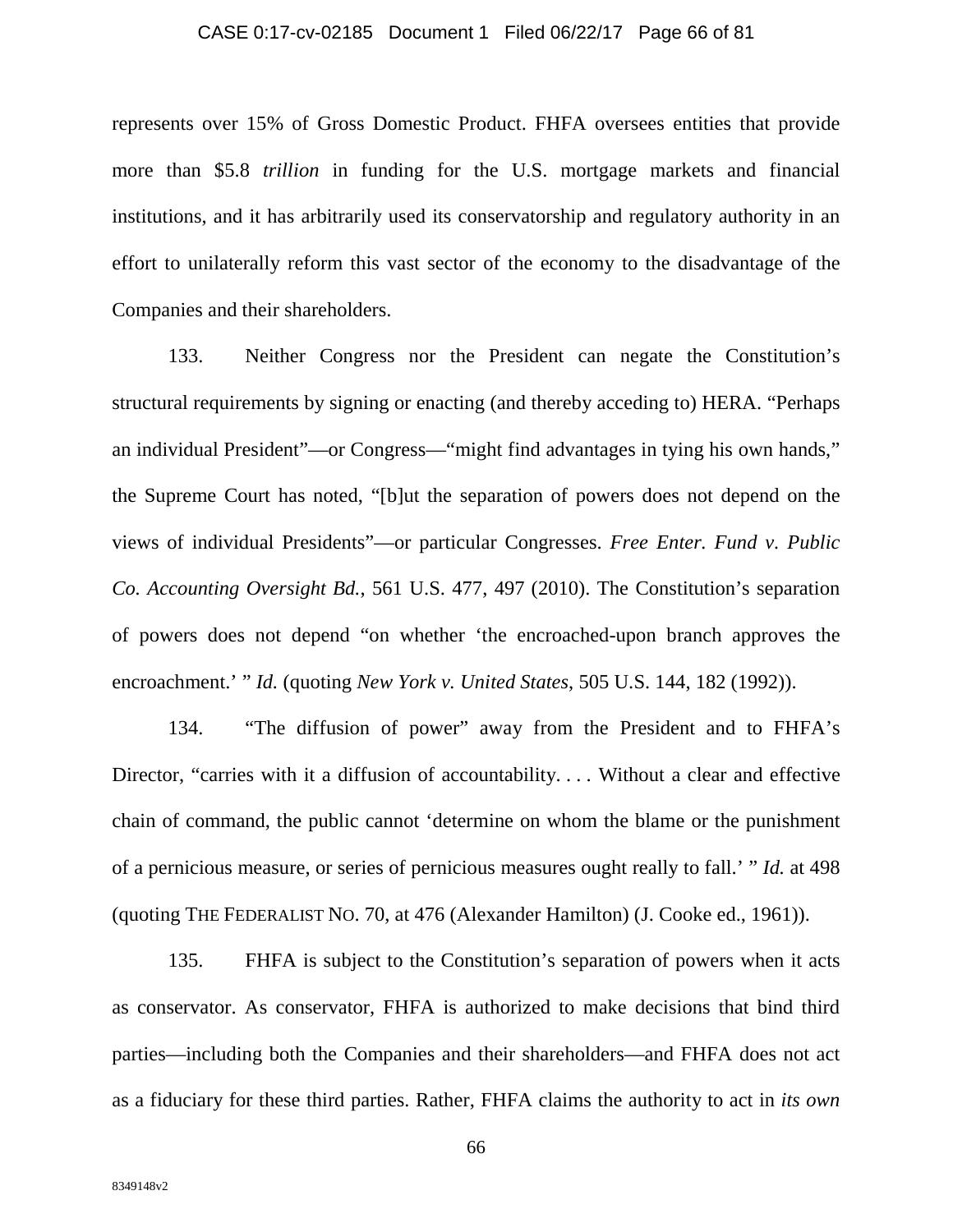### CASE 0:17-cv-02185 Document 1 Filed 06/22/17 Page 67 of 81

best interests as an agency of the United States government. FHFA also claims the authority as conservator to ignore state law and to authorize third parties (including other federal agencies) to violate federal statutes. But, because FHFA exercises the sovereign power of the United States government as conservator, it must comply with the separation of powers.

136. FHFA's decision to impose the Net Worth Sweep is subject to the separation of powers because it effected an expropriation of private property for the benefit of the federal government. The Net Worth Sweep is unlike the standard conservatorship situation in which the conservator is merely enforcing the rights or defending claims and paying the bills of its ward. For this reason, the Net Worth Sweep would be subject to the separation of powers even if many of FHFA's other actions as conservator were not.

137. Even if FHFA were never subject to the Constitution's separation of powers when it acts as conservator, it would still clearly be subject to the separation of powers when it acts as regulator. FHFA acted in its capacity as regulator when it forced the Companies into conservatorship, and that initial decision made it possible for FHFA to later approve the Net Worth Sweep in its capacity as the Companies' conservator. The fact that FHFA was operating in violation of the separation of powers when it initially imposed the conservatorships infects its subsequent decision as conservator to agree to the Net Worth Sweep. Furthermore, even during conservatorship the Companies remain subject to oversight by FHFA as regulator, and FHFA as conservator could not have agreed to the Net Worth Sweep or ordered the Companies to pay dividends without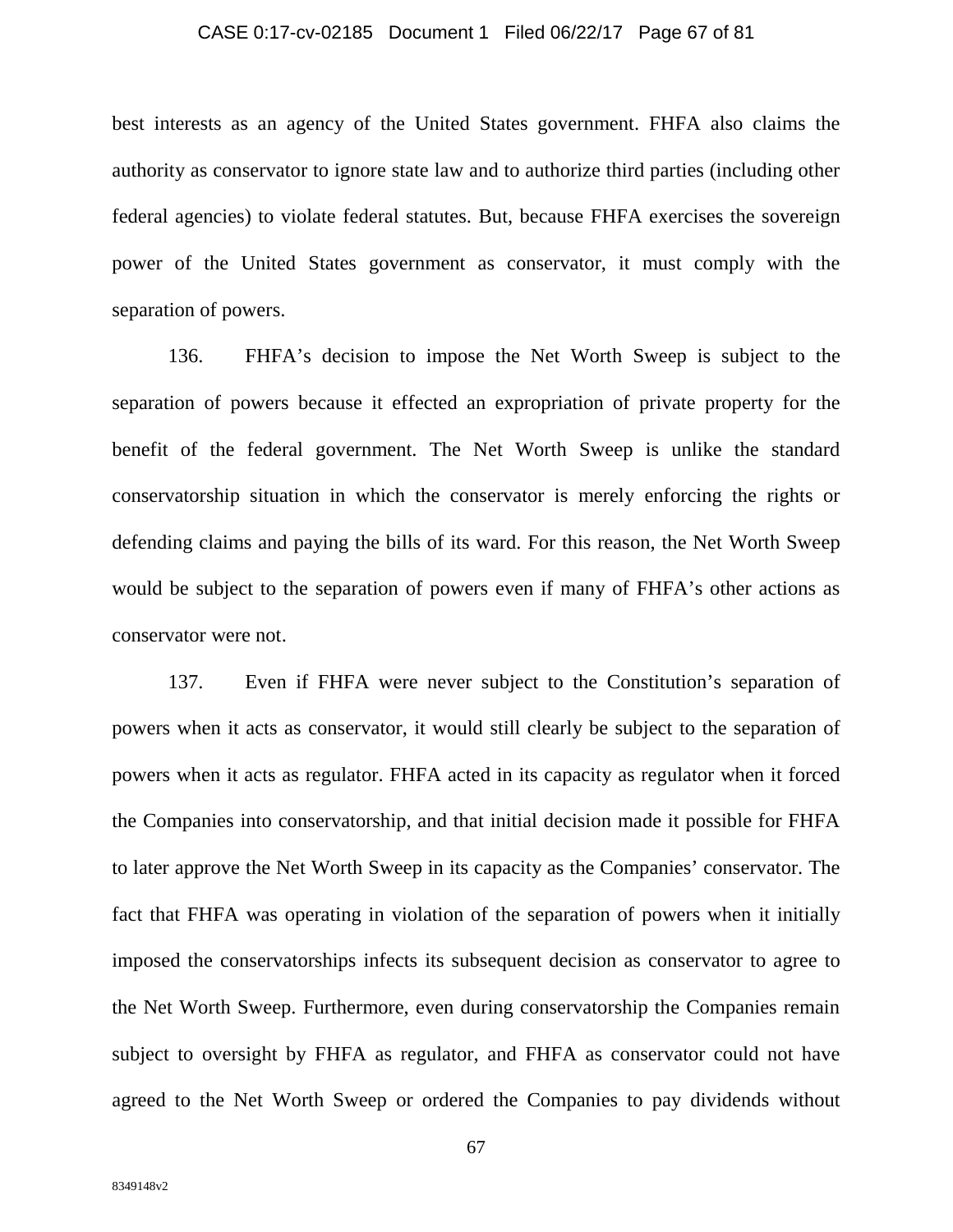#### CASE 0:17-cv-02185 Document 1 Filed 06/22/17 Page 68 of 81

authorization from FHFA as regulator. *See* 12 C.F.R. § 1237.12(a), (b) (providing that "a regulated entity shall make no capital distribution while in conservatorship" except with authorization from "[t]he Director," i.e., FHFA as regulator).

138. The Net Worth Sweep visits new injuries on the Companies' private shareholders that they did not experience when the conservatorships were initially imposed. It only became clear when FHFA agreed to the Net Worth Sweep that FHFA's operation of the conservatorships would result in the total expropriation of private shareholders' investments. Furthermore, given FHFA's assurances when it initially imposed the conservatorships that it would manage the Companies with the aim of preserving and conserving their assets and rehabilitating them to a sound and solvent condition, the Companies' shareholders did not have adequate notice or incentive to contest the initial decision to impose the conservatorships in 2008.

139. Plaintiffs are suffering ongoing injuries as a result of FHFA's misuse of the Companies' resources and private shareholders' rights and its continuing efforts to adopt housing-finance policies that disadvantage the Companies and their shareholders. These ongoing injuries are being visited upon Plaintiffs as a result of both decisions by FHFA as conservator and decisions by FHFA as regulator.

140. To remedy the violation of the President's constitutional removal authority alleged in this Count, the Court should: (1) vacate the third amendment to the PSPAs because it was adopted by FHFA when it was operating as an independent agency headed by a single person; and (2) declare that henceforth FHFA is no longer an independent agency and strike down the provisions of HERA that purport to make FHFA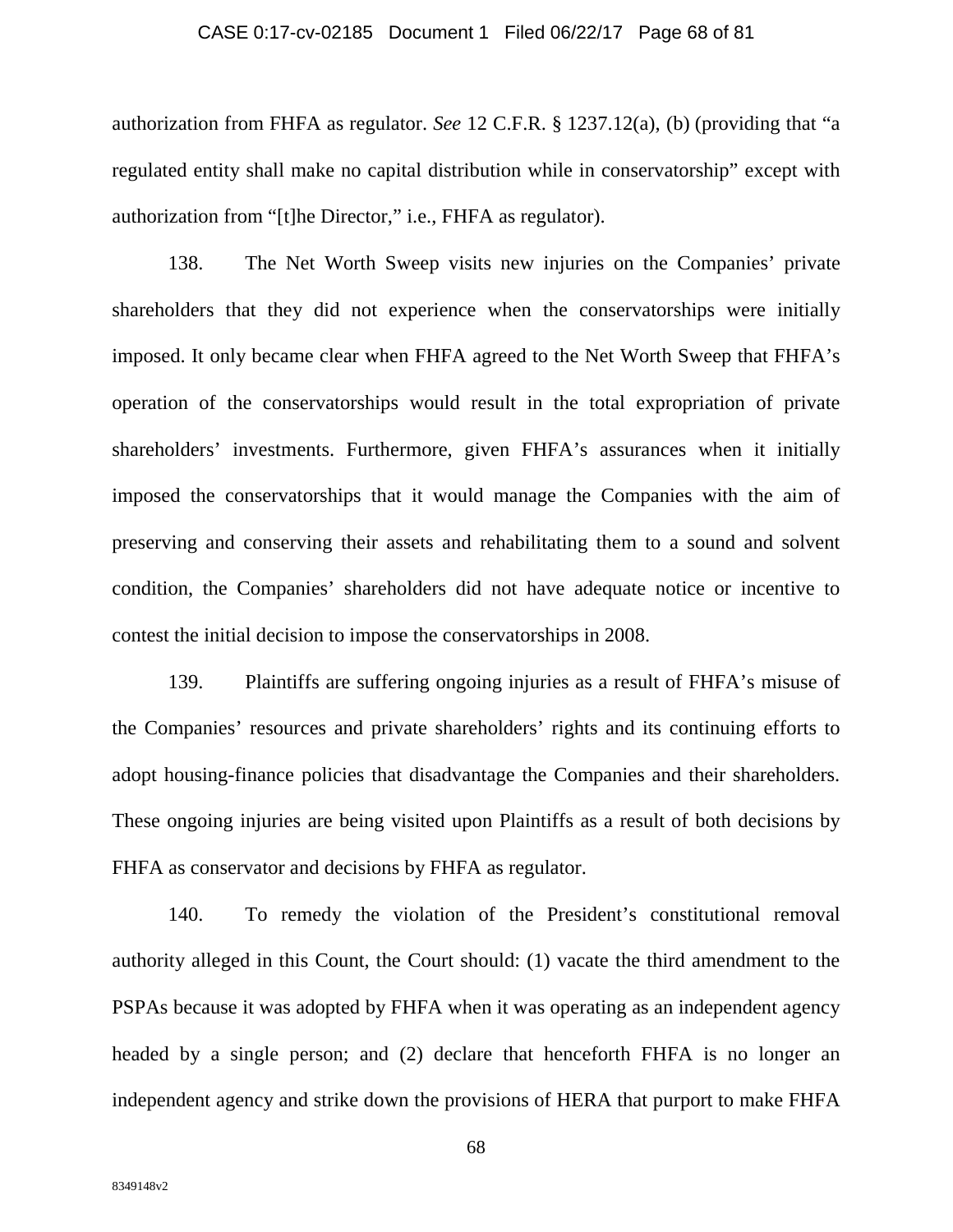independent from the President, including 12 U.S.C. §§ 4511(a), 4512(b)(2), and 4617(a)(7).

# **COUNT II**

# **Violation of the Separation of Powers Against FHFA as Both Regulator and Conservator and Treasury**

141. Plaintiffs incorporate by reference the allegations of the preceding paragraphs.

142. Even if it were otherwise constitutional for an independent agency to operate under the leadership of a single individual, this feature of FHFA's structure would still violate the Constitution's structure when combined with other aspects of HERA that further insulate FHFA from oversight by *any* of the three branches of the federal government.

143. In addition to operating without any supervision by the President, FHFA also has no meaningful direction or supervision from Congress. HERA gives FHFA vast power over the Companies and their shareholders, but FHFA has successfully argued for an interpretation of the statute that fails to articulate *any* overarching policy that FHFA must pursue when it exercises its powers as conservator. HERA also exempts FHFA from the appropriations process by permitting FHFA to self-fund through fees it assesses on the entities it regulates without any oversight from Congress. *See* 12 U.S.C. § 4516(f)(2). Very few independent federal agencies are exempted from the appropriations process, and FHFA and the CFPB are the only two such agencies headed by a single Director. Exemption from the appropriations process not only diminishes congressional oversight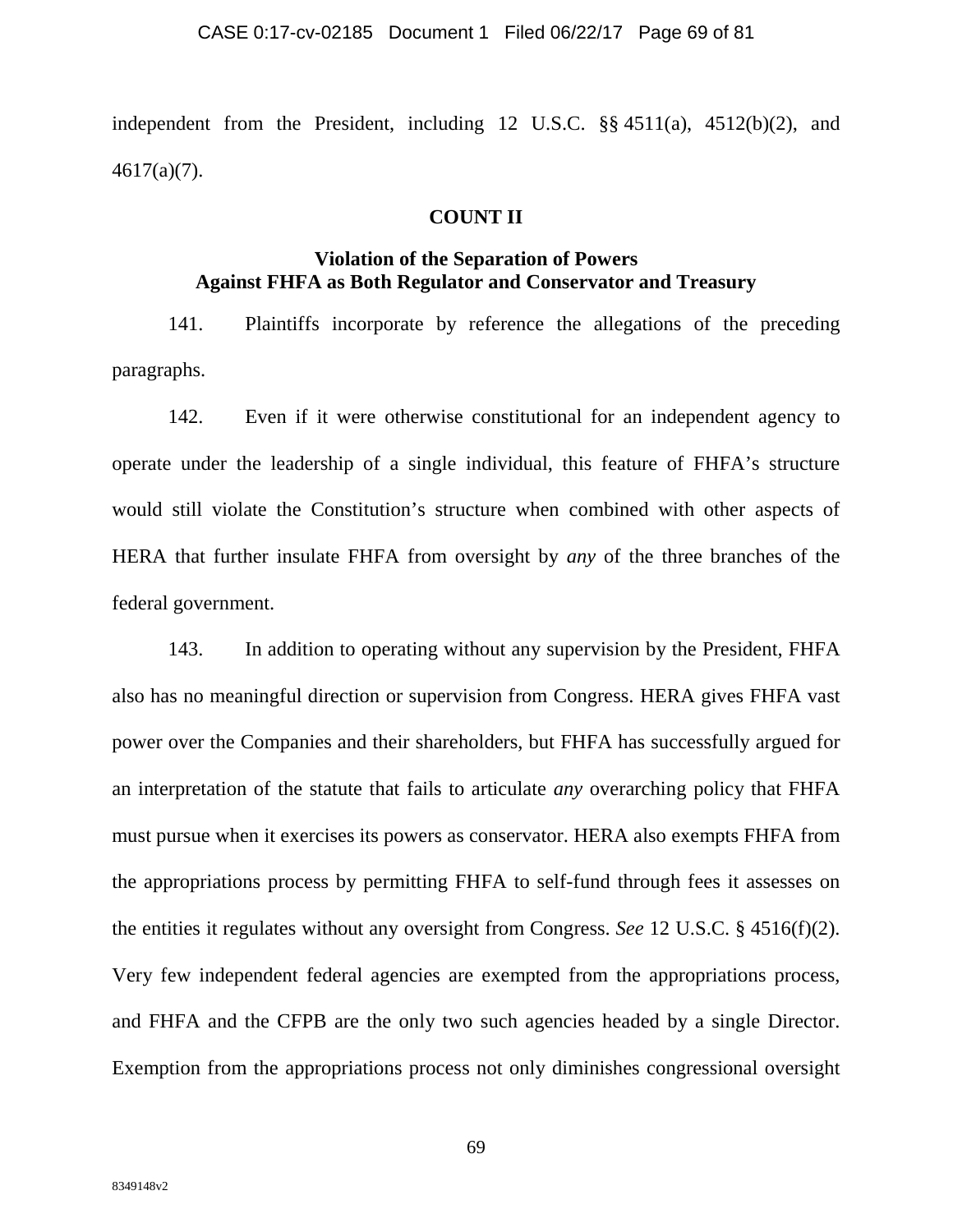### CASE 0:17-cv-02185 Document 1 Filed 06/22/17 Page 70 of 81

of an independent agency but also reduces the President's influence over the agency since the agency need not seek the President's assistance to obtain funding from Congress.

144. HERA also forbids judicial review of a vast array of actions FHFA takes as regulator or conservator. *See* 12 U.S.C. §§ 4617(b)(2)(A)(i), (b)(5)(E); (b)(11)(D), (f); *id.* § 4623(d). These limitations on judicial review of FHFA's actions are even more extensive than those that apply to the CFPB. As a result of the statutory restrictions on judicial review of FHFA's actions, the courts are powerless to ensure that FHFA complies with federal law. FHFA has repeatedly abused these restrictions on judicial review by making numerous arbitrary decisions that have gratuitously dissipated the Companies' assets and severely harmed the property interests of the Companies' private shareholders.

145. The purpose of the Constitution's separation of powers is to divide power so as to guard against arbitrary decisions that diminish the rights of private individuals. The Constitution's structure is also designed to ensure that the organs of the federal government remain accountable to the People through their democratically elected representatives. FHFA is not subject to meaningful direction or oversight by *any*  of the three branches of government created by the Constitution. The absence of any check on FHFA's actions by the Executive, Legislative, or Judicial Branches makes FHFA the least accountable federal agency in our Nation's history and violates the Constitution's structure and the separation of powers.

146. To remedy the violation of the Constitution alleged in this Count, the Court should: (1) vacate the third amendment to the PSPAs because it was adopted by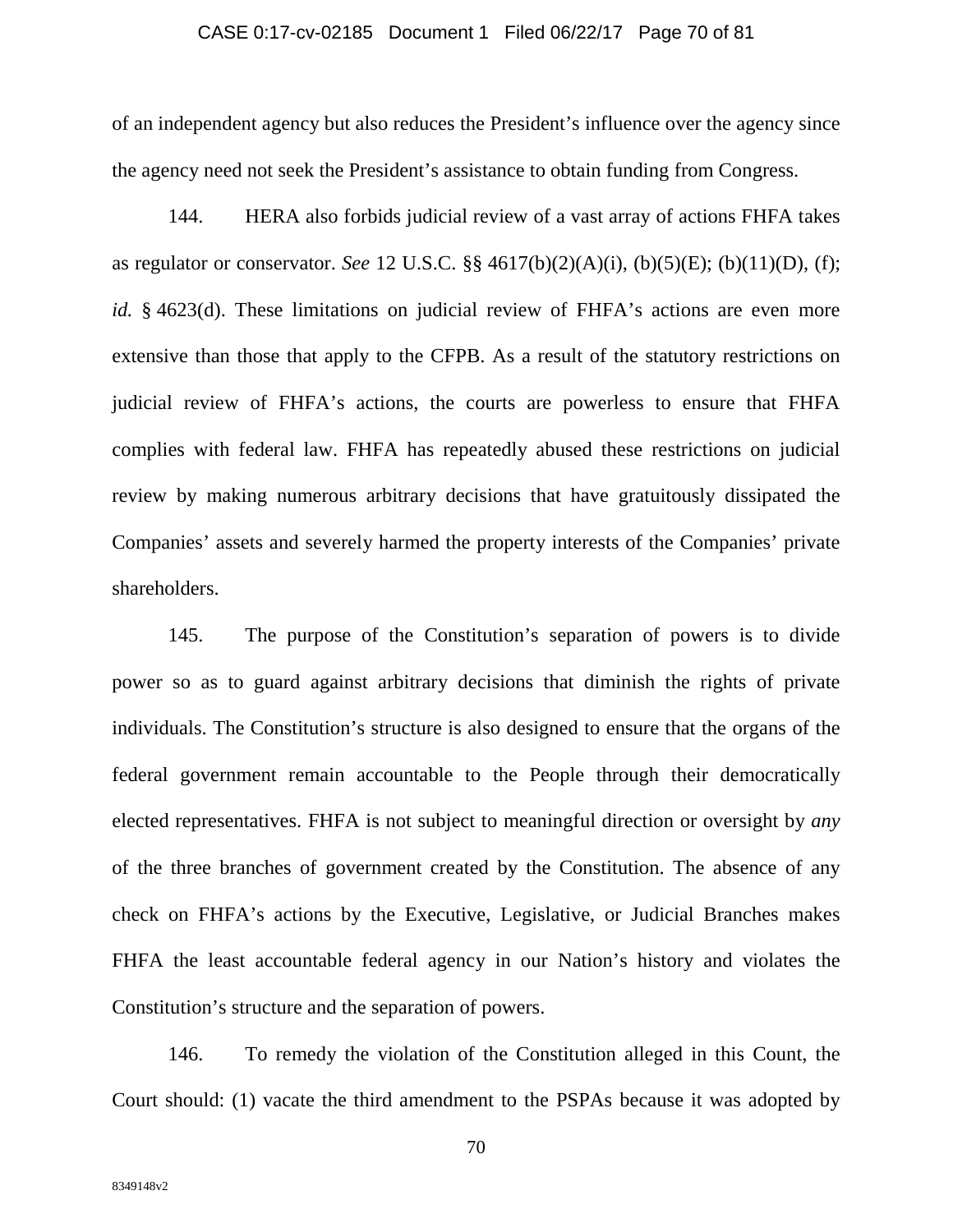FHFA when it was operating without any meaningful direction or oversight by the Executive, Legislative, or Judicial Branches; and (2) declare that henceforth FHFA is no longer an independent agency and strike down the provisions of HERA that make FHFA unaccountable to any of the three Branches of the federal government.

# **COUNT III**

# **Violation of the Appointments Clause Against FHFA as Conservator and Treasury**

147. Plaintiffs incorporate by reference the allegations of the preceding paragraphs.

148. The Appointments Clause provides that the President "shall nominate, and by and with the Advice and Consent of the Senate, shall appoint" all principal officers of the United States. U.S CONST. art. II, § 2, cl. 2. The Appointments Clause permits Congress to "vest the Appointment of such *inferior* Officers, as they think proper, in the President alone, in the Courts of Law, or in the Heads of Departments." *Id.* (emphasis added). However, *principal* officers may only assume office by being nominated by the President and confirmed by the Senate.

149. As the head of an independent federal agency, the Director of FHFA is a principal officer of the United States under the Appointments Clause. Accordingly, this office may only be filled by someone who is nominated by the President and confirmed by the Senate.

150. When there is a vacancy in a position that must be filled by a principal officer, the Constitution permits an inferior officer to *temporarily* assume the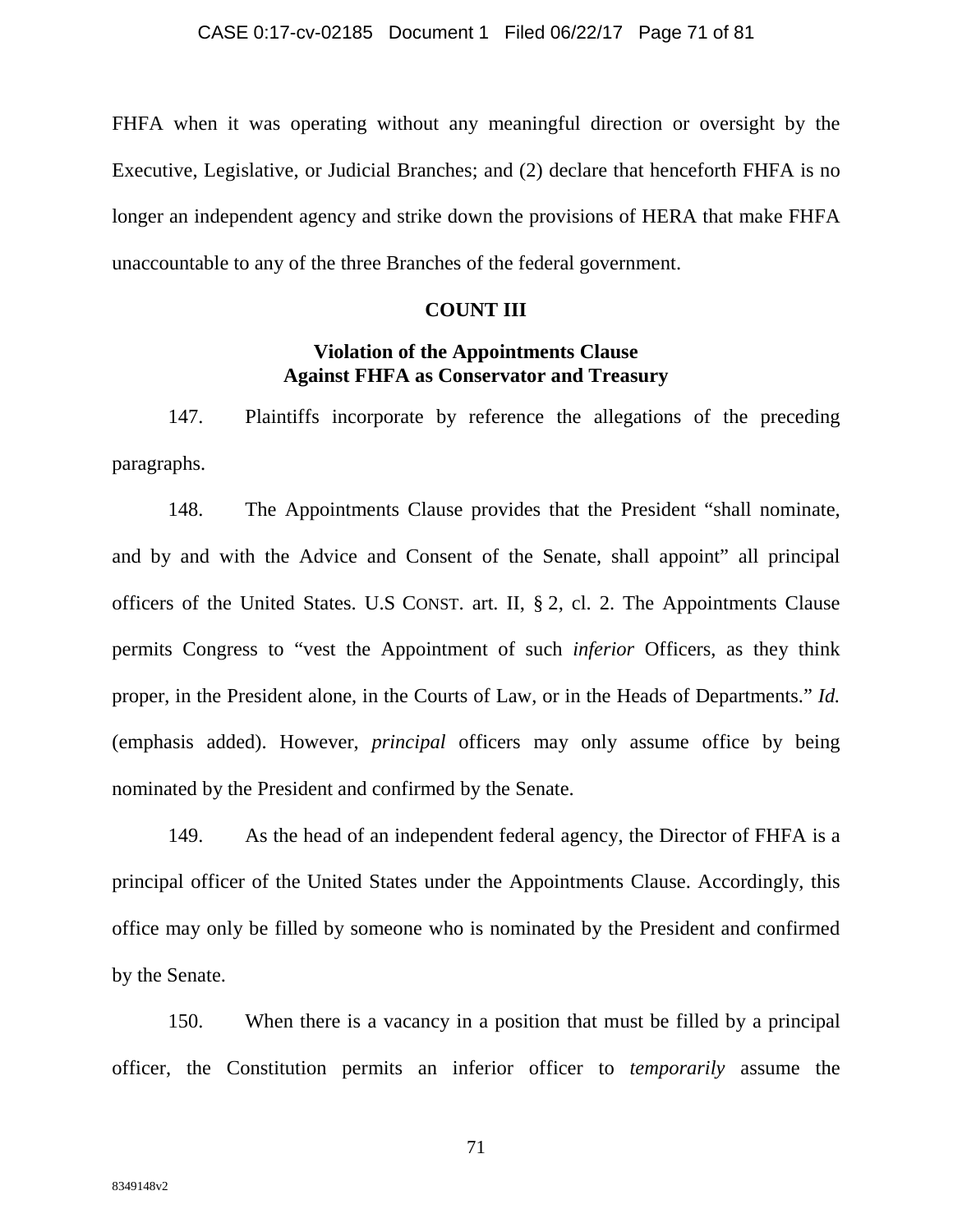# CASE 0:17-cv-02185 Document 1 Filed 06/22/17 Page 72 of 81

responsibilities of the position in an acting capacity. However, the Appointments Clause necessarily limits the period during which someone who has not been nominated by the President and confirmed by the Senate may serve as an acting principal officer. If there were no such temporal limit, the President could abuse the appointments power by designating acting principal officers to serve indefinitely, thus frustrating the Senate's constitutional role in the selection of principal officers. Similarly, if the independent head of a federal agency could select his own acting successor to serve indefinitely—so long as the Senate refused to confirm any presidential nominee—this would unconstitutionally diminish the President's appointment power.

151. The Appointments Clause "is more than a matter of etiquette or protocol; it is among the significant structural safeguards of the constitutional scheme." *Edmond v. United States*, 520 U.S. 651, 659 (1997) (quotation marks omitted). Accordingly, the Appointments Clause's limit on the maximum length of an acting principal officer's tenure is judicially enforceable.

152. The Office of Legal Counsel has opined that someone may only serve as an acting principal officer without Senate confirmation for "as long as is reasonable under the circumstances." Designation of Acting Director of OMB, 2003 WL 24151770, at \*1 n.2 (June 12, 2003). The Office of Legal Counsel has said that the following considerations are relevant to whether an acting principal officer's tenure is reasonable under the Appointments Clause: "the specific functions being performed by the Acting Director; the manner in which the vacancy was created (death, long-planned resignation, etc.); the time when the vacancy was created (*e.g.*, whether near the beginning or the end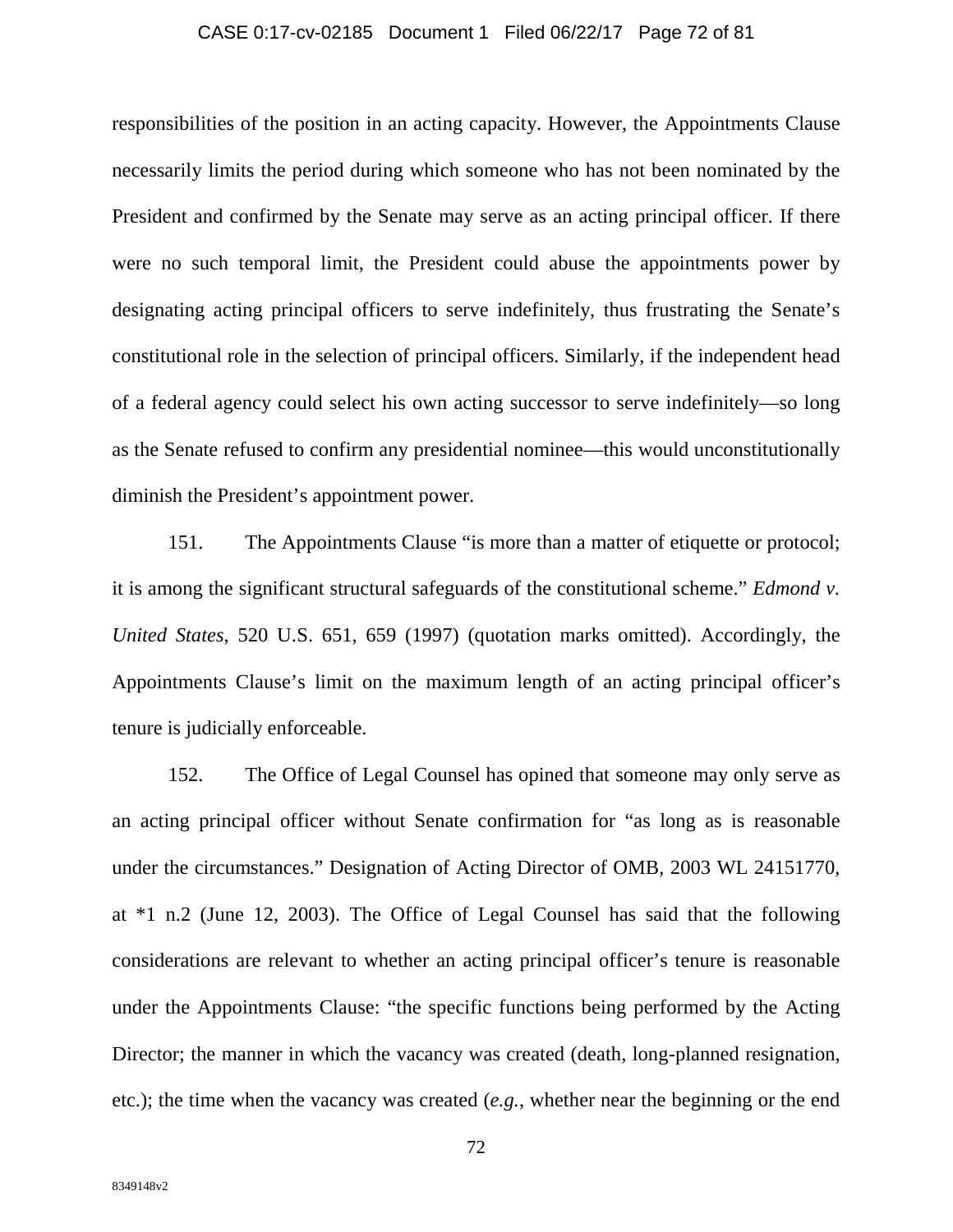### CASE 0:17-cv-02185 Document 1 Filed 06/22/17 Page 73 of 81

of a session of the Senate); whether the President has sent a nomination to the Senate; and particular factors affecting the president's choice (*e.g.*, a desire to appraise the work of an Acting Director) or the President's ability to devote attention to the matter." Status of the Acting Director, OMB, 1 Op. O.L.C. 287, 289–90 (1977) (footnotes and citations omitted).

153. By the time Mr. DeMarco approved the Net Worth Sweep, he had been FHFA's acting Director for three years. This far exceeded the period that was reasonable under the circumstances. Mr. DeMarco took control of FHFA during a period of weakness in the housing market and undertook a series of actions over multiple years that ultimately resulted in the nationalization of two of the Nation's largest and most important financial institutions. Throughout Mr. DeMarco's lengthy tenure as acting Director, FHFA was not only the Companies' regulator but also their conservator. Mr. DeMarco thus enjoyed far greater power over the Companies and their shareholders than FHFA's Director could have exercised under other circumstances. The vacancy that Mr. DeMarco filled as acting Director was created by the resignation of Mr. Lockhart, who gave the Obama Administration at least several weeks' notice of his planned departure. And when Mr. DeMarco approved the Net Worth Sweep, he had been FHFA's acting Director during parts of four separate Senate sessions. The President made little effort to replace Mr. DeMarco during the three years that preceded the Net Worth Sweep, sending the Senate only a single nominee, who the Senate rejected six weeks later. When Mr. DeMarco approved the Net Worth Sweep, no nomination to fill the vacancy had been pending in the Senate for 20 months. And far from delaying any nomination because it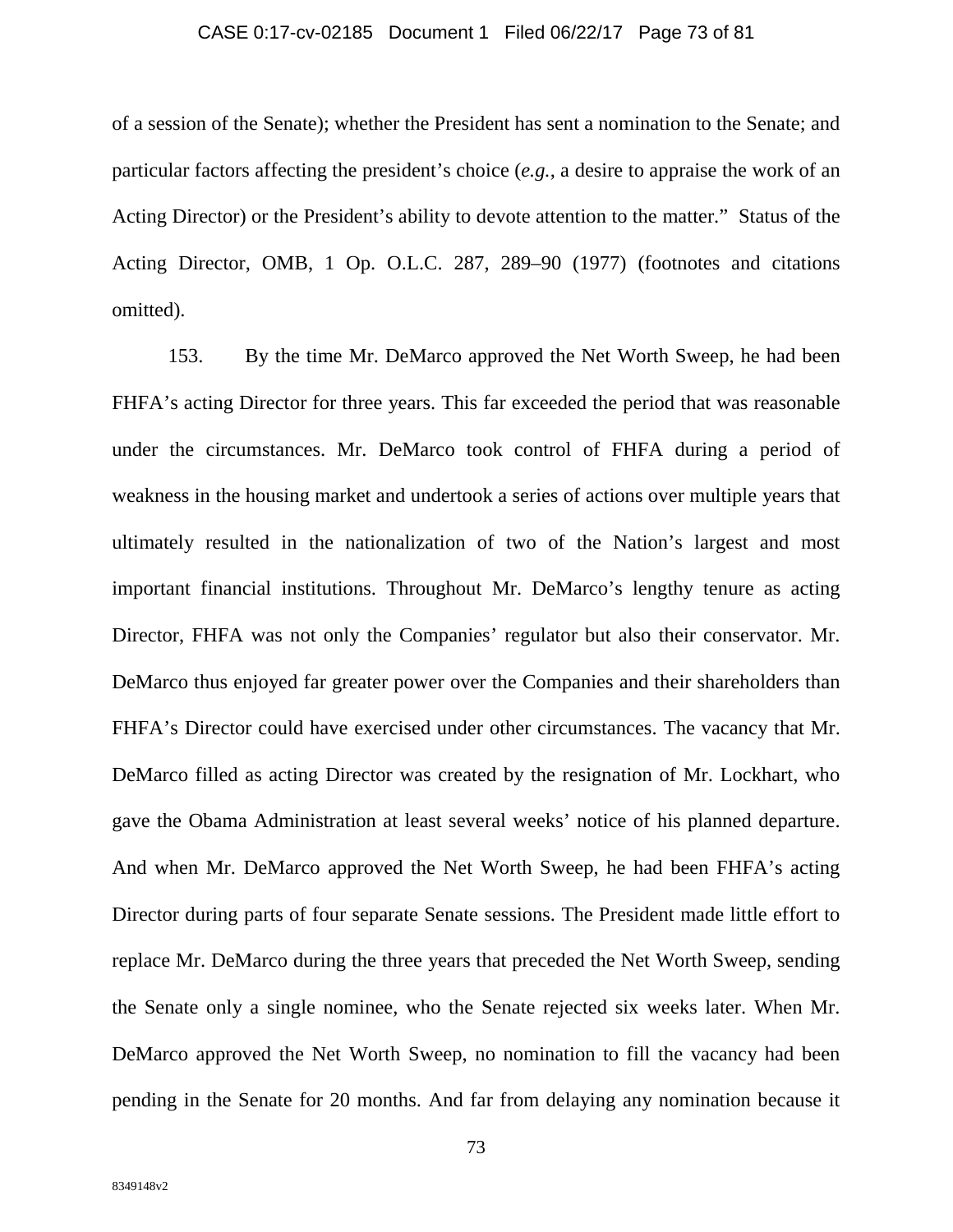## CASE 0:17-cv-02185 Document 1 Filed 06/22/17 Page 74 of 81

was considering Mr. DeMarco for the position and wanted to appraise his work, the Obama Administration publicly fought with Mr. DeMarco over housing policy and pressured him to step down as early as 2011. Under these circumstances, Mr. DeMarco's tenure as acting Director grossly exceeded the maximum period during which the Appointments Clause permits someone to temporarily serve as an acting principal officer without Senate confirmation.

154. Furthermore, the constitutional provisions that govern recess appointments show that it is *per se* unreasonable and unconstitutional for someone to serve as an acting principal officer for more than two years. The Recess Appointments Clause permits the President "to fill up all Vacancies that may happen during the Recess of the Senate, by granting Commissions which shall expire at the End of their next Session." U.S. CONST. art. II, § 2, cl. 3. Since recess appointments expire at the end of the next Senate session and the Senate is required by the Twentieth Amendment to begin a new session every January 3, it is impossible for a recess appointee to hold office for more than two years. Two years is thus the maximum amount of time that the Framers believed it would be reasonable for someone to act as a principal officer without Senate confirmation. Accordingly, Mr. DeMarco's service as FHFA's acting Director beyond that two-year limit was a *per se* violation of the Appointments Clause.

155. In addition, although Congress may by statute provide that, in the event of a vacancy, the occupant of a specific inferior office will by operation of law become an acting principal officer, the Constitution does not permit the President to *appoint* an acting principal officer. *See NLRB v. SW Gen., Inc.*, 137 S. Ct. 929, 945–49 (2017)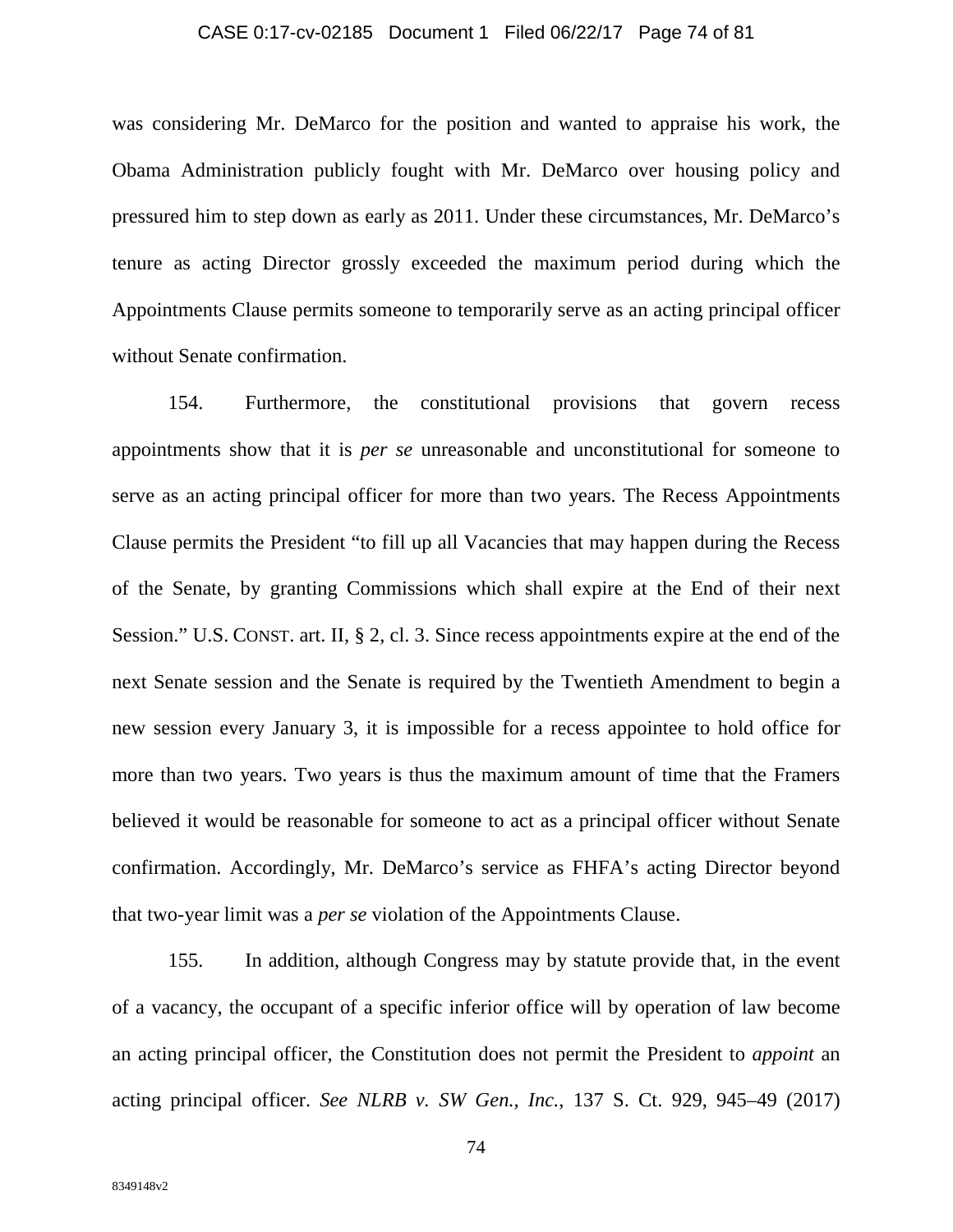### CASE 0:17-cv-02185 Document 1 Filed 06/22/17 Page 75 of 81

(Thomas, J., concurring). For the same reason, a principal officer may not appoint his acting successor by selecting from among multiple inferior officers. *See id.* President Obama chose Mr. DeMarco from among three possible candidates to serve as FHFA's acting Director. For this reason as well, Mr. DeMarco's appointment was unconstitutional.

156. To remedy the violation of the Appointments Clause alleged in this Count, the Court should vacate the third amendment to the PSPAs, which Mr. DeMarco approved at a time when he was unconstitutionally serving as FHFA's Director.

## **COUNT IV**

## **Violation of the Nondelegation Doctrine Against FHFA as Conservator and Treasury**

157. Plaintiffs incorporate by reference the allegations of the preceding paragraphs.

158. Article I, Section 1 of the Constitution vests "[a]ll legislative Powers herein granted . . . in a Congress of the United States." This text permits no delegation of legislative powers from Congress to any other organ of government. Under the nondelegation doctrine, Congress impermissibly delegates legislative power when it gives a federal agency discretion without articulating any intelligible principle to guide the agency's exercise of discretion. *Whitman v. American Trucking Ass'ns*, 531 U.S. 457, 472 (2001).

159. The open-ended discretion to choose ends is the essence of legislative power; it is *this* power which Congress possesses but its agents necessarily lack and with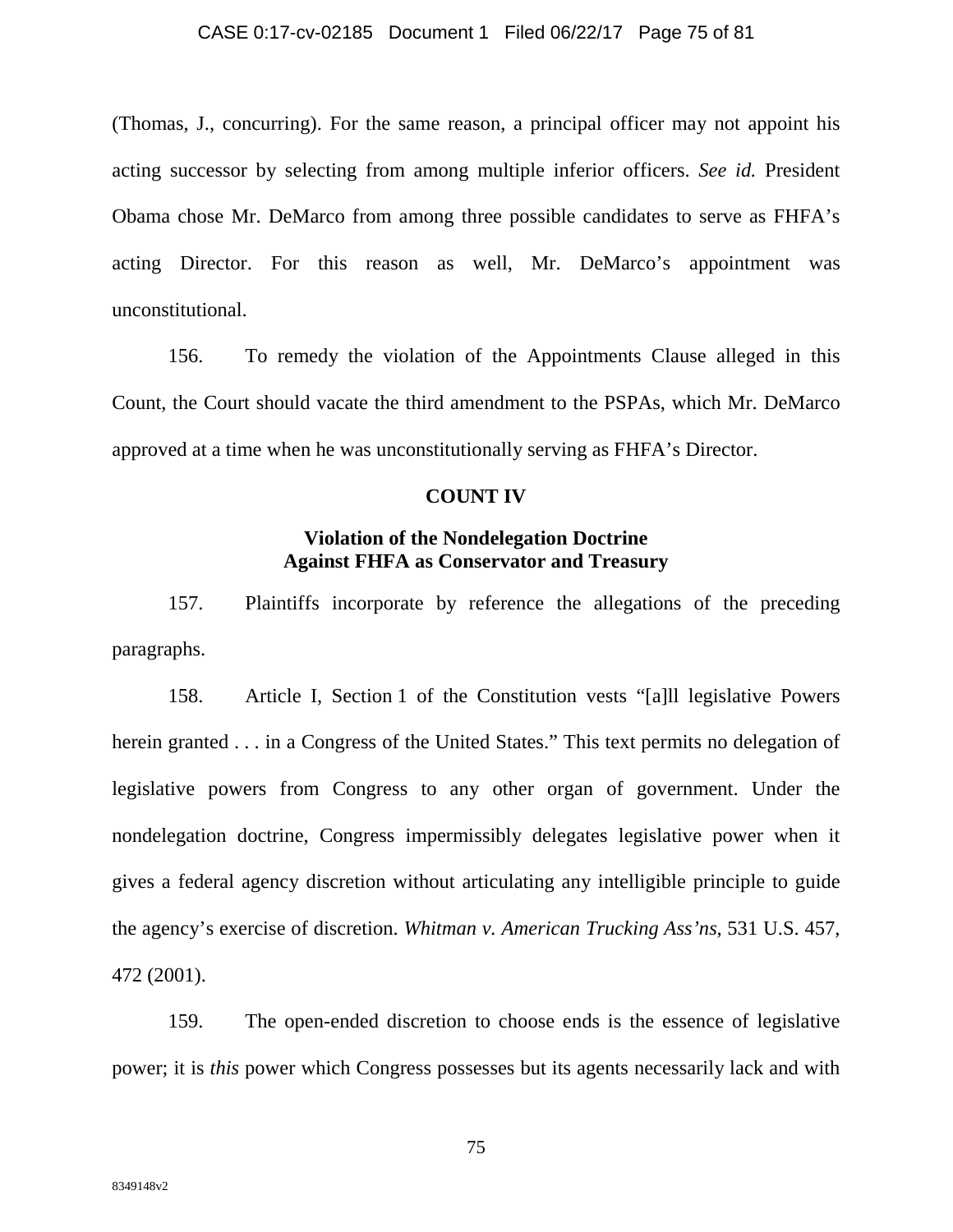## CASE 0:17-cv-02185 Document 1 Filed 06/22/17 Page 76 of 81

which its agents cannot be endowed by mere legislation. Accordingly, under the nondelegation doctrine, "Congress must set *both* the 'boundaries' of the Executive's discretion *and* supply an 'intelligible principle' for the exercise of that discretion within those boundaries." *United States v. Nichols*, 784 F.3d 666, 676 (10th Cir. 2015) (Gorsuch, J., concurring) (emphasis in original).

160. Although HERA broadly defines the boundaries of FHFA's discretion as conservator by enumerating a list of permissive powers the agency may choose to exercise, under the interpretation of the statute that FHFA has successfully advanced in other litigation, Congress failed to articulate an intelligible principle to guide FHFA's exercise of discretion. Among other things, HERA authorizes FHFA as conservator to operate the Companies and conduct their business, 12 U.S.C.  $\S$  4617(b)(2)(B)(i), to contract on the Companies' behalf, *id.*  $\frac{2}{3}$  4617(b)(2)(B)(v), and to transfer away their assets without prior approval, *id.* § 4617(b)(2)(G). But according to FHFA, nothing in HERA specifies the *ends* to which FHFA should exercise these or its other conservatorship authorities. HERA thus delegates legislative power to FHFA in violation of the Constitution.

161. Similarly, HERA provides that as conservator FHFA "immediately succeed[s]" to "all rights, titles, powers, and privileges ... of any stockholder ... with respect to the regulated entity and the assets of the regulated entity." 12 U.S.C. § 4617(b)(2)(A). Under this provision, during conservatorship FHFA has the exclusive authority to decide whether to exercise most shareholder rights, including the authority to decide whether most shareholder derivative suits may go forward. But under FHFA's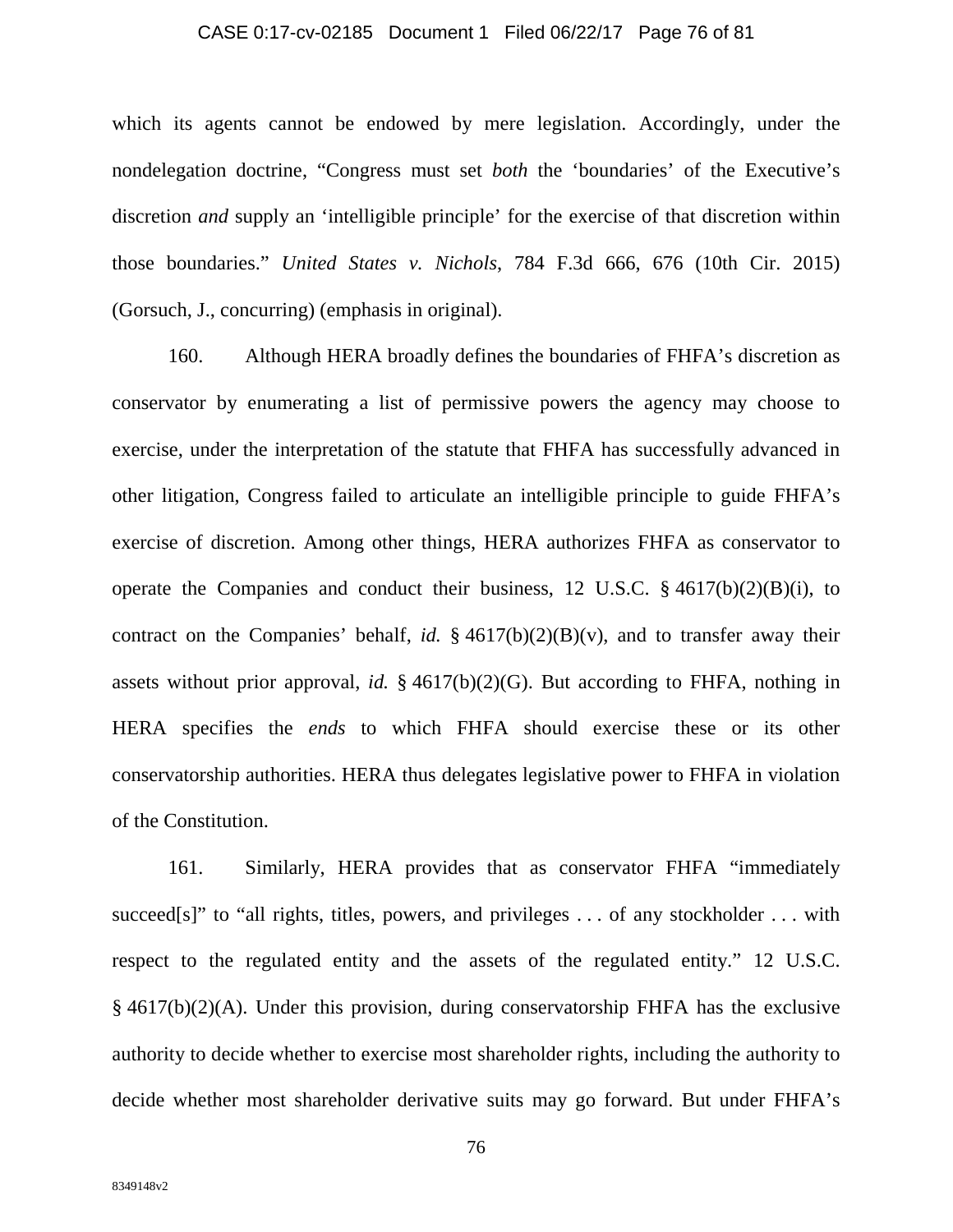#### CASE 0:17-cv-02185 Document 1 Filed 06/22/17 Page 77 of 81

interpretation of HERA, nothing in the statute provides an intelligible principle to guide FHFA's discretion in the exercise of shareholder rights during conservatorship.

162. This constitutional flaw is exacerbated by the fact that HERA bars any judicial review that would "restrain or affect the exercise of powers or functions of [FHFA] as a conservator." 12 U.S.C. § 4617(f). By completely foreclosing judicial review of FHFA's exercise of its conservatorship powers or functions, this provision enables FHFA to take actions that would otherwise violate state and federal law. As a result, under FHFA's understanding of HERA, so long as FHFA is exercising its broadly defined conservatorship powers, it is free to disregard the fiduciary duties that state law would otherwise impose on the Companies' management, to enter into contracts authorizing other federal agencies to violate federal statutes, and generally to ignore *any* law other than the United States Constitution. This authority to disregard state and federal law greatly magnifies both the scope of FHFA's conservatorship powers and the potential for abuse of those powers. That FHFA is able to exercise this extraordinary power without any intelligible principle from Congress to guide its exercise of discretion is intolerable and a clear violation of the nondelegation doctrine.

163. FHFA abused its undirected discretion as conservator by imposing the Net Worth Sweep, which is antithetical to the mission of a traditional conservator and visited serious harm on the Companies' private shareholders.

164. To remedy the violation of the nondelegation doctrine alleged in this Count, the Court should vacate the third amendment to the PSPAs because FHFA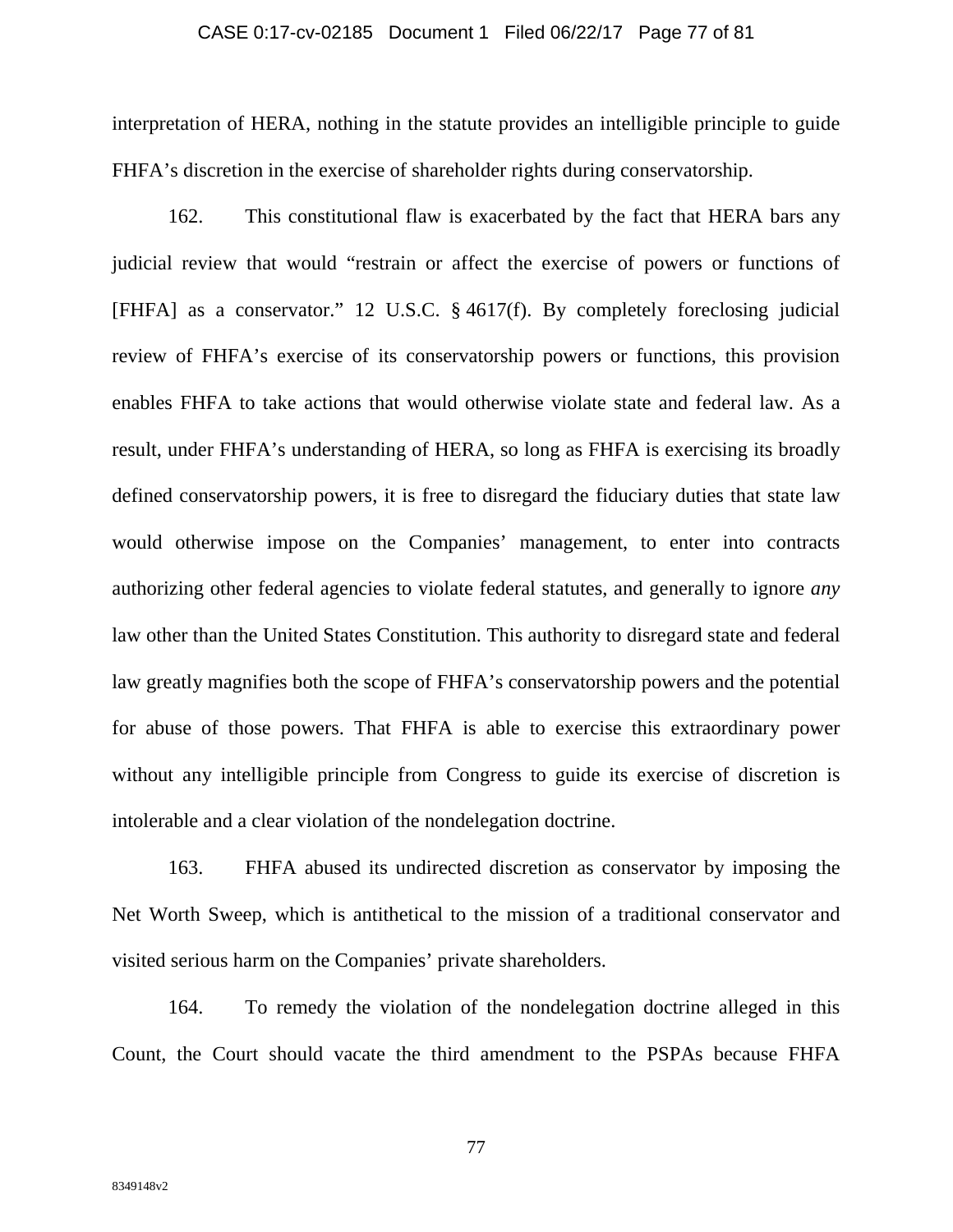imposed it at a time when it was operating the Companies as their conservator without any intelligible principle from Congress to guide its exercise of discretion.

## **COUNT V**

# **Violation of the Private Nondelegation Doctrine Against FHFA as Conservator and Treasury**

165. Plaintiffs incorporate by reference the allegations of the preceding paragraphs.

166. Plaintiffs allege in the alternative and solely for purposes of this Count that when FHFA acts as conservator it is a private entity and not the federal government. In other litigation, FHFA has vigorously defended this position, arguing in a case in the Southern District of Texas that its actions as conservator "are not even governmental for purposes of the Constitution." FHFA Mem. in Supp. of Mot. to Dismiss at 43, *Collins v. FHFA*, No. 16-cv-3113 (S.D. Tex. Jan. 9, 2017), ECF No. 24.

167. The Vesting Clauses award all Legislative power to Congress, U.S. CONST. art. I, § 1, all Executive power to the President, U.S. CONST. art. II, § 1, cl.1, and all Judicial power to the Supreme Court and any inferior federal courts established by Congress, U.S. COST. art. III, § 1, cl.1. Together, these provisions of the Constitution do not permit *any* delegation of Legislative, Executive, or Judicial power to a private entity. Indeed, authorizing a private entity to exercise any of the sovereign powers of the federal government constitutes "delegation in its most obnoxious form." *Carter v. Carter Coal Co.*, 298 U.S. 238, 311 (1936).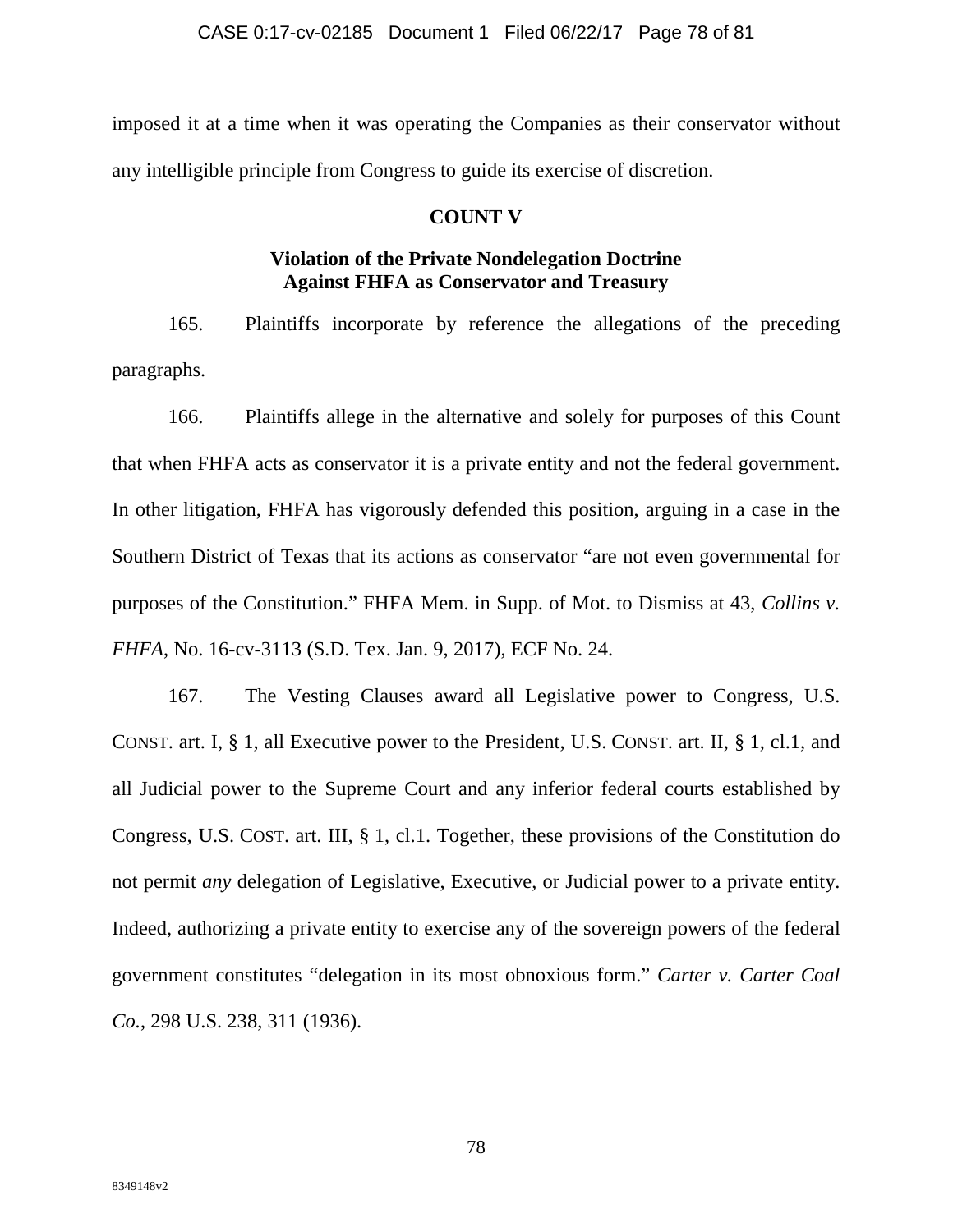## CASE 0:17-cv-02185 Document 1 Filed 06/22/17 Page 79 of 81

168. Delegations of Executive power to a private entity are no more permissible than delegations of Legislative power to a private entity. "[I]f Congress could act as effectively without the President as with him" by assigning responsibility for executing the laws to a private entity, it would be able to aggrandize its own powers at the expense of the President. *See Printz v. United States*, 521 U.S. 898, 923 (1997). For this reason, the separation of powers does not permit delegations of Executive power to private entities.

169. Delegations of Vesting Clause power to a private entity are especially problematic—and *per se* unconstitutional—because they invite the use of the federal government's sovereign powers to further private interests. Far from guarding against such abuses of power, FHFA understands HERA to authorize it to do whatever it "determines is in the best interests of . . . [FHFA]" when acting as conservator. 12 U.S.C. § 4617(b)(2)(J)(ii). FHFA has specifically relied on this provision of HERA in defending the Net Worth Sweep, arguing that the harmful consequences for the Companies and their private shareholders do not matter because FHFA determined that the Net Worth Sweep was in *its own* best interests.

170. Irrespective of whether FHFA's conservatorship powers are characterized as Legislative or Executive, HERA clearly gives Vesting Clause power to FHFA. As conservator, FHFA has the power to ignore otherwise applicable state and federal law and to authorize violations of federal statutes by third parties. FHFA also has sweeping conservatorship powers over the Companies and their private shareholders powers that FHFA claims it is free to exercise in a manner that is harmful to the interests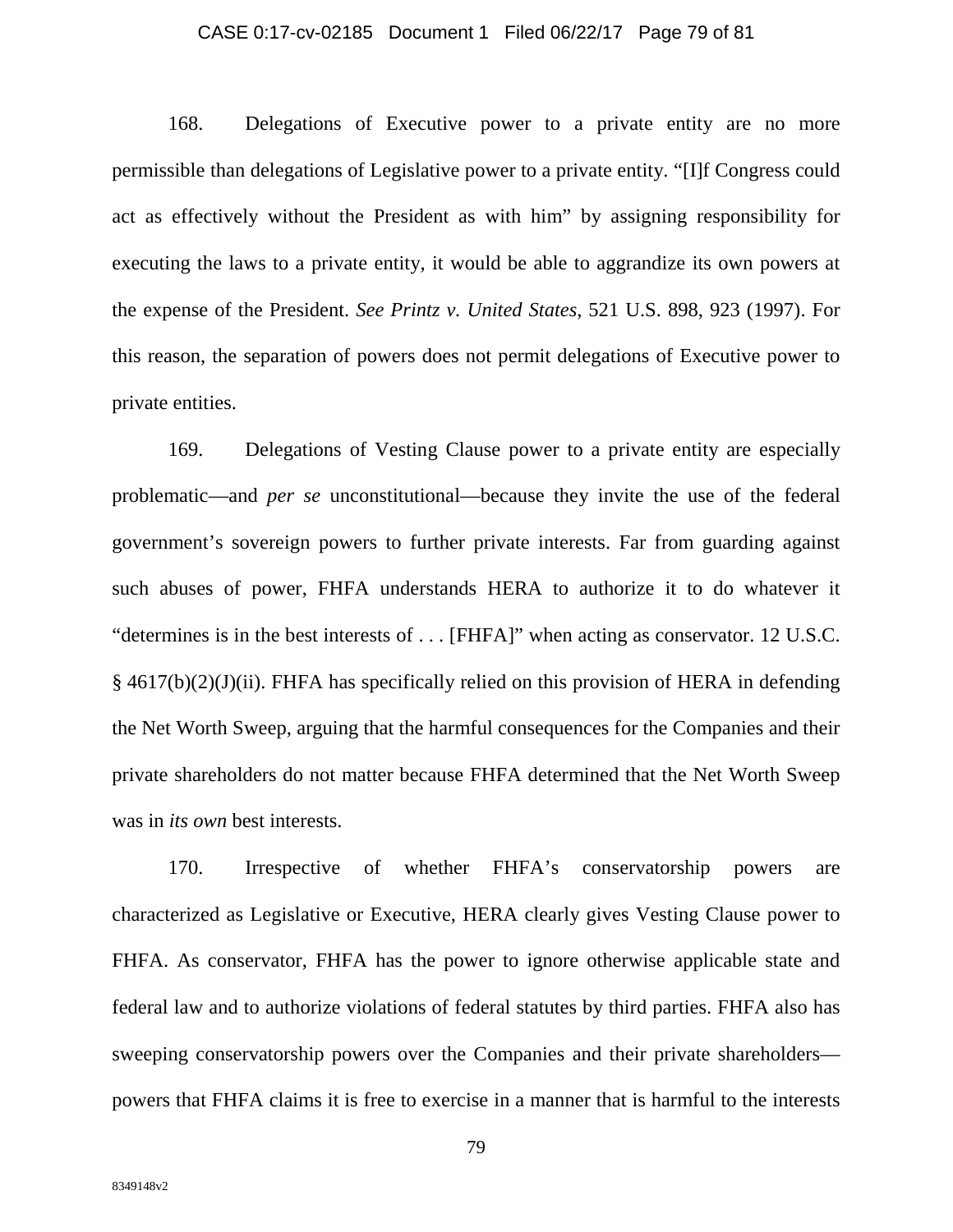### CASE 0:17-cv-02185 Document 1 Filed 06/22/17 Page 80 of 81

of the Companies and their shareholders. FHFA necessarily exercises either Legislative or Executive power when it: (i) displaces state and federal law; and (ii) makes decisions in a non-fiduciary capacity that are binding on the Companies and their shareholders. FHFA did both of those things when it approved the Net Worth Sweep.

171. When it acts as conservator, FHFA does not function subordinately to an Executive Branch agency or any part of the federal government. To the contrary, HERA specifically provides that as conservator FHFA may not be subject to the direction or supervision of another federal agency and insulates FHFA from congressional, presidential, and judicial direction and oversight.

172. To remedy the violation of the Constitution alleged in this Count, the Court should vacate the third amendment to the PSPAs because, in adopting it, FHFA was acting as a private entity and exercising either Legislative or Executive power that may only be exercised by an organ of the federal government.

## **PRAYER FOR RELIEF**

**WHEREFORE**, Plaintiffs pray for an order and judgment:

1. Vacating and setting aside the third amendment to the PSPAs, including its provision sweeping all of the Companies' net worth to Treasury every quarter;

2. Enjoining Defendants and their officers, employees, and agents from implementing, applying, or taking any action whatsoever pursuant to the third amendment to the PSPAs, including its provision sweeping all of the Companies' net worth to Treasury every quarter;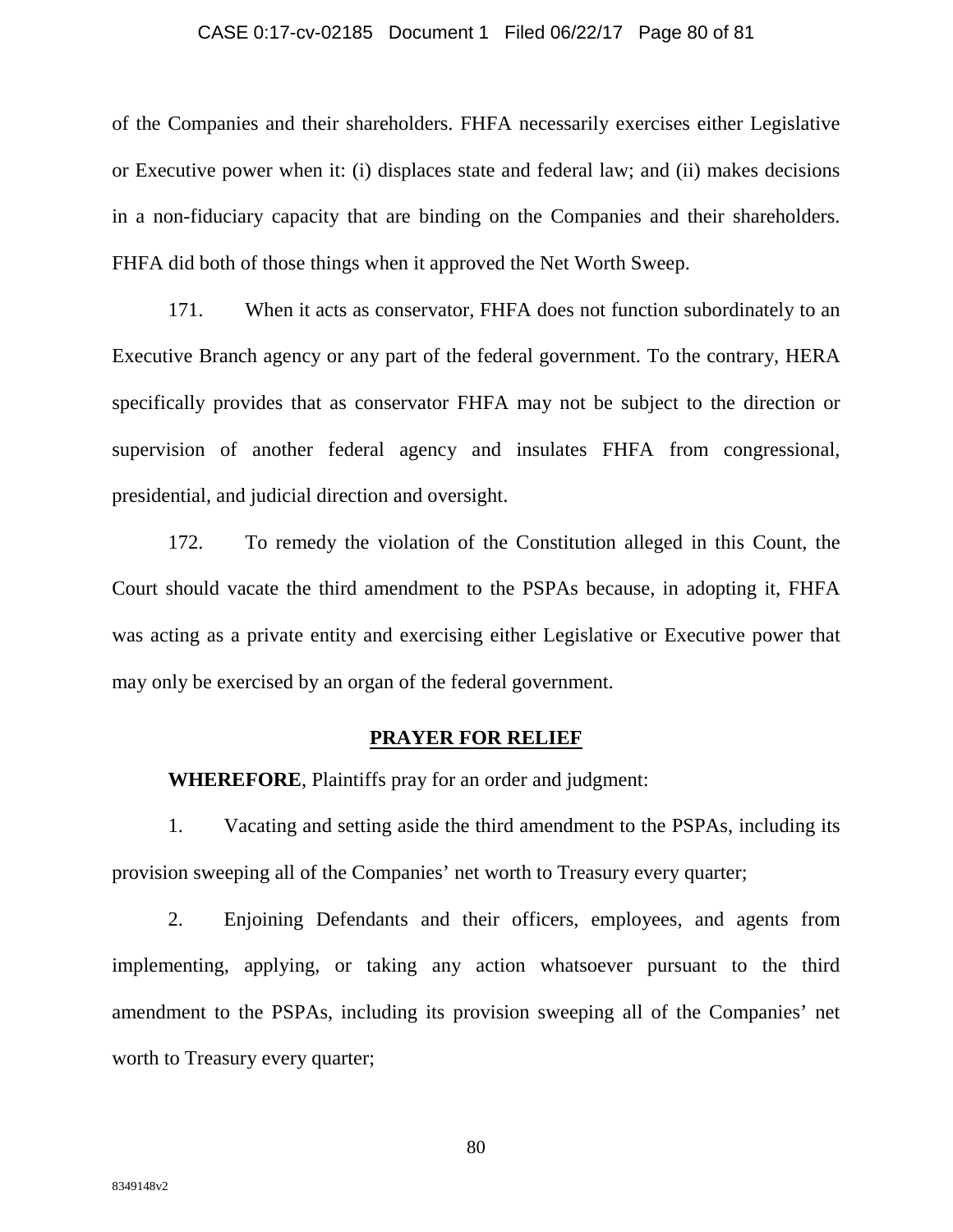## CASE 0:17-cv-02185 Document 1 Filed 06/22/17 Page 81 of 81

3. Enjoining Treasury and its officers, employees, and agents to return to Fannie and Freddie all dividend payments made pursuant to the Net Worth Sweep or, alternatively, recharacterizing such payments as a pay down of the liquidation preference and a corresponding redemption of Treasury's Government Stock rather than mere dividends;

4. Declaring that FHFA's structure violates the separation of powers, that FHFA may no longer operate as an independent agency, and striking down the provisions of HERA that purport to make FHFA independent from the President and unaccountable to any of the three Branches of the federal government, including 12 U.S.C. §§ 4511(a), 4512(b)(2), and 4617(a)(7);

5. Awarding Plaintiffs their reasonable costs, including attorneys' fees, incurred in bringing this action; and

6. Granting such other and further relief as this Court deems just and proper. Dated: June 22, 2017. **BRIGGS AND MORGAN, P.A.** 

By *s/Scott G. Knudson*  Scott G. Knudson (#141987) Stephen K. Kozachok (#0272188) 2200 IDS Center 80 South Eighth Street Minneapolis, Minnesota 55402 (612) 977-8400

## **ATTORNEYS FOR PLAINTIFFS**